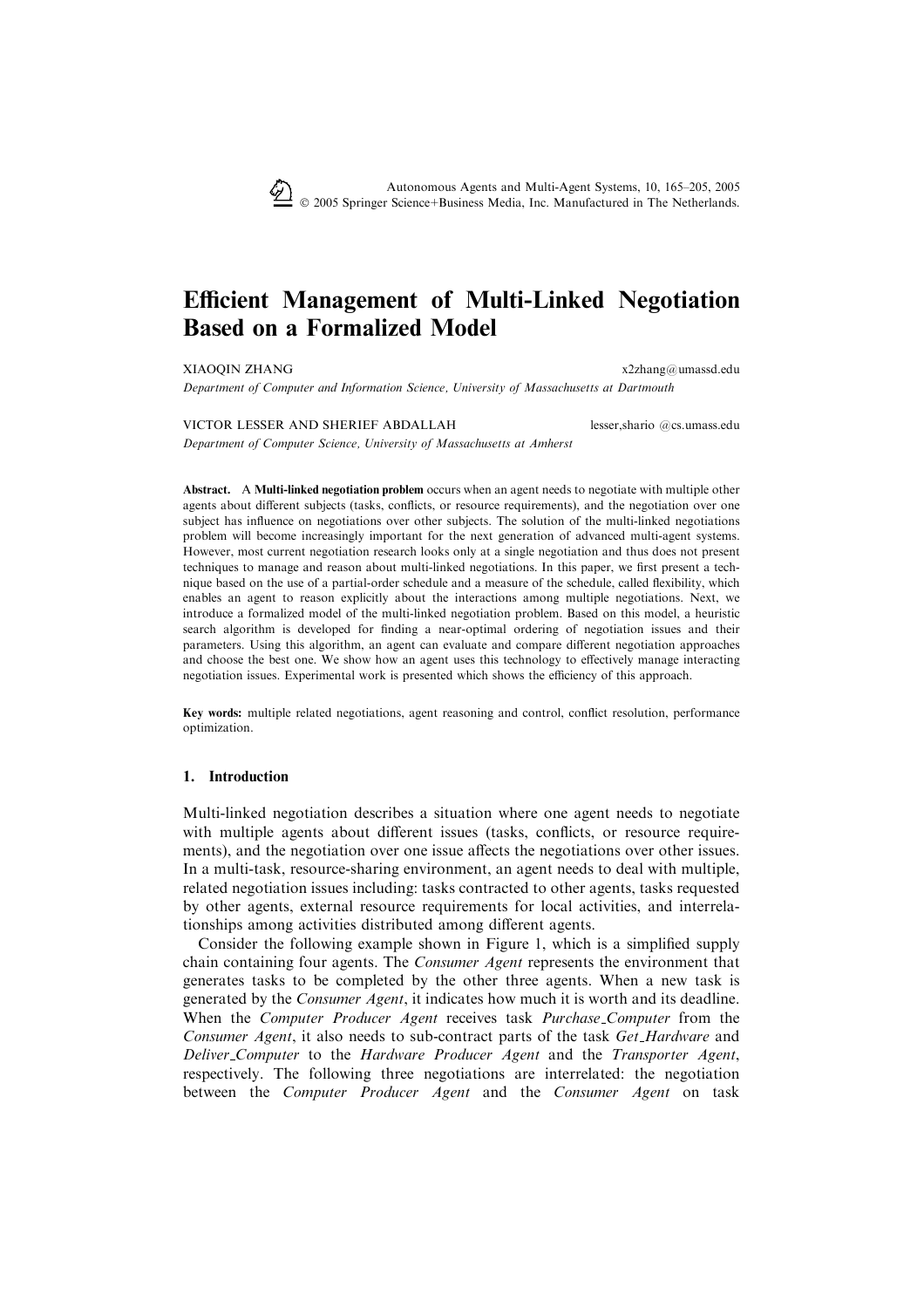

Figure 1. A supply chain scenario.

Purchase Computer, the negotiation between the Computer Producer Agent and the Hardware Producer Agent on task Get\_Hardware, and the negotiation between Computer Producer Agent and the Transporter Agent on task Deliver Computer.

How can the agent deal with these interrelated negotiations? One approach is to deal with these negotiations independently ignoring their interactions.<sup>1</sup> If these negotiations are performed concurrently, there could be possible conflicts among the solutions to these negotiations; hence the agent may not be able to find a combined feasible solution that satisfies all constraints without re-negotiation over some already ''settled'' issues. For example, in Figure 1, suppose the Computer Producer Agent negotiates with the Consumer Agent and promises to finish Purchase Computer by time 20, and concurrently the Computer Producer Agent also negotiates with the Transporter Agent about task Deliver Computer and gets a contract that task Deliver\_Computer will be finished at time 30, then the Computer Producer Agent will find it is impossible for task Purchase Computer be finished by time 20 given that its subtask *Deliver\_Computer* will not be finished until time 30.

To reduce the likelihood that this type of conflict occurs, these negotiations could be performed sequentially; the agent deals with only one negotiation at a time, and later negotiations are based on the results of earlier negotiations. This sequential process, however, is not a panacea. First of all, the negotiation process takes much longer when all the negotiations need to be negotiated sequentially, potentially using up valuable time (delaying when problem solving can begin) and reducing the potential solution space. For example, in Figure 1, suppose the deadline for completion of task Deliver Computer is 20, the same as task Purchase Computer. If the negotiation on task Deliver Computer starts at 10 and finishes at time 12, then the execution of task Deliver Computer can only start after time 12. However, if the negotiation on task Deliver Computer starts at time 3, there is a larger time slot for the execution of task *Deliver\_Computer*; hence, it is easier for the negotiation on task Deliver\_Computer to succeed. Additionally, when the negotiation deadline is taken into consideration, a negotiation started later may lose any chance of success. For instance, in Figure 1, suppose the Consumer Agent associates a negotiation deadline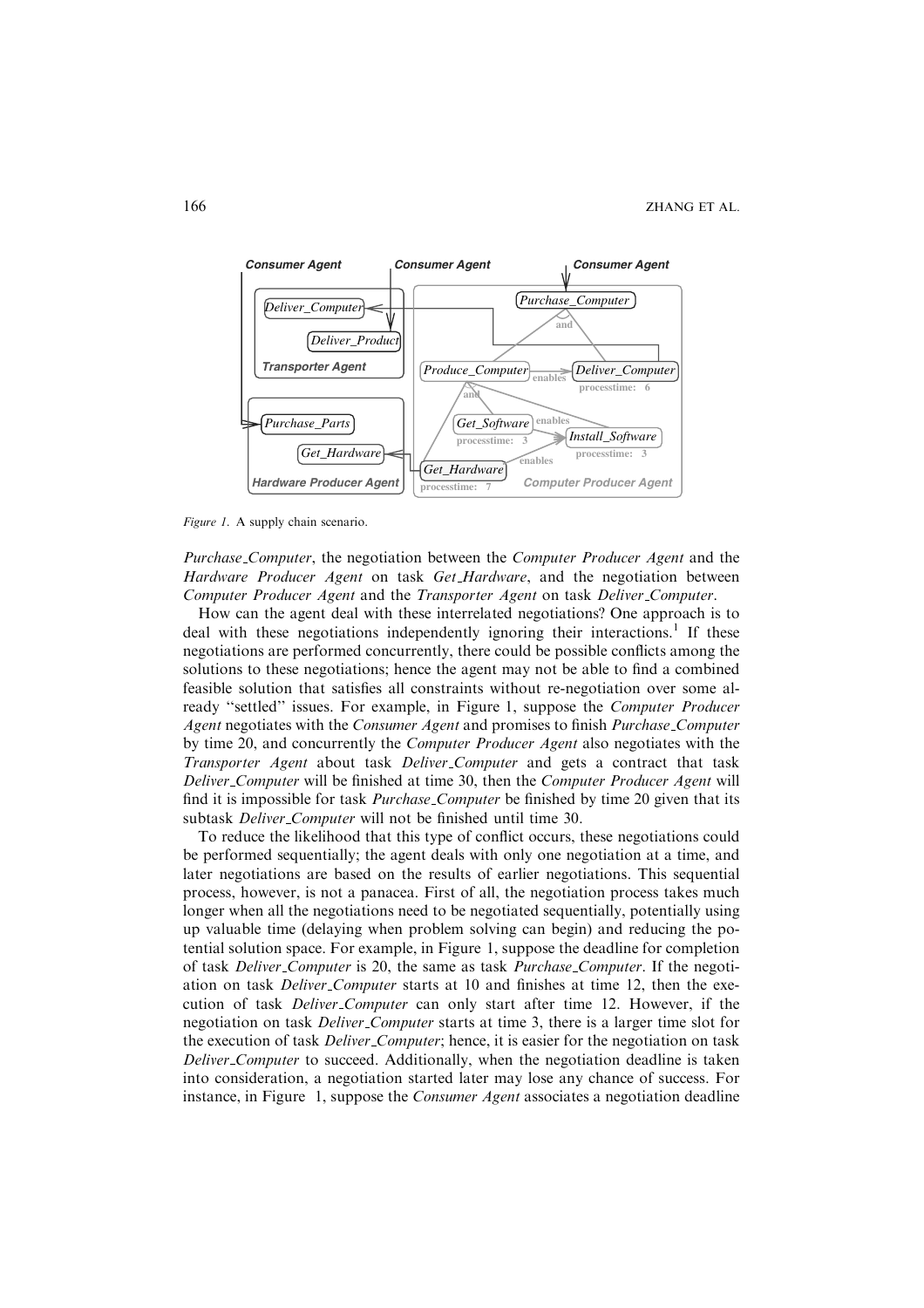of 8 with the proposal of task Purchase Computer, if the Computer Producer Agent replies to this proposal later than time 8 because it wants to settle its other negotiations first, it cannot get the contract on task Purchase Computer accepted.

Second, even if all the negotiations are sequenced, there is no guarantee of an optimal solution or even of any possible solution. This problem can occur if the agent does not reason about the ordering of the negotiations and just treats them as independent negotiations, with their ordering being random. In this situation, the results from the previous negotiations may make later negotiations very difficult or even impossible to succeed. For instance, in Figure 1, if the Computer Producer Agent first negotiates about task Purchase Computer before starting the negotiations on task Get Hardware and task Deliver Computer, and the promised finish time of task Purchase Computer results in tight constraints on the negotiations on task Get Hardware and task Deliver Computer, these negotiations may fail and the commitment on task Purchase Computer would have to be decommitted from.

One additional problem is caused by the difficulty in evaluating a commitment given that the result of later negotiations are unknown, and thus making it harder for an agent to find a local solution that will contribute effectively to the construction of a good global solution. For example, in Figure 2, agent A has two non-local tasks (the tasks that are performed by other agents), task  $Ta12$  contracted to agent B and task Ta21 contracted to agent C. There is a "facilitates" relationship from Ta12 to Ta21. If Ta12 could be finished before  $Ta21$  starts, it would reduce the processing time of Ta21 by 50%. Suppose agent A first negotiates with agent C and then negotiates with agent  $B$ ; as a result of the negotiation with agent  $C$ , it is decided that Ta21 starts at time 20 and finishes by time 40, but then it is found through the negotiation with agent B that task  $Ta12$  could only be finished by time 25. Given this later information, if the start of  $Ta21$  is delayed to time 25,  $Ta21$  actually could be finished at time 35 because of the *facilitates* effect. This solution would not be found, however, if the agent ignores the interactions among these negotiations.

These previous examples indicate how important it is for an agent to reason about the interactions among different negotiations and manage them from a more global perspective. If done effectively, this permits the agent to minimize the possibility of



Figure 2. Negotiations linked by a ''facilitates'' relationship.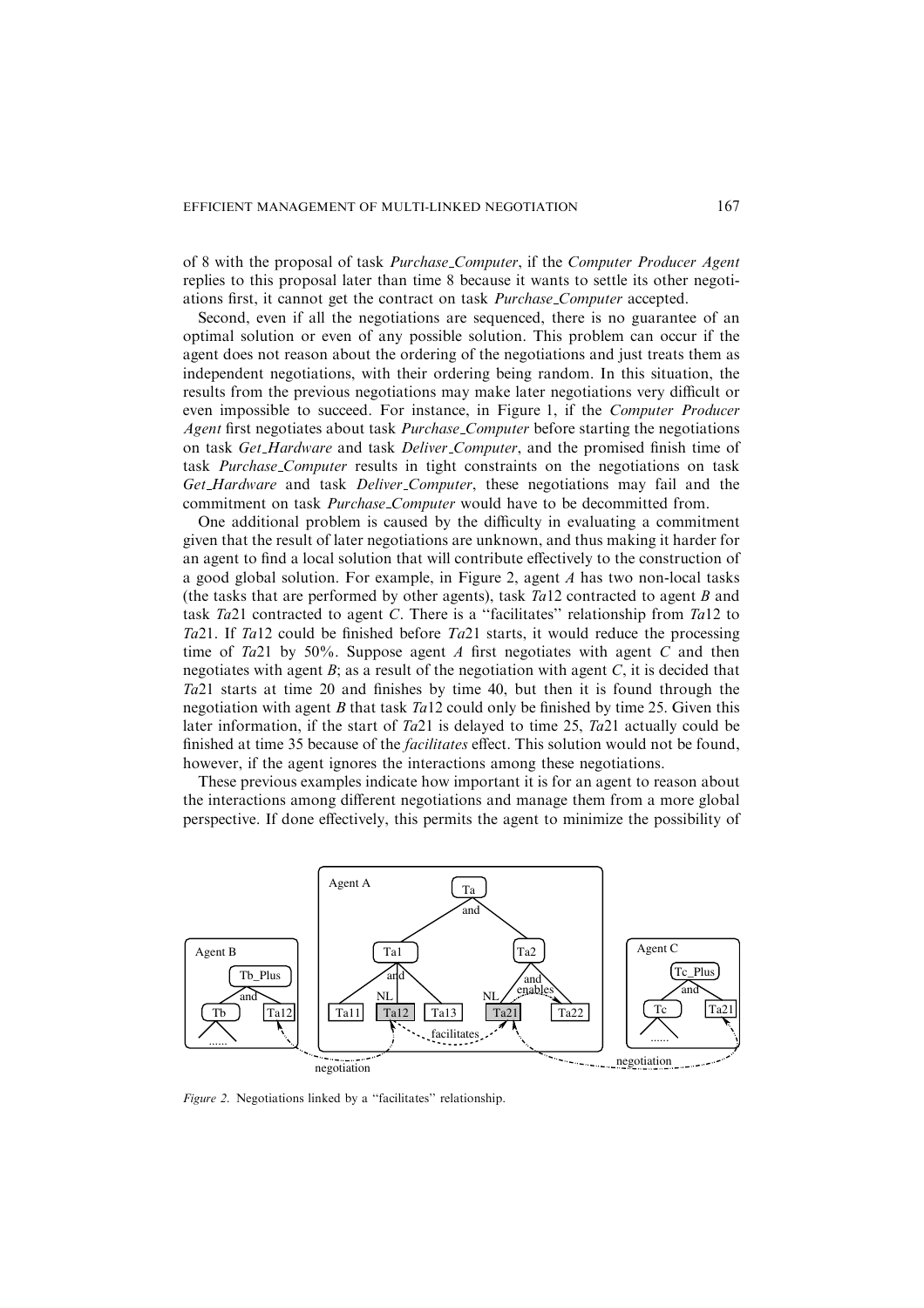conflicts among the different negotiations and thus achieve better performance. Additionally, these examples show that it is difficult to deal with multi-linked negotiation problems because:

- 1. There are possible conflicts among related negotiations. If not resolved, these conflicts may cause the failure of the agent's local plan or reduce the agent's local utility achievement.
- 2. There are uncertainties associated with negotiations. Since the agent does not have perfect and complete knowledge of the other agents' states, the result of a negotiation is uncertain. The agent may have an estimation about the likely outcome of the negotiation, but it needs to be prepared for different outcomes.
- 3. There is a cost for negotiation. On one hand, the agent needs to allocate valuable computational and communication resources for negotiation. On the other hand, the time spent on negotiation may affect the outcome of the negotiation. For example, the longer time spent on negotiation may reduce the time available for execution hence reducing the possibility of finding a solution. Similarly, a delayed reply to a proposal may not be accepted if there are other agents who have already replied to it earlier.
- 4. The negotiation process needs to be interleaved with the agent's local planning and scheduling process because the agent needs to find a feasible local solution that satisfies all commitments and local constraints.

The multi-linked negotiation problem is not only a complicated problem, but also an important one because it actually happens in a number of application domains. For example, in a supply chain problem, negotiations go on among more than two agents. The consumer agent negotiates with the producer agent, and the producer agent needs to negotiate with the supplier agents. The negotiations between the producer agent and the supplier agents has a direct influence on the negotiation between the producer agent and the consumer agent. Figure 3 shows a supply chain example, where there are a number of companies, some of which produce parts for computers and some of which assemble computers, where others are distributors, stores and customers. Multi-linked problems occur throughout this system. We will also present a detailed supply chain scenario with multi-linked negotiations based on Figure 3 in Section 2, and use this scenario as an example throughout this paper. Another example of multi-linked negotiation is a distributed sensor network [5]. There are multiple sensors distributed at different locations, each of which has different coverage. Multiple targets move through the region and it takes a certain number (more than one) of sensors to track a target so as to get sufficient sensor data for acceptable tracking quality. Which sensors should be used to track which target during which time interval poses an interesting multi-linked negotiation problem.

In general, a Multi-linked negotiation problem occurs when an agent needs to negotiate with multiple other agents about different subjects, and the negotiation over one subject has influence on the negotiations over other subjects. The commitment of resources for one subject affects the evaluation of a commitment or the construction of a proposal for another subject. To solve a multi-linked negotiation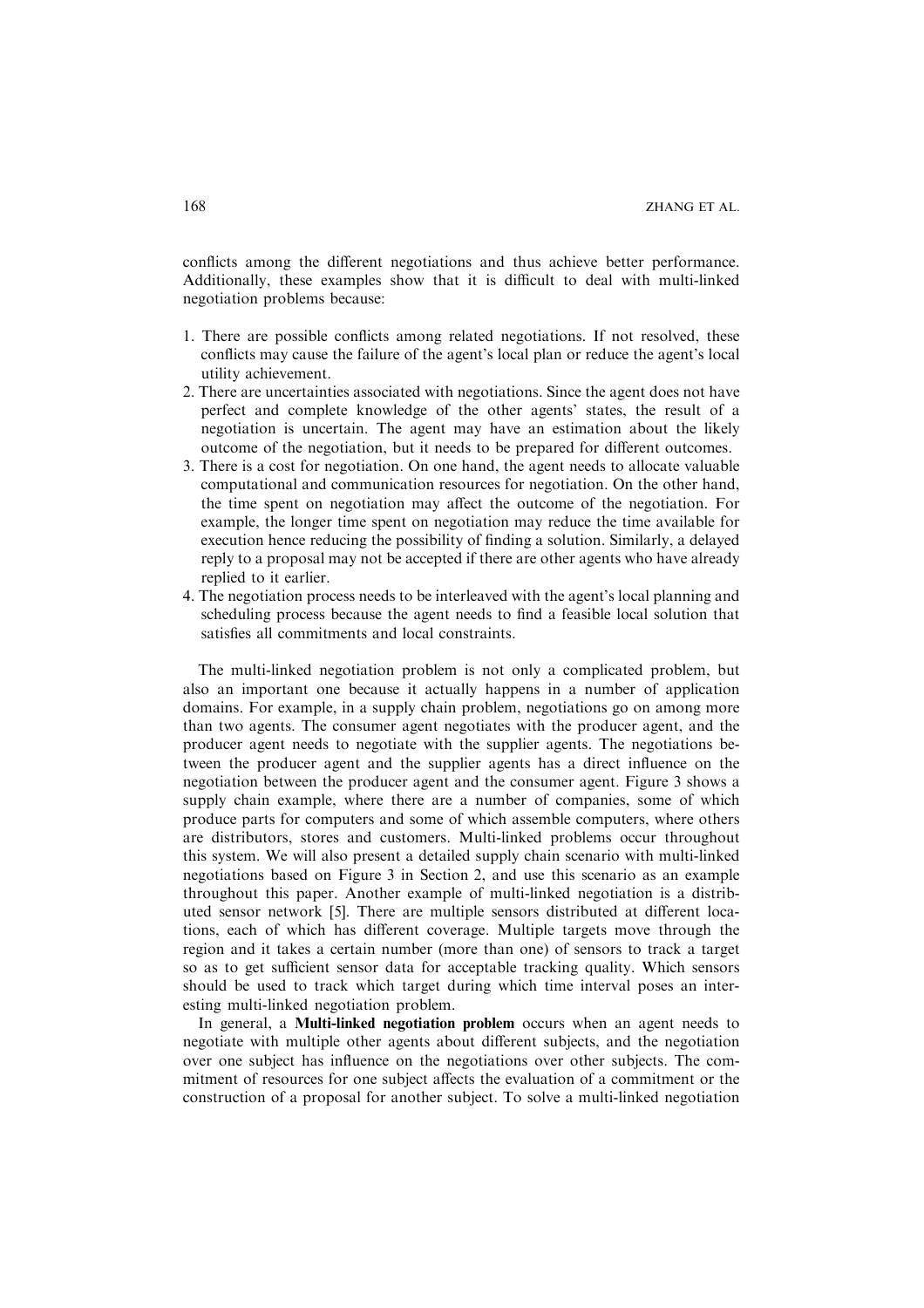

Figure 3. Supply chain example.

problem, an agent needs to find an efficient approach, which includes a temporal ordering of these negotiations and appropriate parameters for each feature in negotiations, so as to minimize the conflicts and maximize the agent's expected utility. In this paper, we first explicitly address this multi-linked negotiation problem and analyze it, then we develop a formalized model and a set of reasoning tools that enable an agent to find an near-optimal solution for this problem.

In the remaining of this paper, we will first introduce a detailed multi-linked negotiation scenario and basic assumptions in this work (Section 2). Next we will present a formalized model for the problem is presented in Section 3 . Using this model, the agent can find the best ordering of the negotiations and their parameters, and hence increase its local utility achievement. A partial order schedule and a set of related algorithms will be presented in Section 4, which are necessary for the agent to reason about the time constraints and the flexibility of each negotiation. The partial order schedule and the related reasoning tools also make parallel negotiations feasible by eliminating potential conflicts. An example to show how this model works is presented in Section 5. Three sets of experimental work are presented in Section 6. Section 6.1 examines the performance of the heuristic algorithm, Section 6.2 shows that this management technique for multi-linked negotiation leads to improved performance, and Section 6.3 shows it is important for agents to reason about flexibility in a multi-linked negotiation problem. Section 7 discusses related work,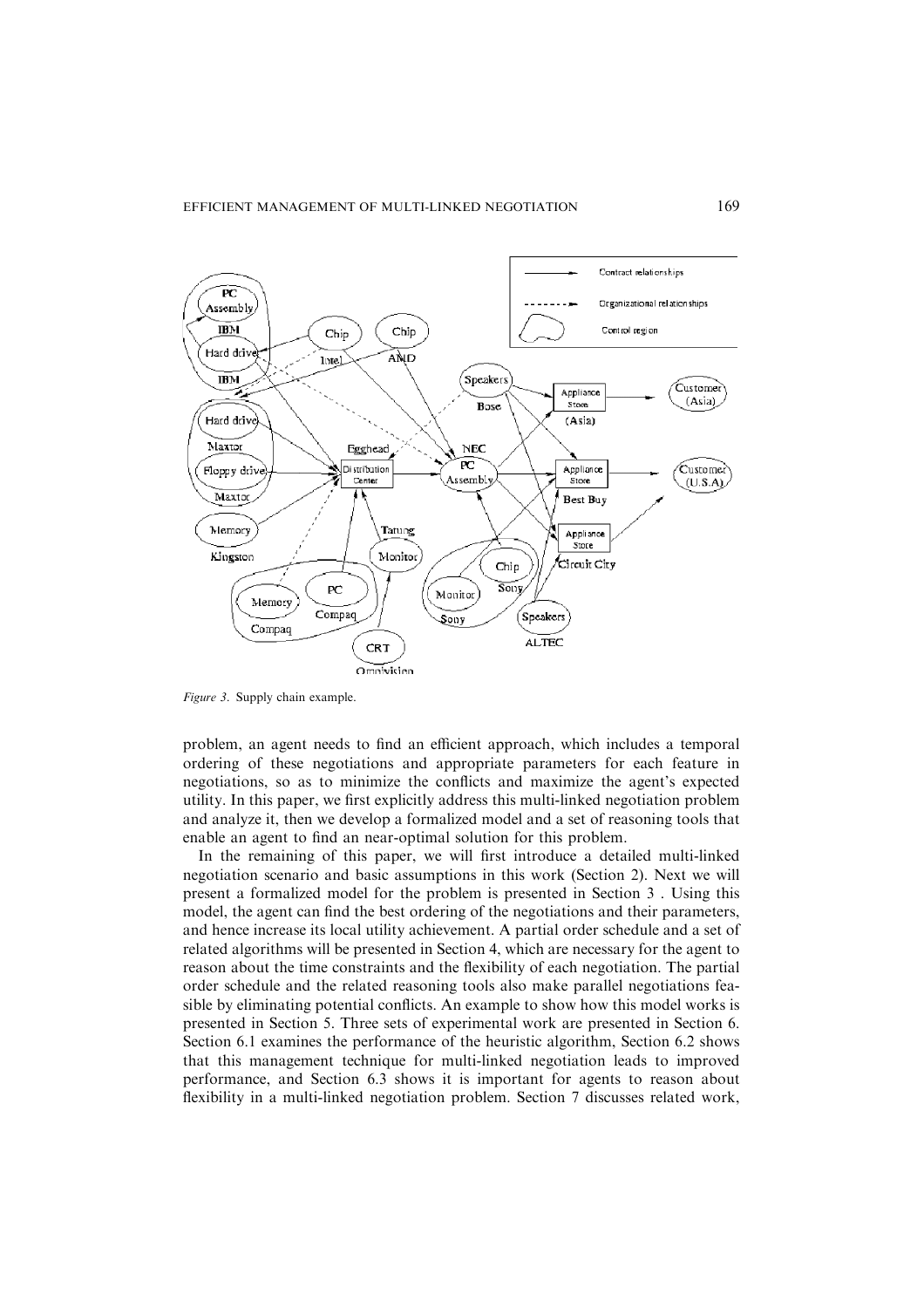with special attention on the relationship between the approach presented in this paper and another approach based on a combinatorial auction. Section 8 summarizes this paper.

### 2. Supply chain example

In this section, we describe the supply chain example presented in Section 1 in greater detail. This example will be used throughout the rest of this paper to explain the multi-linked negotiation problem. However, the negotiation process and the following approach are domain-independent and are not restricted to this application.

### 2.1. Supply chain scenario

There are four agents in Figure 1:

- 1. Consumer Agent generates three types of new tasks: Purchase Computer task for Computer Producer Agent, Purchase Parts task for Hardware Producer Agent, and Deliver Product task for Transporter Agent.
- 2. Computer Producer Agent receives the Purchase Computer task from Consumer Agent, and needs to decide if it should accept this task and, if it does, what the promised finish time of the task should be. Figure 1 shows the local plan for producing computers; it includes a non-local task Get Hardware that requires negotiation with Hardware Producer Agent. It also includes a non-local task Deliver Computer that requires negotiation with Transporter Agent.
- 3. Hardware Producer Agent receives two types of tasks: Get Hardware from Computer Producer Agent and Purchase\_Parts from Consumer Agent. It need to decide whether to accept a new task and what is its promised finish time.
- 4. Transporter Agent receives two types of tasks: Deliver\_Computer from Computer Producer Agent and Deliver\_Product from Consumer Agent. It needs to decide whether to accept a new task and what is its promised finish time.

We first define two generalized terms to make the following description easier. In the following description, we will use the term contractor agent to refer to the agent who performs the task for another agent and gets rewarded for the successful completion of the task; and contractee agent to refer to the agent who has a task that needs to be performed by another agent and pays a reward to the other agent. The contractor agent and the contractee agent negotiate about a task and a contract is signed (a commitment is built and confirmed) if an agreement is reached during the negotiation.

In this work, the negotiation process between agents is based on an extended contract net model [10, 13]:

- 1. Contractee agent announces a task by sending out a proposal.
- 2. Contractor agent receives this proposal, evaluates it, responds to it in one of three ways: by accepting it, by simply rejecting it, or by rejecting it but at the same time making a counter-proposal.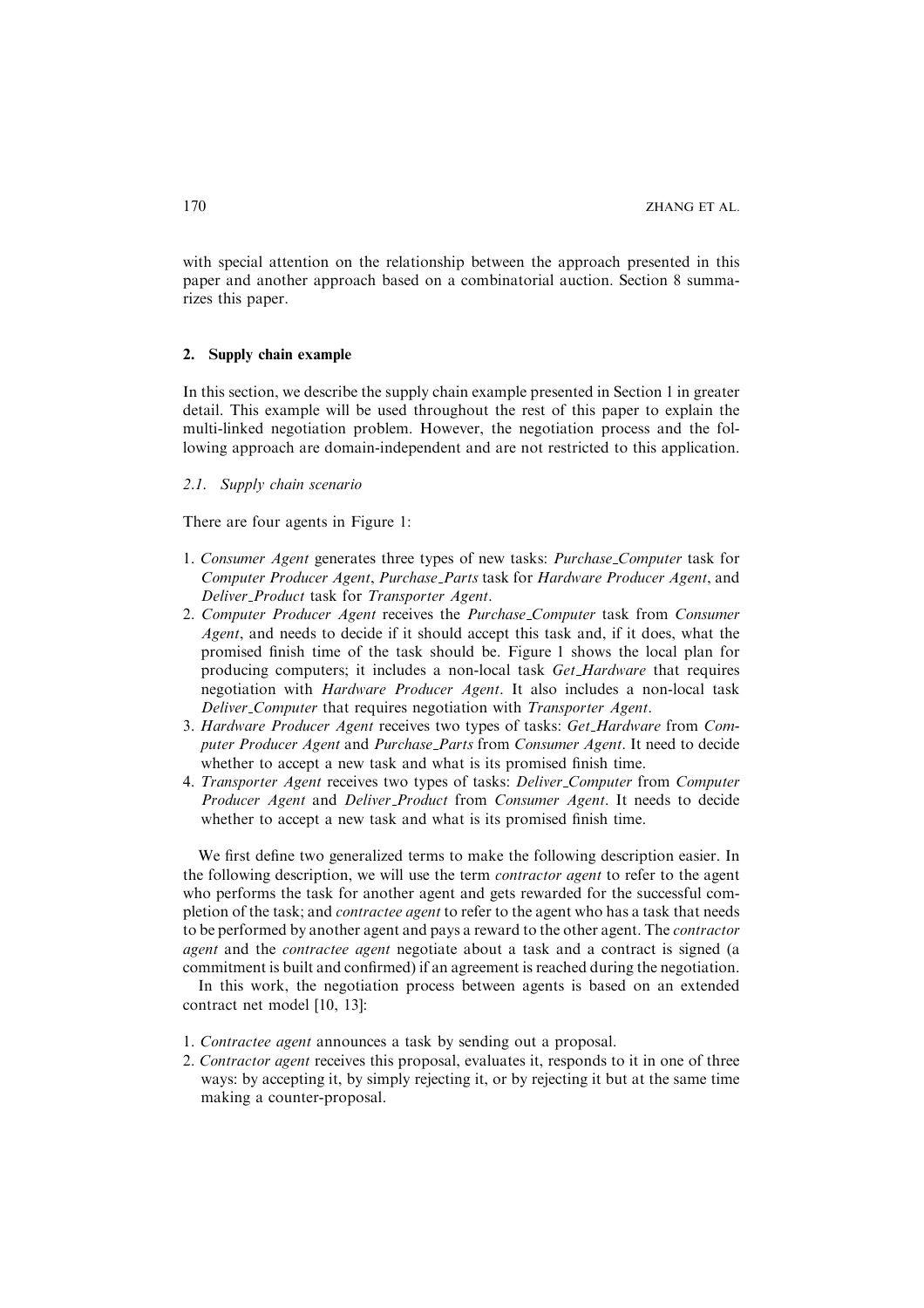- 3. Contractee agent evaluates the responses, it either chooses to confirm an accepted proposal, or chooses to accept a counter-proposal.
- 4. Contractee agent awards the task to the chosen contractor agent based on the commitment (the mutually accepted upon proposal or counter-proposal) which is confirmed by both agents; the negotiation process then ends successfully. If a mutually agreed proposal/counter-proposal cannot be found, the negotiation process fails.

This process can be extended to a multi-step process by introducing an extended series of alternative proposals and counter-proposals. However, in this paper, we only focus on the two-step (proposal, counter-proposal) negotiation process. The implications of performing a multi-step negotiation instead of a two-step negotiation can be found in [17].

A proposal which announces that a task  $(t)$  needs to be performed includes the following attributes:

- 1. earliest start time (est): the earliest start time of task t; task t cannot be started before time est.
- 2. deadline (dl): the latest finish time of the task; the task needs to be finished before the deadline dl.
- 3. minimum quality requirement (minq): the task needs to be finished with a quality achievement no less than  $minq$ <sup>2</sup>
- 4. regular reward  $(r)$ : if the task is finished as the contract requested, the contractor agent will get reward r.
- 5. early finish reward rate (e): if the contractor agent can finish the task by the time  $(ft)$  as it promised in the contract, it will get the extra early finish reward:  $max(e * r * (dl - ft), r),^3$  in addition to the regular reward r.
- 6. decommitment penalty rate (p): if the contractor agent cannot perform the task as promised in the contract (i.e. the task could not be finished by the promised finish time), it pays a *decommitment penalty*  $(p * r)^4$  to the contractee agent. Similarly, if the contractee agent needs to cancel the contract after it has been confirmed, it also needs to pay a *decommitment penalty*  $(p * r)$  to the contractor agent.

When the potential contractor agent receives a task proposal, it evaluates it and decides to either accept it or reject it. If it accepts this proposal, it needs to decide what the promised finish time should be. If it rejects the proposal, it can either simply say ''no'' or generate a counter-proposal which modifies some of the attributes in the proposal to accommodate its local problem-solving context.

In the above discussion, we assume the negotiation is about a task that needs to be performed; however, the negotiation can also be about a nonlocal resource requirement necessary for the completion of a task. The agent can require a resource during a time period and pay for this resource usage. In this situation, some of the attributes specified in the proposal are different from those in the above description, $5$  but the basic negotiation process is the same, and the methodologies we discuss in this paper are also suitable for negotiation over resources.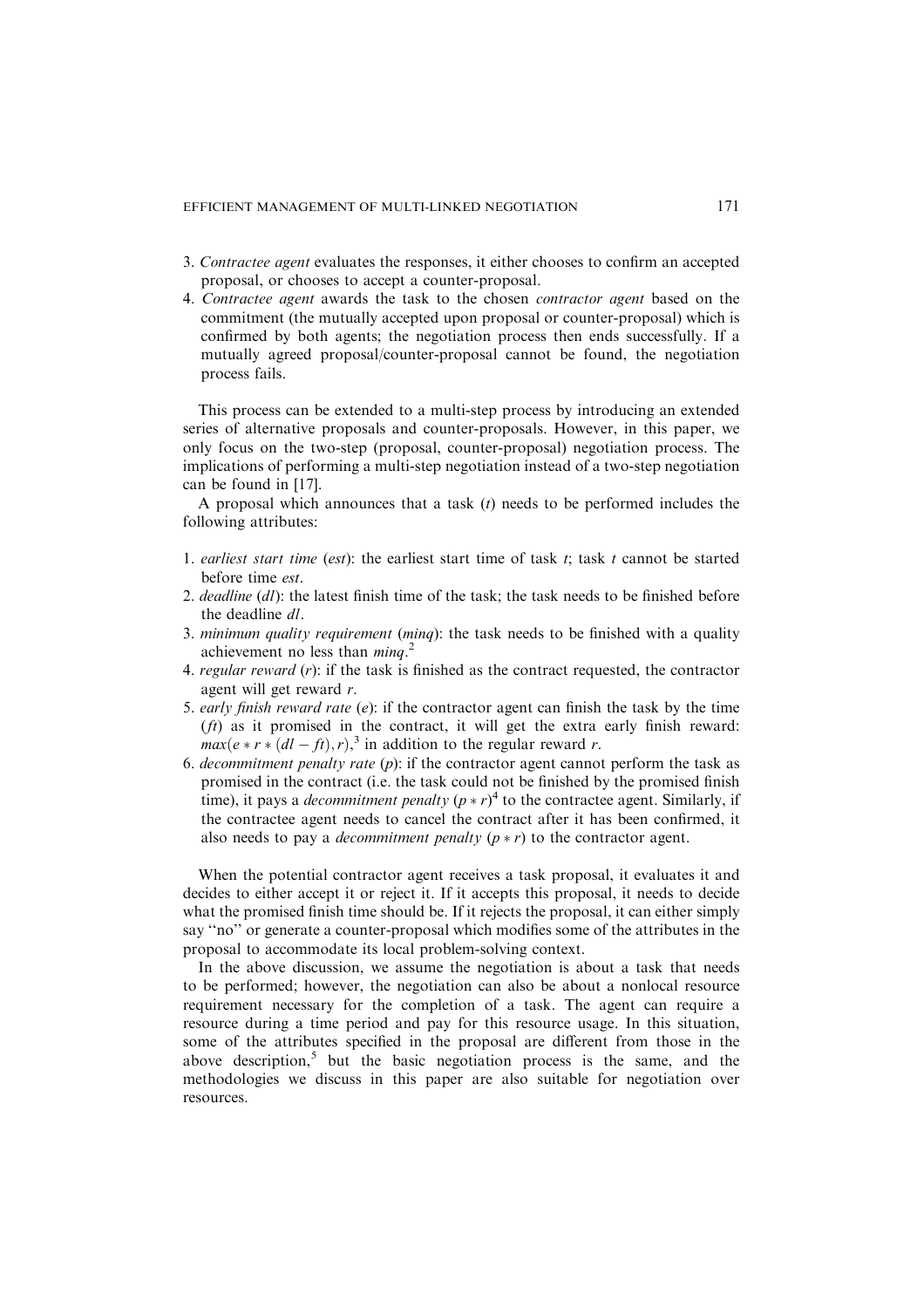# 2.2. Detailed example of a multi-linked negotiation problem

Suppose Computer Producer Agent has received the following two tasks in the same scheduling time window:<sup>6</sup>

# task name : Purchase Computer A

arrival time : 5 earliest start time : 10 (arrival time  $+$  estimated negotiation time  $(5)^{7}$ deadline : 40 reward :  $r = 10$ decommitment penalty :  $p = 0.5$ early finish reward rate :  $e = 0.01$ task name : Purchase Computer B arrival time : 7 earliest start time : 12 (arrival time  $+$  estimated negotiation time(5)) deadline : 50 reward :  $r = 10$ decommitment penalty rate :  $p = 0.6$ early finish reward rate :  $e = 0.005$ 

The agent's local scheduler<sup>8</sup> reasons about these two new tasks according to the above information: their earliest start times, deadline, estimated process times and the rewards. It then generates the following agenda which includes the following tasks:

Agenda 2.1  $[10, 26]$  Purchase Computer  $A[26, 46]$  Purchase Computer B

In this agenda, task Purchase Computer A is scheduled during time range [10, 26], and task *Purchase\_Computer B* is scheduled during time range  $[26, 46]$ . This agenda is only a high level plan and does not include the detailed actions (methods) that need to be executed. The Computer Producer Agent checks the local plans for these  $t$ asks<sup>9</sup> as shown in Figure 4 and finds there are five negotiations:

- 1. Negotiate with Consumer Agent about the promised finish time of Purchase Computer A. 10
- 2. Negotiate with Consumer Agent about the promised finish time of Purchase\_Computer\_B.
- 3. Negotiate with Hardware Producer Agent about whether it can accept the task Get Hardware A and if it accepts this task, what is the promised finish time.
- 4. Negotiate with Hardware Producer Agent about the task Get Hardware B, with the same concerns as above.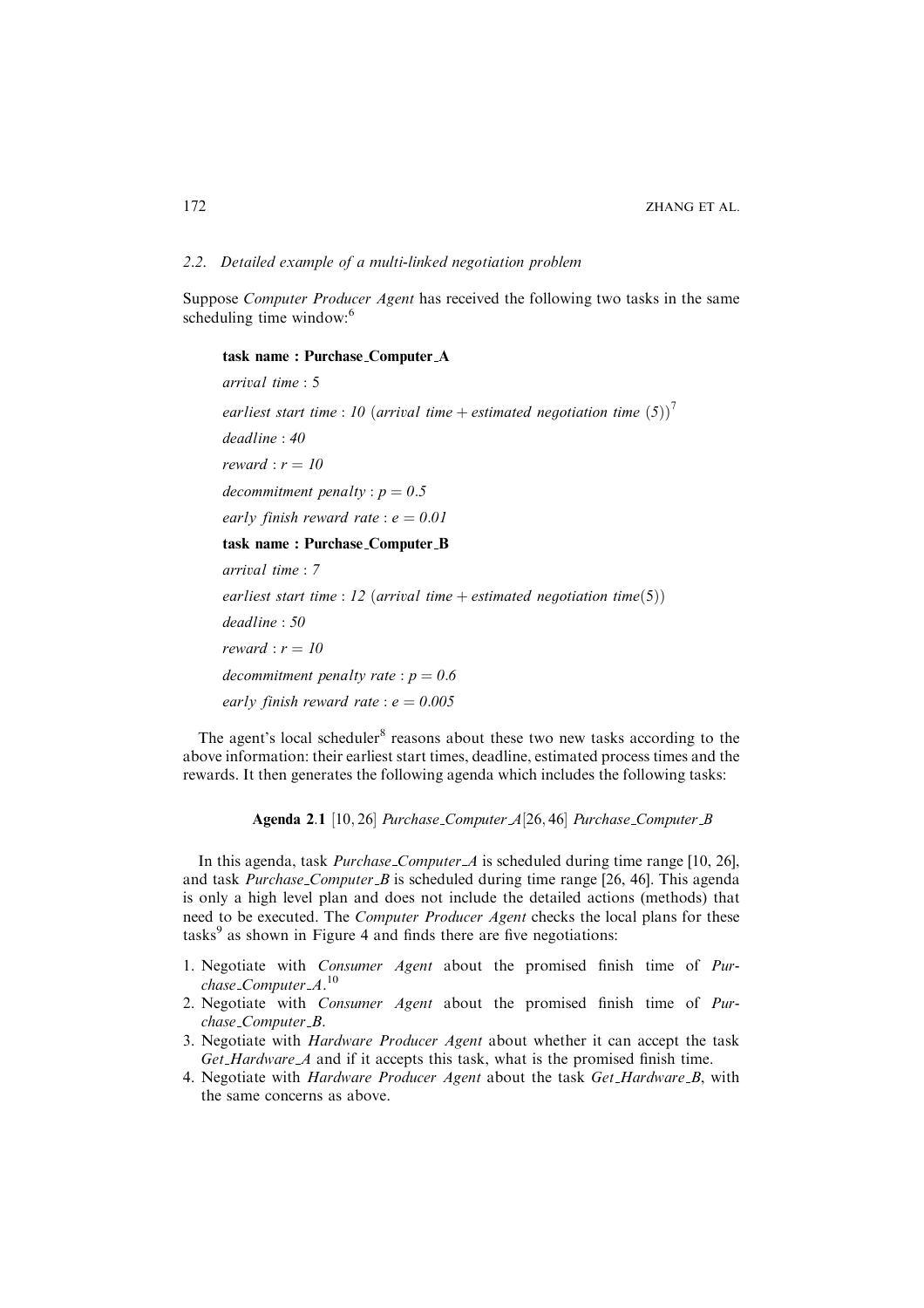

Figure 4. Computer producer agent's tasks.

5. Negotiate with Transporter Agent about whether it can accept the task Deliver Computer A, and if it accepts this task, what is the earliest start time and what is the promised finish time.

These five negotiations are all related. The potential relationships among multiple negotiation issues can be classified as two types. One type of relationship is the directly linked relationship: negotiations  $A$  and  $B$  are directly linked if negotiation  $B$ affects negotiation A directly because the subject in negotiation  $B$  is a necessary resource (or a subtask) of the subject in negotiation A. The characteristics (such as cost, duration and quality) of subject B directly affect the characteristics of subject A. For example, as pictured in Figure 1, the negotiation on the task Purchase Computer  $A$  is directly linked to the negotiation on the two tasks: Get Hardware  $A$  and Deliver\_Computer\_A. If either one of these two tasks fails, the task *Purchase\_Com*puter\_A cannot be accomplished. Furthermore, when and how these two tasks are performed also affects the way that the task Purchase Computer A is going to be accomplished. In the same way, the negotiations about  $Get. Hardware \_B$  and Purchase\_Computer\_B are directly linked.

Another type of relationship is the indirectly linked relationship: negotiation A and B are indirectly linked if the subjects in these negotiations compete for use of a common resource. For example, as shown in Figure 4, besides the task Purchase Computer A, Computer Producer Agent has another contract on task Purchase Computer B. Because of the limited capability of the Computer Producer Agent, when task Purchase\_Computer\_A will be performed affects when task Pur*chase Computer B* can be performed. The negotiation about task *Purchase Com*puter\_A and the negotiation about task *Purchase\_Computer\_B* are *indirectly linked.* 

The essential difference between directly linked and indirectly linked relationships is the following. If negotiation  $A$  and  $B$  are directly-related, then the failure of one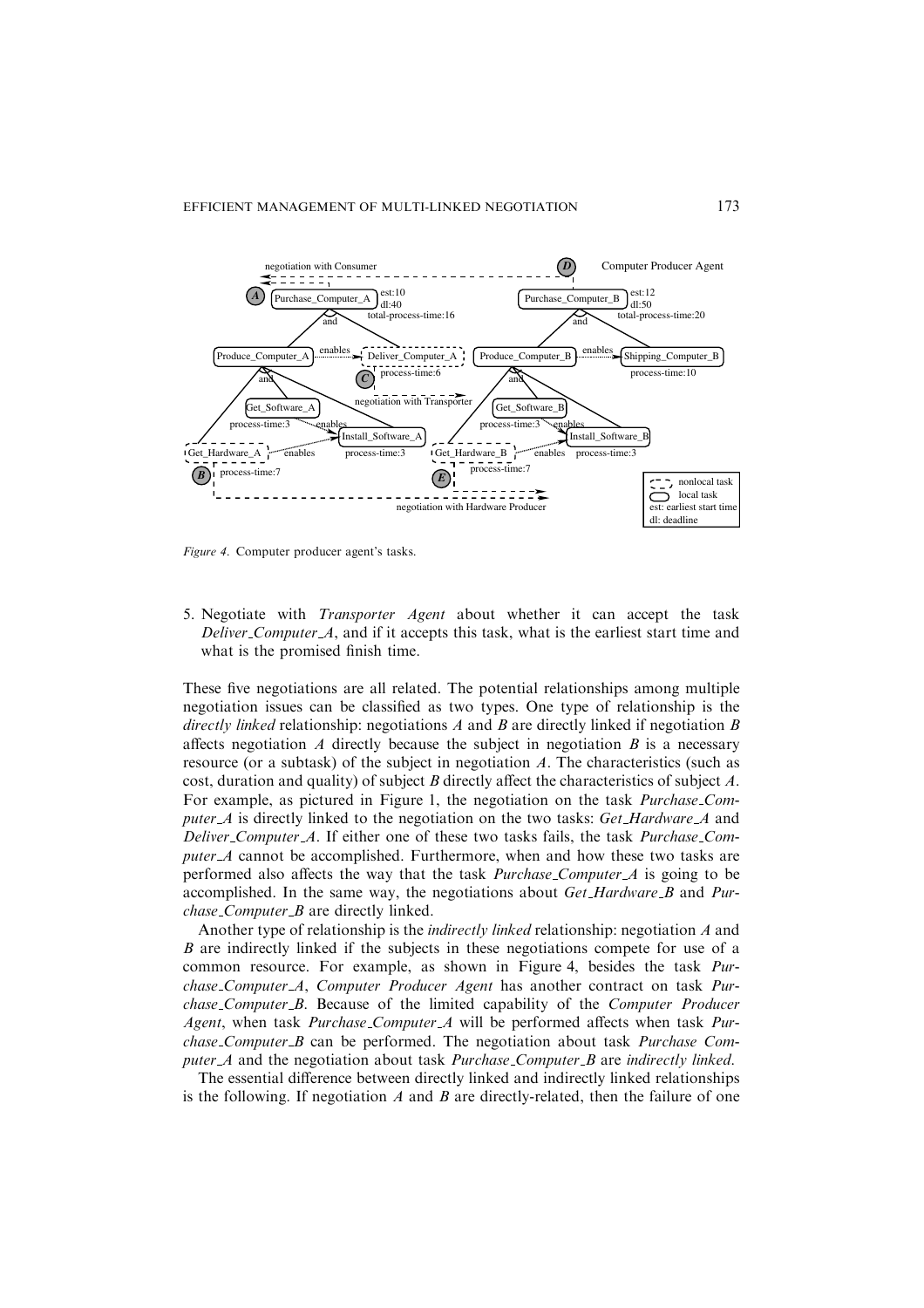negotiation may cause the subject (task or resource) in the other negotiation to be infeasible or unnecessary. For example, if the subject  $B$  is a subtask of  $A$ , then the failure of negotiation on  $B$  will cause the task  $A$  to be infeasible if there is no other task that could substitute for task B; likewise, the failure of negotiation A will make the subtask B unnecessary. If negotiation A and B are indirectly linked, then there is no such influence between them. In the formalized model presented in Section 3, we will show that these two different relationships are represented differently.

# 2.3. Analysis of the problem

In general, multi-linked negotiation (including both the directly linked and the indirectly linked relationships) describes situations where one agent needs to negotiate with multiple agents about different issues, where the negotiation over one issue influences the negotiations over other issues. The characteristics of the commitment on one issue affects the evaluation of a commitment or the construction of a proposal for another issue. How can the agent deal with these interrelated negotiations? Two questions need to be answered. The first question is in what order should the negotiations be performed. Should all the negotiations be performed concurrently or in sequence? If in sequence, in what sequence? The second question is how the agent assigns values for those attributes (also referred as ''features'') in negotiation, such as the earliest start time, deadline, so as to minimize the potential conflicts among negotiations and maximize the utility of the agent as a result of multiple negotiations.

In a multi-linked negotiation problem, there are potentially many choices to order negotiations, such as doing some of them in parallel and some of them in sequence. Why is the order of negotiation important? First, because each negotiation issue has a negotiation deadline, set by the contractee agent, if the contractor agent cannot reply to a task proposal before the negotiation deadline, the negotiation fails. One reason for missing the negotiation deadline is that the contractor agent is busy on other negotiations before it decides to perform this negotiation. Furthermore, even if the negotiation is completed before its deadline, when the negotiation is started affects the likelihood of a successful negotiation. For example, when there are several potential contractor agents, the earlier a response to negotiation is received, the more likely the offer is accepted. Likewise, the earlier the contractee agent initiates the negotiation, the more likely the contractor agent is to accept the proposal, since the earlier a negotiation is started, the larger the space (time range) for the agent to find a feasible solution. For instance, given that the deadline for task Get\_Hardware\_A is 30, if the negotiation on this task finishes at time 10, there is a 20-time-unit range for Hardware Producer Agent to find a time in its local schedule to execute this task; if the negotiation finishes at time 20, Hardware Producer Agent only has 10-time-unit range to find a suitable time slot to execute this task. So the order of negotiation directly affects the outcome of the negotiation.

Meanwhile, in a multi-linked negotiation problem, there are several features that the agent needs to negotiate over for each subject. For a task proposal, the contractee agent needs to find the earliest start time and deadline to request for the task, how much reward to pay for this task, the early reward rate, and the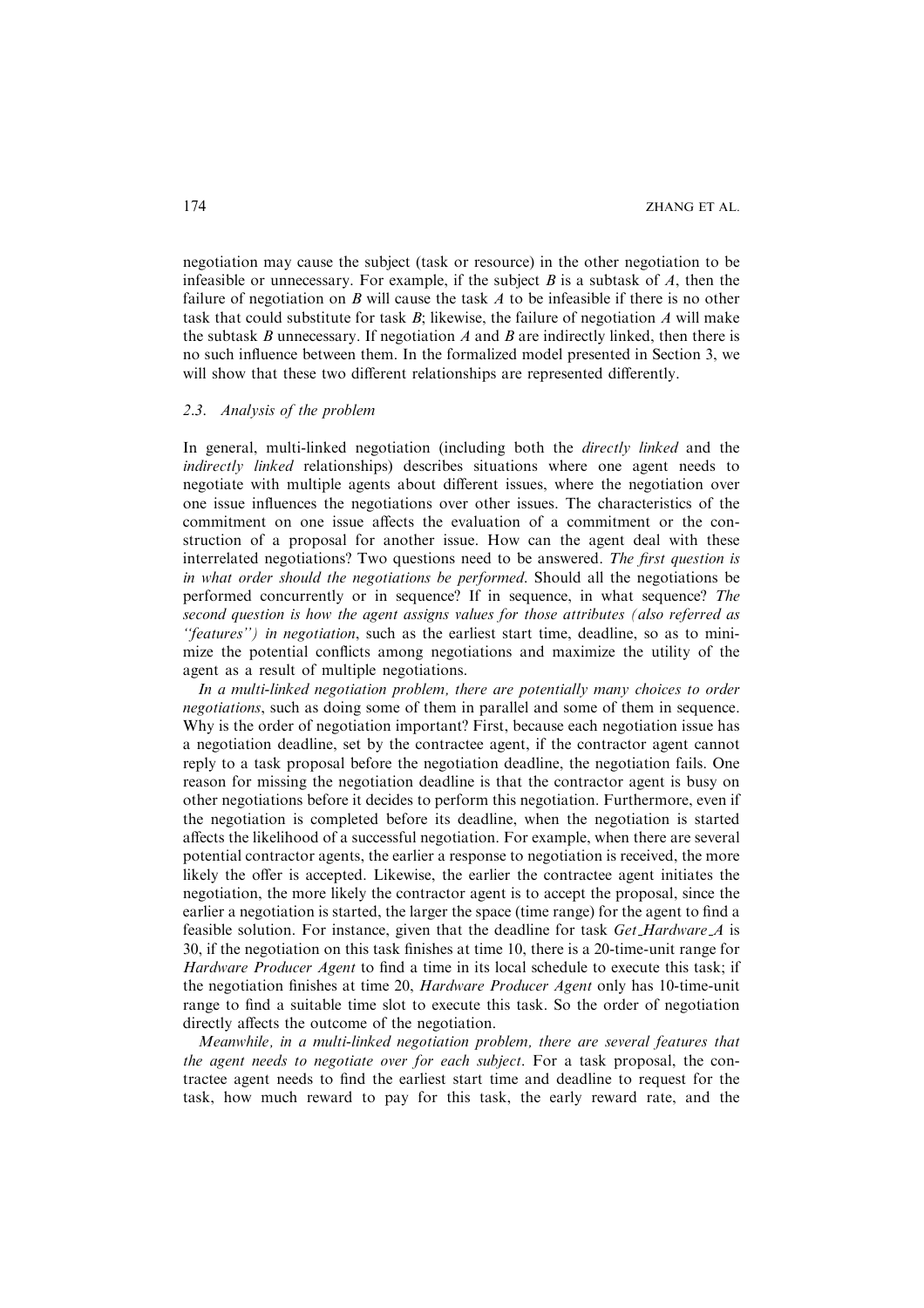decommitment penalty, etc. The contractor agent needs to decide the promised finish time. Some of these features are related to the features of the subjects in other negotiations. For example, the deadline proposed for task Get Hardware A affects the earliest start time of task Deliver Computer A, and the deadline of task Deliver\_Computer\_A affects the promised finish time for task *Purchase\_Computer\_A*. The agent needs to find appropriate values for these features to avoid conflicts among them and to make sure there is a feasible local schedule to accommodate all the local tasks and commitments. Furthermore, the values of these features influence the outcomes of the negotiation and the agent's local utility. For example, the greater the reward is, the greater the likelihood that the task will be accepted by the contractor agent; however, the contractee agent's local utility decreases as the reward it pays to the contractor agent increases. Also, the later the deadline for task  $Get\_Hardware\_A$  is, the more likely that this task will be accepted by the Hardware Producer Agent; however, the consequence of a later deadline for task Get Hardware A is that there is less freedom for scheduling task Deliver\_Computer\_A, and the promised finish time for task *Purchase\_Computer\_A* is pushed back later, hence reducing the early reward that the Computer Producer Agent may get. A good negotiation strategy for a multi-linked negotiation problem should take an end-to-end perspective that accounts for all negotiations, and provides the agent with an appropriate order of all negotiations and a feature assignment (a set of assigned values) for those attributes under negotiation, so as to avoid the conflicts among negotiations and optimize utility.

# 3. Model of the problem

In this section, we first introduce a formalized model of the multi-linked negotiation problem and then present a heuristic search algorithm to find a near-optimal negotiation approach: a feature assignment and an order for a group of negotiations that an agent needs to conduct in order to optimize the expected utility.

### 3.1. Definition of the problem

A multi-linked negotiation problem occurs when an agent has multiple negotiations that are interrelated.

Definition 3.1. A multi-linked negotiation problem is defined as an undirected graph (more specifically, a forest as a set of rooted trees):  $M = (V, \mathcal{E})$ , where  $V = \{v\}$  is a finite set of negotiations, and  $E = \{(u, v)\}\$ is a set of binary relations on V.  $(u, v) \in E$ denotes that negotiation  $u$  and negotiation  $v$  are directly-linked. The relationships among the negotiations are described by a forest, a set of rooted trees  $\{T_i\}$ . There is a relation operator associated with every non-leaf negotiation v (denoted as  $\rho(v)$ ), which describes the relationship between negotiation  $v$  and its children. This relation operator has two possible values: AND and OR.

Figure 5 shows the model of the multi-linked negotiation problem (described in Figure 4) for *Computer Producer Agent*, the problem includes five negotiations. This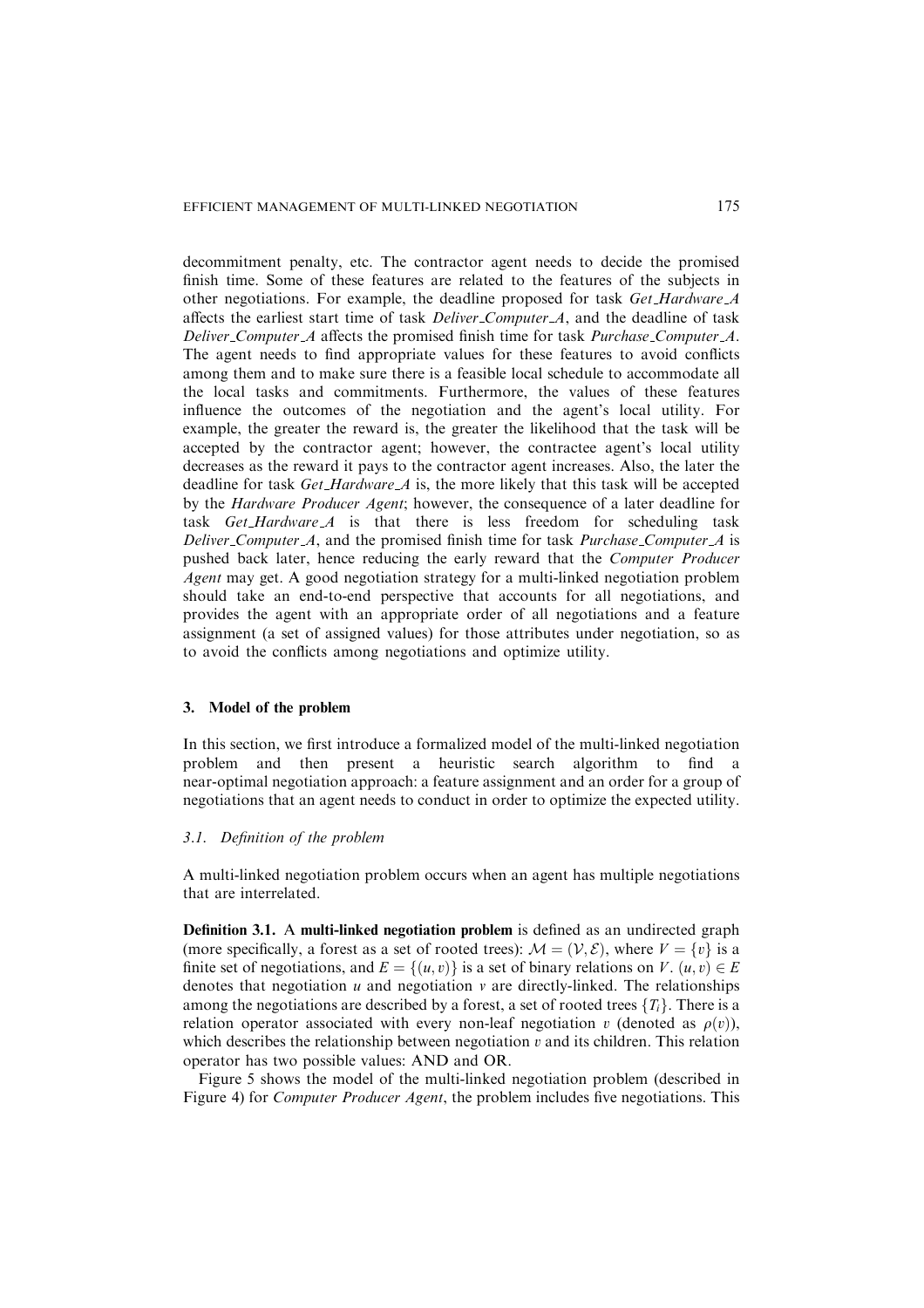

Figure 5. Interrelationships among negotiations.

model can also handle negotiating with multiple agents on one subject. For example, Figure 6 shows there are two transport agents: TAgent\_1 and TAgent\_2, both can be a potentially contractee for task Deliver Computer A. The negotiation with TAgent 1 and the negotiation with TAgent 2 can be modeled as C1 and C2 under C with a relation operator *OR*.

The subject in a negotiation  $v$  may be a task to be allocated or a resource to be acquired through negotiation.

From an agent's viewpoint, there are two types of negotiations:

- 1. Incoming negotiation: The negotiation about a task proposed by another agent, or a resource requested by another agent. For example, negotiation A (Purchase Computer  $A$ ) and  $D$  (Purchase Computer  $B$ ) in Figure 4 are incoming negotiations for Computer Producer Agent.
- 2. Outgoing negotiation: The negotiation about a task that needs to be sub-contracted to another agent, or a resource requested for a local task. For example, issue B (Get\_Hardware\_A), C (Deliver\_Computer\_A) and E (Get\_Hardware\_B) in Figure 4 are outgoing negotiations for Computer Producer Agent.

**Definition 3.2.** A negotiation  $v$  is successful if and only if a commitment has been established and confirmed for the subject in this negotiation by those agents which are involved in this negotiation.

**Definition 3.3.** A leaf node v is task-level successful if and only if v is successful; A non-leaf node  $v$  is task-level successful if and only if the following conditions are fulfilled:



C2: negotiation with TAgent\_2 about Deliver\_Computer\_A C1: negotiation with TAgent\_1 about Deliver\_Computer\_A A: negotiation on Purchase\_Computer\_A

Figure 6. Negotiation with multiple agents on one subject.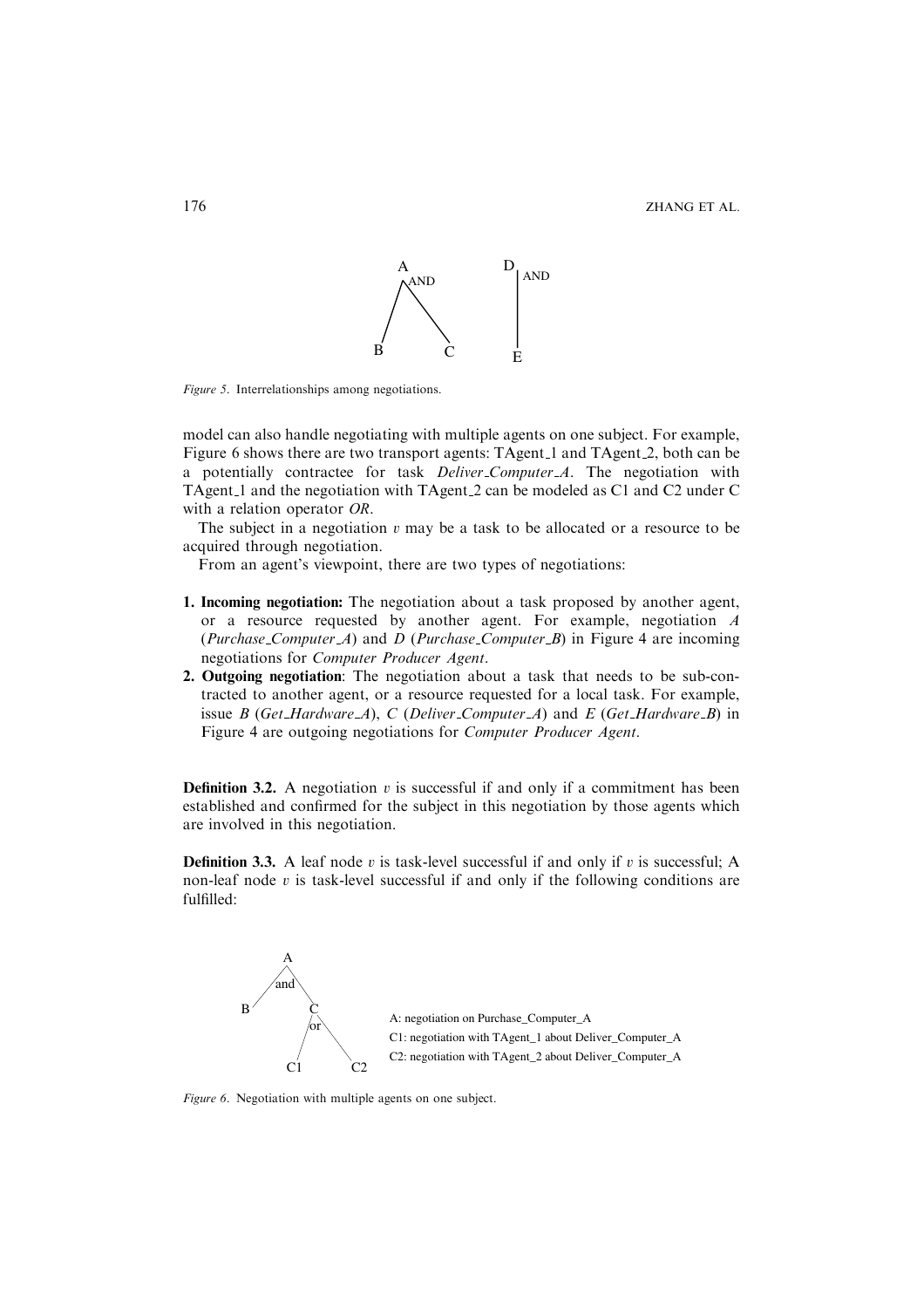- $\bullet$  v is successful:
- all its children are task-level successful if  $\rho(v) = AND$ ; or at least one of its children is task-level successful, if  $\rho(v) = OR$ .

As in Figure 5, negotiation A is task-level successful if and only if negotiation A is successful, and negotiations  $B$  and  $C$  are also successful. In this case, Computer Producer Agent can actually perform task Purchase Computer A successfully.

Each negotiation  $v_i(v_i \in V)$  is associated with a set of attributes  $A_i = \{a_{ij}\}\$ . Each attribute  $a_{ij}$  either has already been determined or needs to be decided. There are two types of attributes: the attributes-in-negotiation (the features (attributes) of the subject to be negotiated, such as task deadline, reward (price), quantity, etc.), and the attributes-of-negotiation itself (i.e., negotiation start time, negotiation deadline, etc.). The attributes in negotiation are in general domain dependent. In this supply chain example, the following attributes (this is a complete and formal presentation compared to those mentioned in Section 2.1) need to be considered:

- 1. time range  $(st(v_i), dl(v_i))$ : the time range associated with a task contains the start time (st(v<sub>i</sub>)) and the deadline (dl(v<sub>i</sub>)). The task can only be performed during this range  $(st(v_i), dl(v_i))$  to produce a valid result.
- 2. duration  $(d(v_i))$ : the process time requested to accomplish this task.
- 3. flexibility  $(f(v_i))$ : the flexibility is defined based on the time range and the duration:  $f(v_i) = \frac{dI(v_i) - s(v_i) - d(v_i)}{d(v_i)}$ . The flexibility is an important feature because it directly affects the success probability of the negotiation (see detail in Section 5). directly affects the success probability of the negotiation (see detail in Section 5). 4. finish time  $(f<sup>t</sup>(v<sub>i</sub>))$ : the promised finish time for the task.
- 5. regular reward  $(r(v_i))$ : if the contractee agent can finish the task by the deadline  $dl(v_i)$ , it gets reward  $r(v_i)$ .
- 6. early reward rate  $(e(v_i))$ : if the contractee agent can finish the task earlier than the deadline  $dl(v_i)$ , it gets extra reward  $e(v_i) * (dl(v_i) - ft(v_i))$ .<br>decommitment penalty  $B(v_i)$ ): the penalty paid to the other
- 7. decommitment penalty( $\beta(v_i)$ ): the penalty paid to the other agent which is involved in negotiation  $v_i$ , when the agent decommits after  $v_i$  is successful.
- 8. task-level successful reward  $(\gamma(v_i))$ : the agent's utility increases by the amount of  $v(v_i)$  when  $v_i$  is a root of a tree and is task-level successful. It is calculated by subtracting the cost of  $v_i$ , including the local cost and sub-contracting cost (the reward paid to other agents), from the total reward of  $v_i$  (regular reward plus early reward).

The attributes-of-negotiation itself describes the negotiation process, they are domain in-dependent:

- 1. negotiation duration ( $\delta(v_i)$ ): the time needed for negotiation  $v_i$  either to successfully complete or fail. It is assumed that negotiation duration is part of the agent's knowledge.<sup>12</sup>
- 2. negotiation start time ( $\alpha(v_i)$ ): the start time of negotiation  $v_i$ .  $\alpha(v_i)$  is an attribute that needs to be decided by the agent.
- 3. negotiation deadline ( $\epsilon(v_i)$ ): negotiation  $v_i$  needs to be finished before this deadline  $\epsilon(v_i)$ . The negotiation is no longer valid after time  $\epsilon(v_i)$ , which is the same as a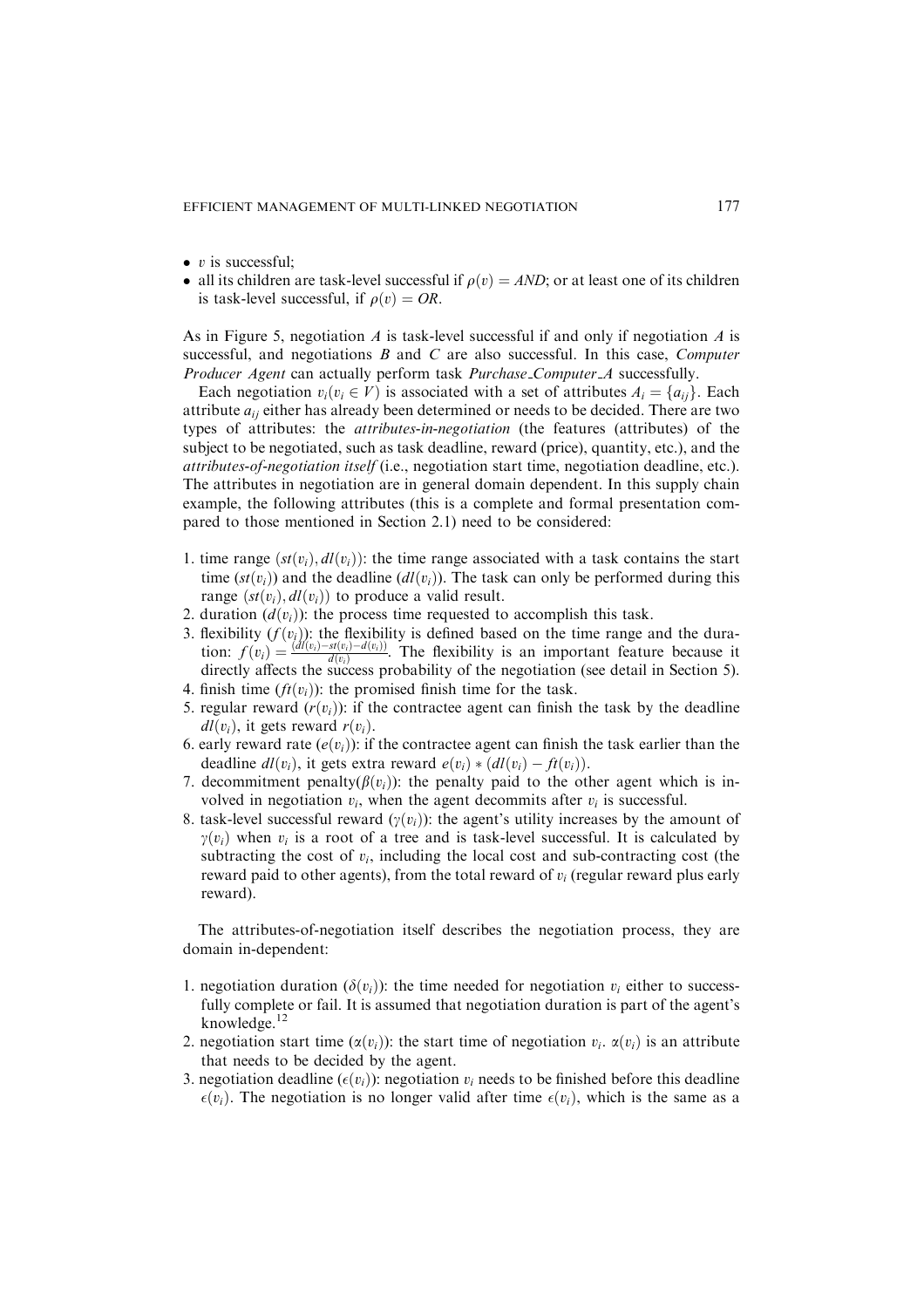failure outcome of this negotiation. For example, if task  $v_i$  is proposed for negotiation, the contractee agent needs to reply before time  $\epsilon(v_i)$ . Otherwise, this task proposal is no longer valid and the contractee agent would think the contractor agent is not interested in this task. Furthermore, even if the agent starts the negotiation before  $\epsilon(v_i)$ , it is not necessarily true that all times before  $\epsilon(v_i)$  are equally good. Usually, a negotiation that is started earlier has a better chance to succeed for two reasons: the other party considers this issue before other later arriving issues, and this issue has a larger time range for negotiation. This relationship is described by the function  $\zeta_i$  that takes  $\alpha(v_i)$  as one of its parameters.

4. success probability  $(p_s(v_i))$ : the probability that  $v_i$  is successful. It depends on a set of attributes, including both attributes-in-negotiation (i.e., reward, flexibility, etc.) and attributes-of-negotiation (i.e., negotiation start time, negotiation deadline, etc.). How these attributes affect the success probability can be described as a function  $\zeta_i$  (an example of this function is introduced in Section 5), which maps the values of the attribute  $a_{ii}$ ,  $j = 1, 2, ..., k$ , to  $p_s(v_i)$ :  $p_s(v_i) = \zeta_i(a_{i1}, a_{i2}, ..., a_{ik})$ .  $a_{ii}$  $(j = 1, ..., k)$  represent the attributes that affect the success probability of this negotiation. This function is domain dependent, the agent can construct this function through the following approaches. One approach is that for the agents to communicate meta-level information before negotiation, such as the slack time in the agent's schedule, the number of other competitors, etc. This information could be used by the agent to construct the function more accurately. Another approach is for an agent to learn to construct and adjust the structure of this function based on its previous negotiation experience, provide that the similar negotiation situations are encountered multiple times. Reinforcement learning is a suitable technique for this problem.

The attributes above are similar to those used in project management [7], however, the multi-linked negotiation problem cannot be reduced to a project management problem or a scheduling problem. As Figure 7 shows, the multilinked negotiation problem includes two sets of interrelated objects, the set of negotiations (shown in the upper box) and the subjects in these negotiations (shown in the lower box). The negotiations are interrelated and the subjects are interrelated, also the attributes of negotiations and the attributes of the subjects are interrelated too. The links among those attributes show the interrelationships among these attributes. For example, the negotiation start time and the negotiation deadline affect the success probability, the time range, the regular reward, and the earlier reward rate also affect the success probability. To solve a multi-linked negotiation problem, an agent needs to find a negotiation solution that includes the ordering of these negotiations (negotiation ordering) and appropriate values assigned to those attributes-in-negotiation (feature assignment). The goal is to find a negotiation solution that optimizes the agent's expected utility in these negotiations. The success probabilities, the task level success rewards and the decommitment penalties all contribute to the evaluation of a negotiation solution. The negotiation ordering determines the negotiation start time and/or the negotiation deadline of each negotiation, this ordering process can be viewed as a scheduling process of these negotiations. Part of the feature assignment process is to find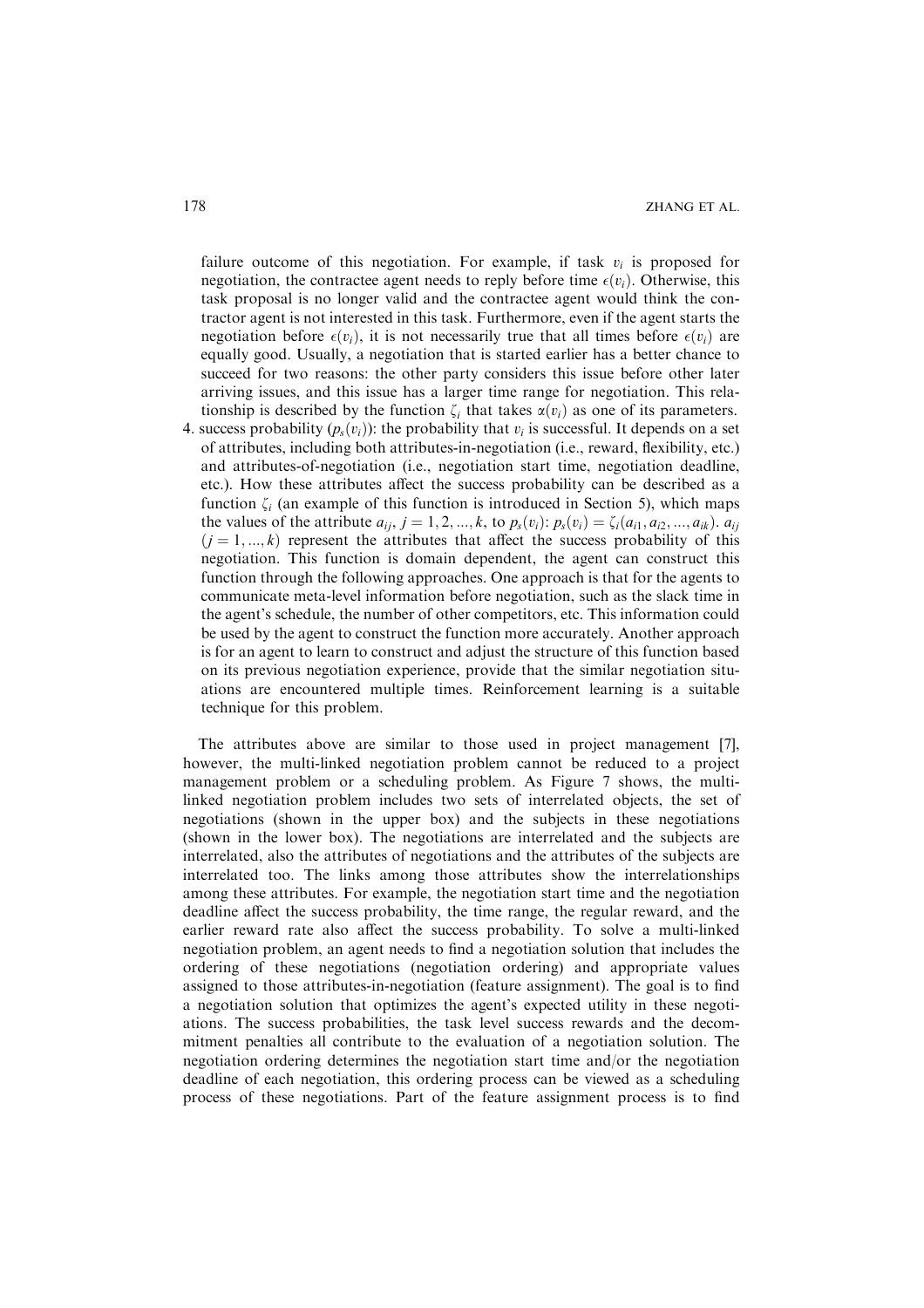

Figure 7. The structure of multi-linked negotiation problem.

consistent time ranges for those subjects in negotiations, which is another scheduling-like process. However, the whole multi-linked problem is not a classic scheduling problem given these two sets of interrelated objects. These extra dimensional complexities and interrelationships distinguish it from the classic project management/scheduling problem, where there is only one set of interrelated objects that need to be arranged in order.

### 3.2. Description of the solution

Given this multi-linked negotiation problem  $\mathcal{M} = (\mathcal{V}, \mathcal{E})$ , an agent needs to make a decision about how the negotiations should be performed. The decision concerns the negotiation ordering and the feature assignment, and they are interrelated. The values assigned to some attributes, such as reward and flexibility, will affect the probability of the success of the negotiation, and hence will affect the ordering of the negotiations.

**Definition 3.4.** A negotiation ordering  $\phi$  is a directed acyclic graph (DAG),  $\phi = (V, E_{\phi})$ . If  $e : (v_i, v_j) \in E_{\phi}$ , then negotiation  $v_i$  can only start after negotiation  $v_i$ has been completed.  $e$  :  $(v_i, v_j)$  is referred as a **partial order relationship (POR)**, e. A negotiation ordering can be represented as a set of **PORs**,  $\{e\}$ .

**Definition 3.5.** A negotiation schedule  $\mathcal{NS}(\phi)$  contains a set of negotiations  $\{v_i\}$ . Each negotiation  $v_i$  has its negotiation start time  $\alpha(v_i)$  and its negotiation finish time  $\varepsilon(v_i)$ <sub> $\phi$ </sub> that is calculated based on its negotiation duration  $\delta(v_i)$  and its negotiation start time  $\alpha(v_i)_{\phi}$ .

Using the topological sorting algorithm, a negotiation schedule  $\mathcal{NS}(\phi)$  can be generated from a negotiation ordering  $\phi$  assuming all negotiations started at their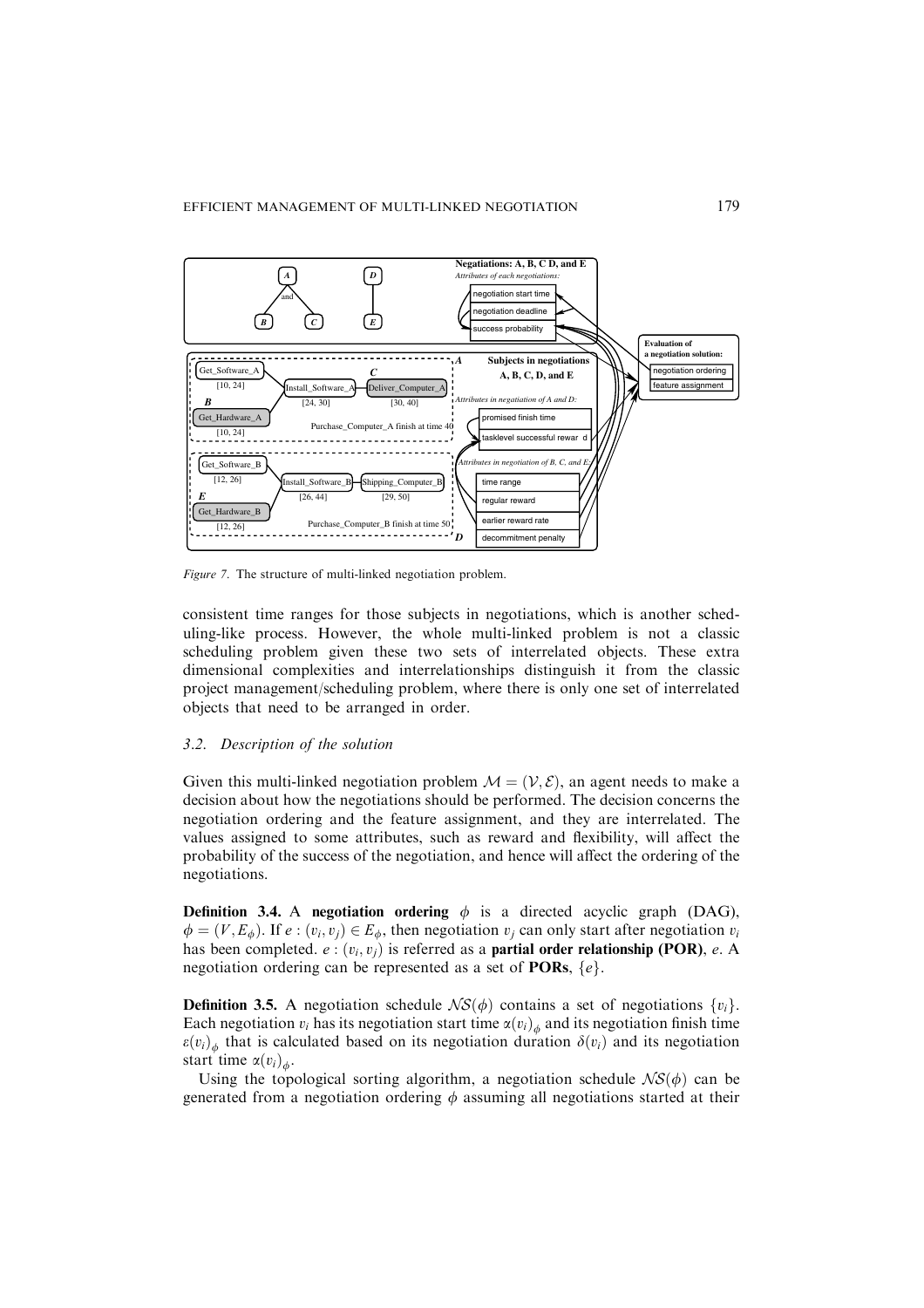earliest possible times.<sup>13</sup> Given this assumption and a start time  $\tau^{14}$  for a set of negotiations, the negotiation schedule generated from a negotiation ordering is unique.

As shown in Figure 8, suppose the negotiation start time  $\tau = 0$ , and the negotiation duration of each negotiation is the same  $\delta(v_i) = 5$ , then the following negotiation schedule is generated for negotiation ordering #3 in Figure 8 according to the assumption that every negotiation starts at its earliest possible time:

$$
A[0,5]B[5,10]C[5,10]D[0,5]E[5,10]
$$

 $A[0, 5]$  means that negotiation A starts at time 0 and finishes at time 5.

**Definition 3.6.** Given a start time  $\tau$ , a negotiation ordering  $\phi$  is valid if for every negotiation issue  $v_i$ , the finish time  $\varepsilon(v_i)$  is no later than the negotiation deadline  $\epsilon(v_i)$ .

**Definition 3.7.** A feature assignment  $\varphi$  is a mapping function that assigns a value  $\mu_{ii}$ to each attribute  $a_{ij}$  that needs to be decided in the negotiation. A feature assignment  $\varphi$  is valid if the assigned values of those attributes are consistent with each other.

''Consistent'' is interpreted differently for different features. For time-related features, "consistent" means that given the assigned values of those time constraints, there exists at least one feasible local schedule for all tasks. The partial order scheduler and a related toolkit presented in Section 4 are used to test if the assigned values of the time-related features are consistent. For monetary features such as reward or price, ''consistent'' means that the sum of the sub-contracting cost paid to other agents is less than the total expected reward. Algorithm A.1 in the Appendix handles the consistent check for all types of features.

**Definition 3.8.** A negotiation solution  $(\phi, \phi)$  is a combination of a negotiation ordering  $\phi$  and a valid feature assignment  $\varphi$ .

The evaluation of a negotiation solution is based on the expected task-level successful rewards and decommitment penalties given all possible negotiation outcomes for each negotiation. A negotiation has two possible outcomes: success and failure.

**Definition 3.9.** A negotiation outcome  $\chi$  for a set of negotiations  $\{v_j\}$ ,  $(j = 1, \ldots, n)$ is a set of numbers  $\{o_i\}(j = 1, \ldots, n), o_i \in \{0, 1\}$ .  $o_i = 1$  means  $v_i$  is successful,  $o_i = 0$ means  $v_i$  fails. There are a total of  $2<sup>n</sup>$  different outcomes for *n* negotiations, denoted as  $\chi_1, \chi_2, \ldots, \chi_{2^n}$ .



Figure 8. Three possible negotiation orderings.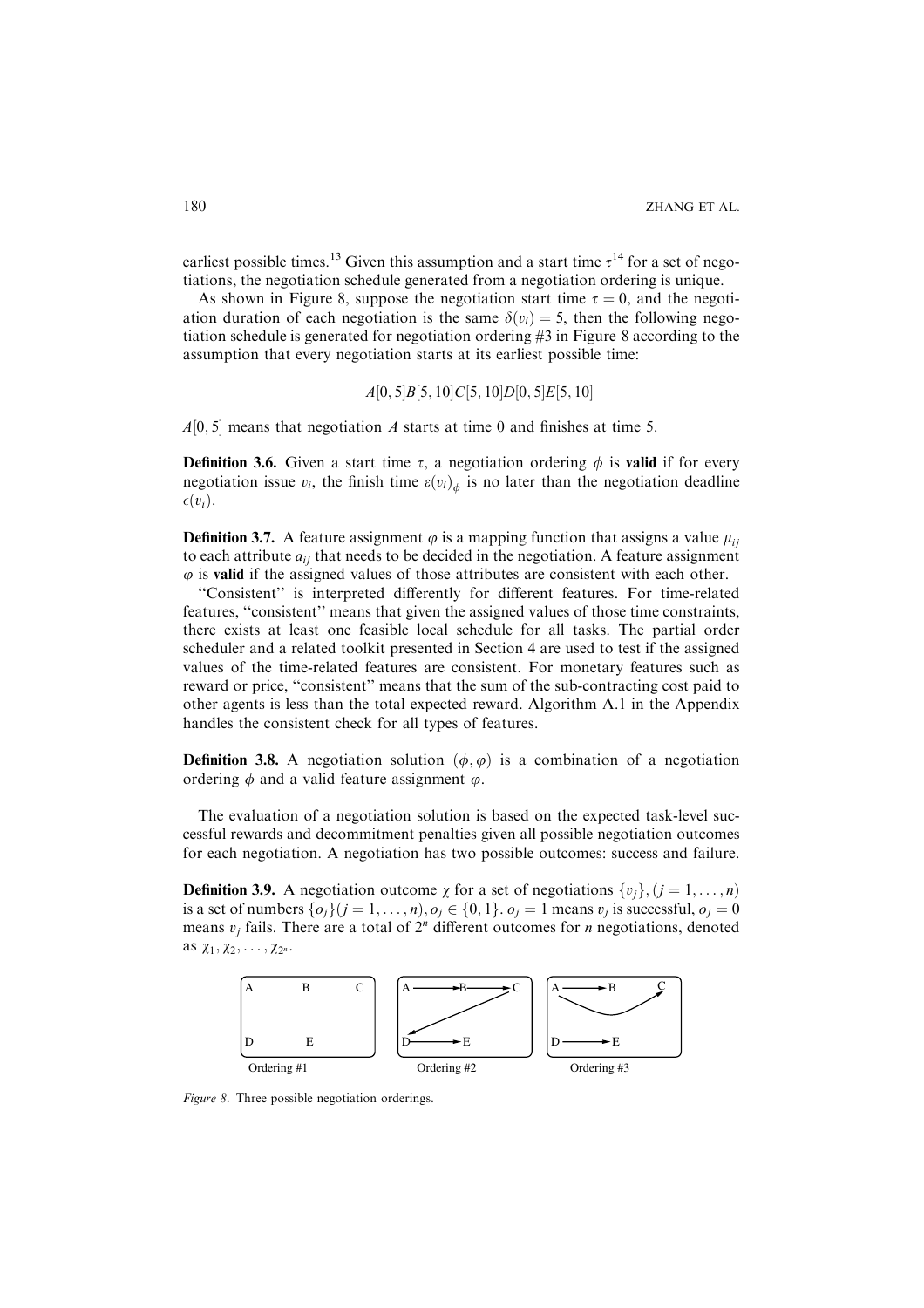**Definition 3.10.** The expected value of a negotiation solution  $(\phi, \varphi)$ , denoted as  $\mathcal{EV}(\phi, \varphi)$ , is defined as:

$$
\mathcal{EV}(\phi,\varphi)=\sum_{i=1}^{2^n}P(\chi_i,\varphi)*(R(\chi_i,\varphi)+C(\chi_i,\phi,\varphi))
$$

 $P(\chi_i, \varphi)$  denotes the probability of the outcome  $\chi_i$  given the feature assignment  $\varphi$ .

$$
P(\chi_i, \varphi) = \prod_{j=1}^n p_{ij}(\varphi)
$$
  
\n
$$
p_{ij}(\varphi) = \begin{cases} p_s(v_j), (p_s(v_j) = \zeta_j(\varphi)) & \text{if } o_j \in \chi_i = 1\\ 1 - p_s(v_j) & \text{if } o_j \in \chi_i = 0 \end{cases}
$$

 $R(\chi_i, \varphi)$  denotes the agent's utility increase given the outcome  $\chi_i$  and the feature assignment  $\varphi$ .  $R(\chi_i, \varphi) = \sum_j \gamma_{\varphi}(v_j)$ ,  $v_j$  is a root of a tree and  $v_j$  is task-level successful according to the outcome  $\chi_i$ .  $C(\chi_i, \phi, \varphi)$  denotes the decommitment penalty  $(C(\chi_i, \phi, \varphi) \leq 0)$  according to the outcome  $\chi_i$ , the negotiation ordering  $\phi$  and the feature assignment  $\varphi$ .  $C(\chi_i, \phi, \varphi)$  is the sum of the decommitment penalties of those negotiations, which are successful, but their root nodes are not task-level successful, and such situations are unknown before these negotiation are started.  $C(\chi_i, \phi, \varphi) = \sum_j \beta_{\varphi}(v_j)$ ,  $v_j$  represents every negotiation that fulfills all the following conditions: conditions:

- 1.  $v_i$  is successful according to  $\chi_i$ ;
- 2. the root of the tree that  $v_i$  belongs to isn't task-level successful according to  $\chi_i$ ;
- 3. according to the negotiation ordering  $\phi$ , there is no such negotiation  $v_k$  existing that fulfills all the following conditions:
	- (a)  $v_k$  and  $v_j$  belong to the same tree;
	- (b)  $v_k$  gets a failure outcome according to the outcome  $\chi_i$ ;
	- (c)  $v_k$  makes it impossible for  $root(v_i)$  to be task-level successful;
	- (d) the negotiation finish time of  $v_k$  is no later than the negotiation start time of  $v_i$ according to the negotiation ordering  $\phi$ .

#### 3.3. Description of a heuristic search algorithm

Based on the above definition, we present an algorithm that find a nearly optimal (as we show in the experimental results) negotiation solution for a multi-linked negotiation problem  $\mathcal{M} = (\mathcal{V}, \mathcal{E})$ .

Given a multi-linked negotiation problem  $\mathcal{M} = (\mathcal{V}, \mathcal{E})$ , the start time for negotiation  $\tau$ , a set of valid feature assignments  $\omega = {\varphi_k}$ ,  $k = 1, \ldots, m$ , the complete search algorithm evaluates each pair of negotiation ordering and valid feature assignment  $(\phi_i, \phi_k)$ , and then return the best one.<sup>15</sup> The exponential complexity of this complete algorithm prevents it from being used for real-time applications when the number of negotiations and the number of valid feature assignments are large; hence a heuristic search algorithm has been developed.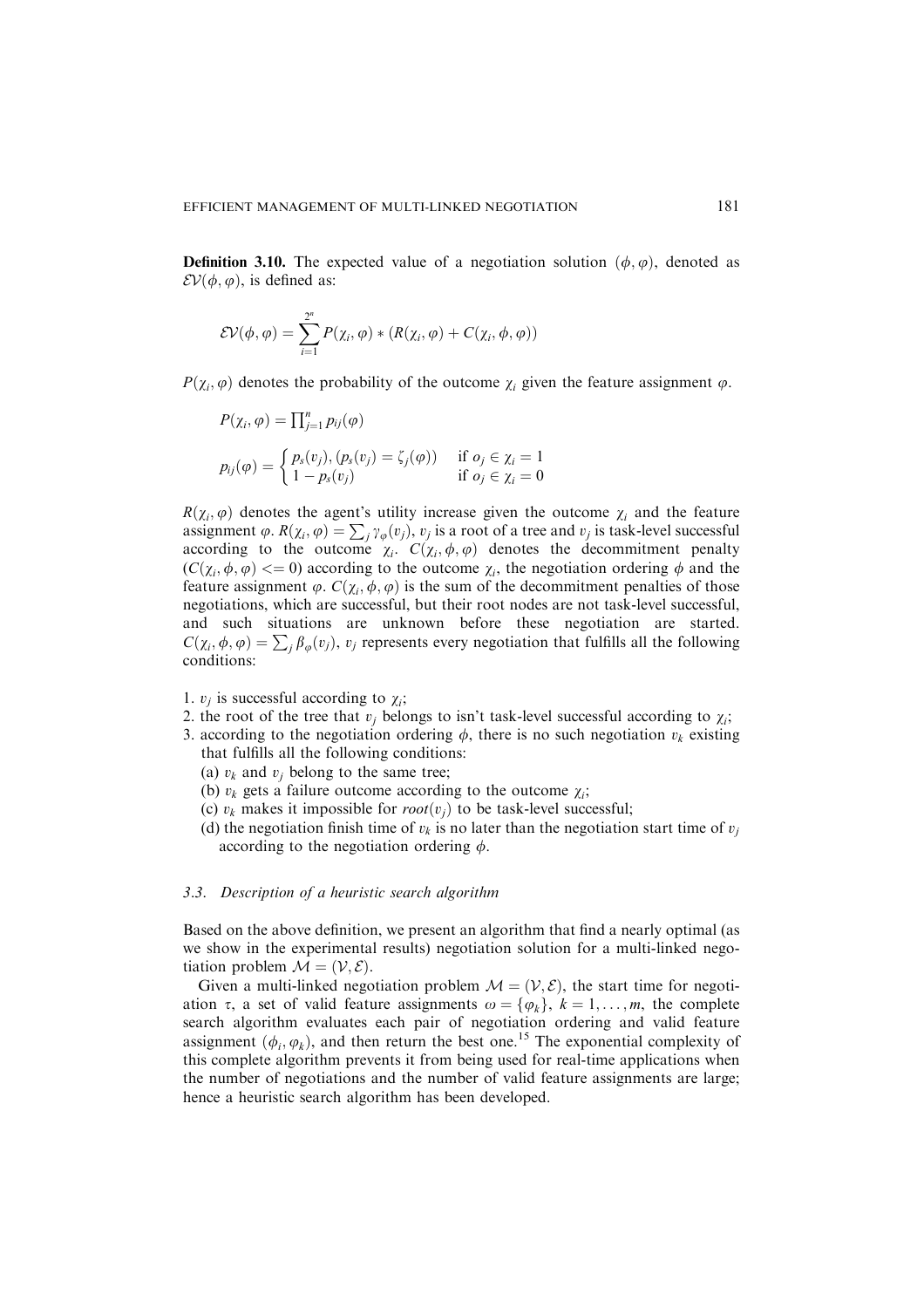The heuristic search for the near-optimal negotiation solution is broken into two parts. One is to find a near-optimal negotiation schedule; the other one is to find a near-optimal feature assignment for a given negotiation schedule. The search for the optimal negotiation schedule is based on a simulated annealing search. Given a negotiation ordering  $\phi$ , randomly pick a POR *e*, if  $e \in E_{\phi}$ , remove it from  $E_{\phi}$ ; otherwise add it into  $E_{\phi}$ .<sup>16</sup> A new negotiation ordering  $\phi_{new}$  is now generated. If the negotiation schedule  $NS(\phi_{new})$  is better than  $NS(\phi)$ , move to  $\phi_{new}$ ; otherwise, move to  $\phi_{new}$  with some probability less than 1. This probability decreases exponentially with the ''badness'' of this move. Three heuristics have been added to this simulated annealing process:

- 1. Record the best negotiation schedule so far found. When the search process ends, return the best negotiation schedule ever found rather than the current one.
- 2. Instead of randomly deciding whether to add a POR or remove a POR, use a parameter (add por probability) to control the probability of the operation ''add'' or ''remove''. Actually, this parameter controls the tradeoff between sequencing versus parallelizing the negotiation schedule (adding a POR forces two negotiations to be serialized).
- 3. Instead of completely randomly choosing a POR to change from current negotiation ordering, evaluate every POR e according to how the value of the negotiation schedule changes by adding this POR e to an empty POR set. The probability of adding POR e to the current POR set or removing POR e from the current POR set depends on this evaluation. A POR e with a higher positive evaluation has a higher probability of being added, and has a lower probability of being removed.

Consider an example with three negotiations  $A$ ,  $B$  and  $C$ . Suppose the negotiation start time  $\tau = 0$ , and the negotiation duration of each negotiation is the same  $\delta(v_i) = 5$ , the evaluation of POR  $(A \rightarrow B)$  is calculated as: the value of the negotiation schedule:  $A[0,5]B[5,10]C[0,5]$  minus the value of the negotiation schedule:  $A[0, 5]B[0, 5]C[0, 5].$ 

The search for the near-optimal feature assignment is based on a hill climbing search. Randomly pick another feature assignment  $\varphi_k$ . If it is better than current one, move to  $\varphi_k$ . After considering the characteristics of this problem, the following heuristics have been added to this search process:

- 1. According to the generation process, the change of those valid feature assignments is continuous. Based on this observation, a number of sample points with equal distance (the distance is adjustable, denoted as *sample\_step*) in between can be selected from all the valid feature assignments and evaluated. Hill climbing search then can be performed for each sample point.
- 2. Given current chosen feature assignment, the possible operations include: moving to left and moving to right. If there is a better selection than current one, move to the better selection; otherwise the search stops and a local maxima is found.
- 3. Compare all local maxima and return the best one.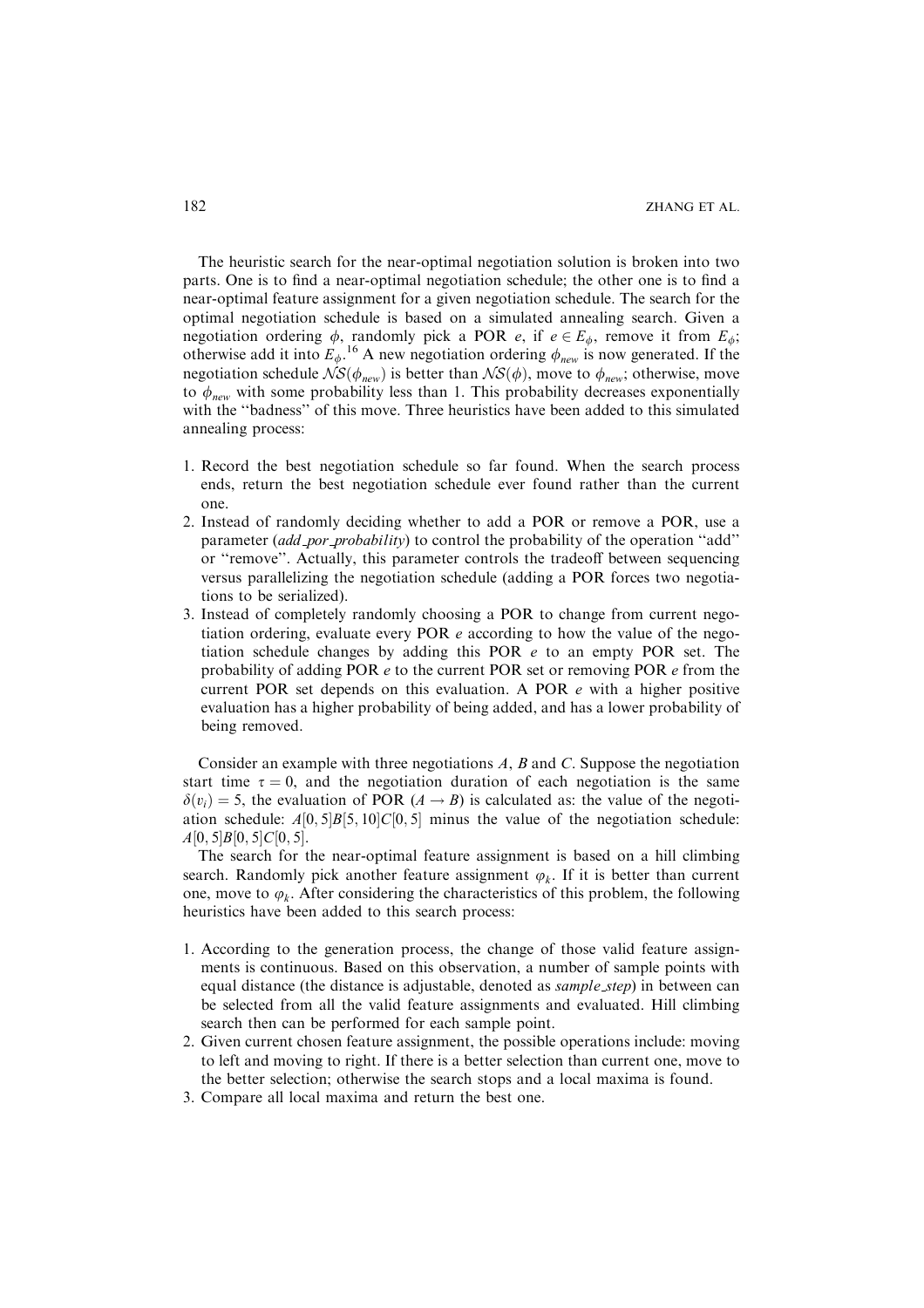Both search algorithms are implemented with search limitation threshold: after certain amount of search effort, the algorithm will stop and report the result. Experiments were performed to test how well these combined heuristic algorithms work, and as we will describe in 6.1, the experimental work shows that the heuristic search algorithm finds solutions very close to the best solutions found by the complete search algorithm with significantly less effort.

### 4. Partial order schedule and related algorithms

In this section, we will introduce a partial order scheduler which allows the agent to reason about the time-related constraints and the flexibility associated with each negotiation issue. This toolkit is used by the agent to find valid feature assignments, which are part of the input for the heuristic search algorithm described in Section 3.3.

### 4.1. Partial order schedule

A partial-order schedule is the basic reasoning tool that we use for interrelated negotiations. Here we present the formalization of the partial-order schedule and use examples to explain how it works for a multi-linked negotiation. Figure 9 shows the partial-ordered schedule generated for the example in Figure 4.

A partial order schedule<sup>17</sup> represents a group of tasks with specified precedence relationships among them using a directed acyclic graph:  $PS = (T,R)$ .  $T =$ {t|t is a task}, where each vertex in T represents a task, and  $R = \{(s,t)|s,t \in T\}$ }, where each edge  $(s, t)$  in R denotes the precedence relationship between task s and task t ( $P(s,t)$ ), which means that task s has to be finished before task t can be started.

A Task is represented as a node in the graph; it is the basic element of the schedule. A task t needs a certain amount of processing time, also referred as its duration  $(t.process_time)$ . A task can be a local task or a non-local task; a local task is per-



Figure 9. The partial order schedule of Computer Producer Agent.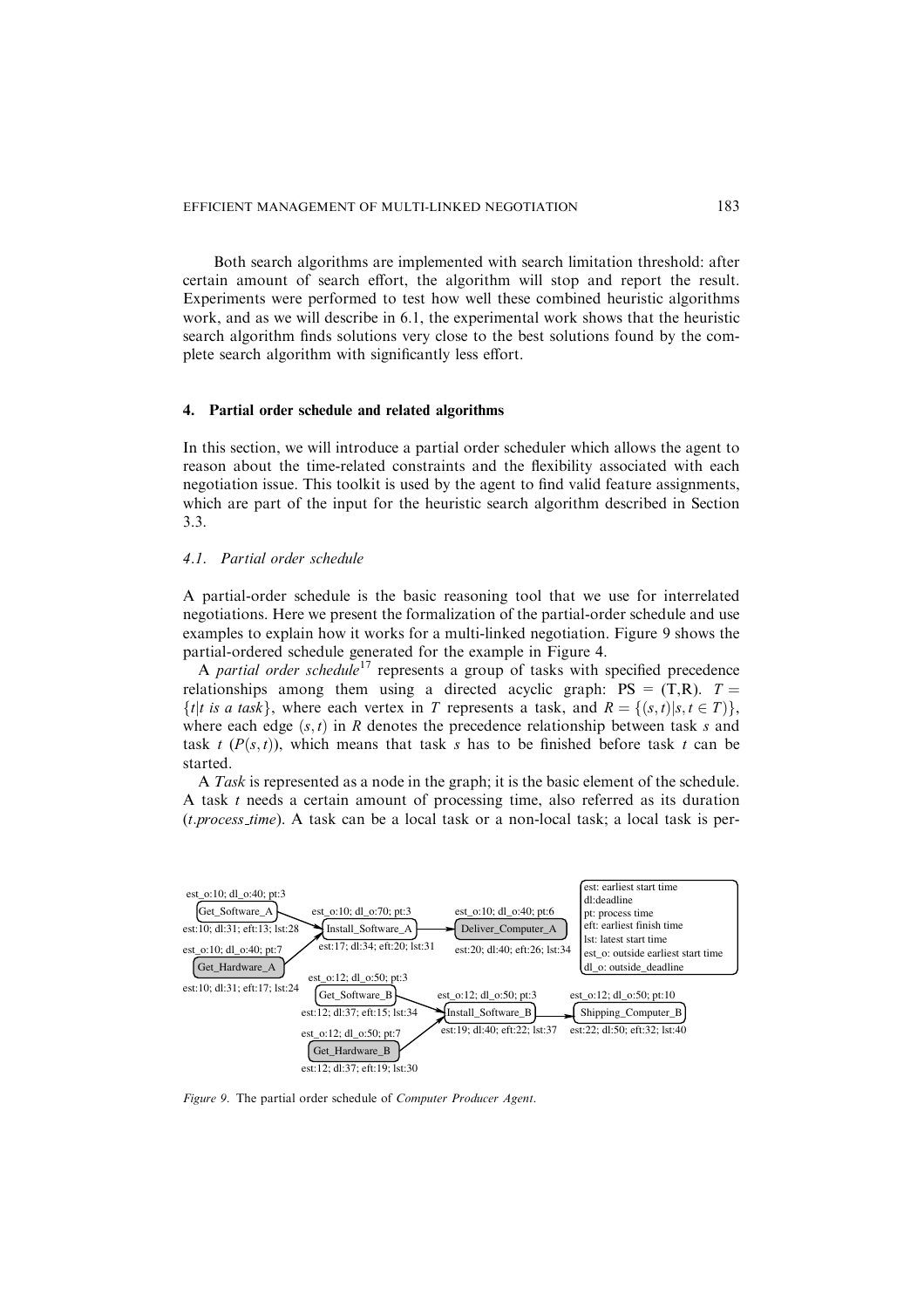formed locally (i.e., task Get Software A and task Shipping Computer B) and a nonlocal task (i.e., task Get\_Hardware \_A and task Deliver\_Computer\_A) is performed by another agent; hence, it does not consume local process time. The pretasks of task t is a set of tasks that need to be finished before t can start:  $Pre(t) = \{s | s \in T, (s,t) \in R\}$ ; t can start only after all tasks in  $Pre(t)$  have been finished. For example, the pretasks of task Install\_Software\_A includes task Get\_Hardware\_A and task Get\_Software\_A. The posttasks of task t is a set of tasks that only can start after t has been finished:  $Post(t) = \{r | r \in T, \langle t, r \rangle \in R\}$ . For example, the posttasks of task Install Software B includes task Shipping Computer B.

A task t has constraints of *earliest start time* (*t.est*) and *deadline* (*t.dl*). The *earliest* start time of a task  $t$  (t.est) is determined by the *earliest finish time* of its pretasks  $(eff[Pre(t)])$  and its *outside earliest start time* constraint  $(t. est<sub>-0</sub>)<sup>18</sup>$ :

 $t. est = max(eft[Pre(t)], t. est_o).$ 

The *earliest finish time* of a task  $t$  ( $t.$ *eft*) is defined as:

 $t.$ eft = t.est + t.process\_time

The earliest finish time of a set of tasks T (eft[T]) is defined as the earliest possible time to finish every task in the set  $T$ ; it depends on the *earliest start time* and the duration of each task. For example, in Figure 9, the outside earliest start time constraint for task *Install\_Software\_A* is 10 (same as its super task *Purchase\_Computer* A), the earliest finish time for its pretasks is 17 (assume Get\_Hardware\_A could be finished at its earliest possible time), then the earliest start time for task Install\_Software\_A is 17.

The *deadline* of task  $t$  (*t.dl*) is determined by the *latest start time* of its posttasks  $(lst[Post(t)])$  and its *outside deadline* constraint  $(t.dl_0)$ :

 $t$ .dl =  $min(lst[Post(t)], t$ .dl \_o);

The *latest start time* of a task  $t$  (*lst*( $t$ )) is defined as:

 $t. Ist = t.dl - t. process\_time;$ 

The *latest start time* of a set of tasks  $T$  (*lst*[T]) is defined as the latest time for the tasks in this set to start without any task missing its deadline. It depends on the deadline and the duration of each task.

The *flexibility of task t* represents the freedom to move the task around in this schedule.

 $F(t) = \frac{t.dl - t.est - t. process\_time}{t. process\_time}$ t:process time

For example,  $F(Get\_Software\_A) = (40 - 10 - 3)/3 = 9$ .<br>A *feasible linear schedule* is a total ordered schedule

A feasible linear schedule is a total ordered schedule of all tasks, that fulfills the following conditions: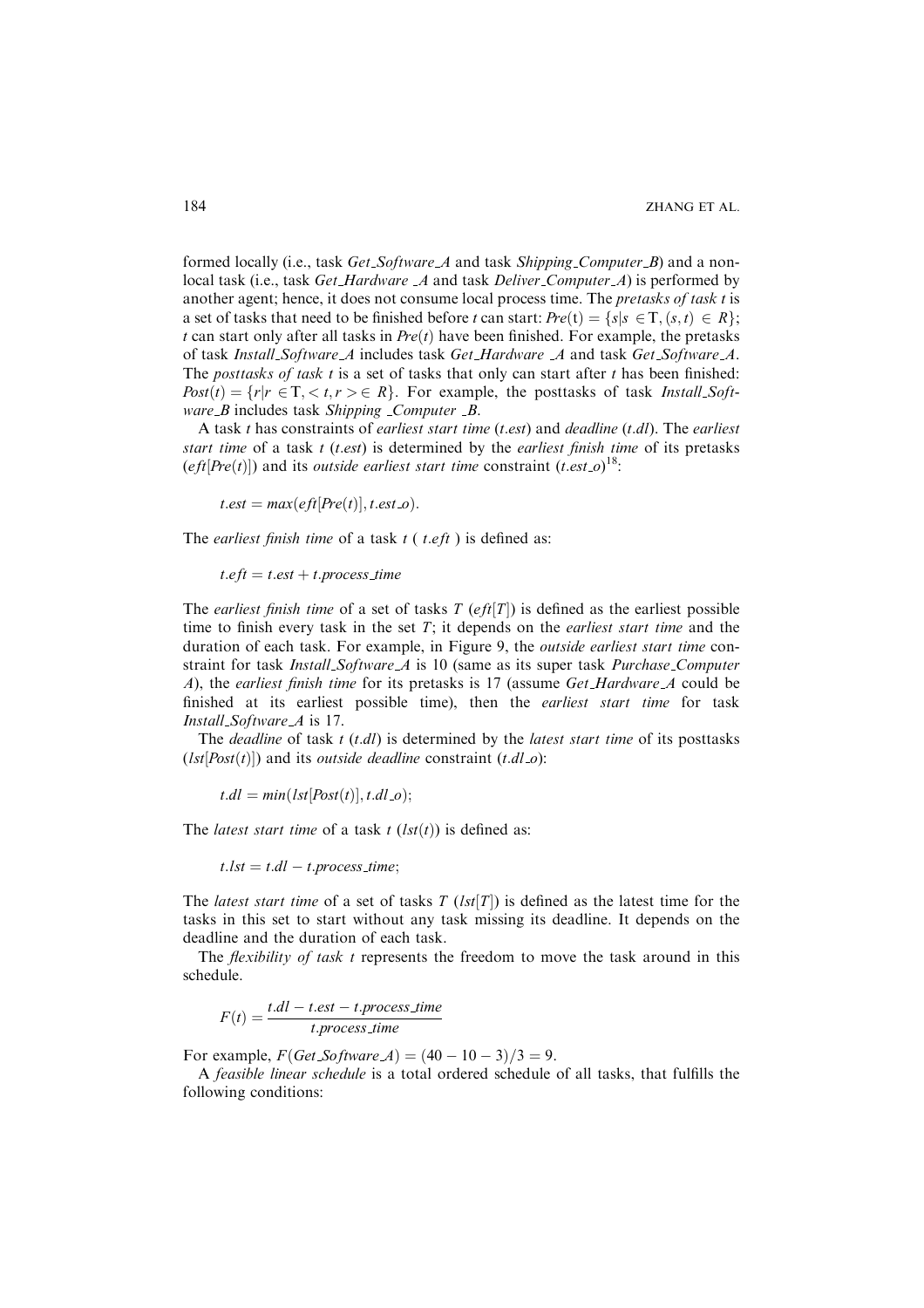- Each task t takes  $n (n \geq 1)$ , if t is interruptible; otherwise,  $n=1$ .) time periods  $(pt_i, i = 1, ..., n)$  for execution,  $\sum_i pt_i = t$  processtime.<br>All precedence relationships are valid
- All precedence relationships are valid.
- All earliest start time and deadline constraints are valid.

A partial-order schedule is a valid if and only if there exists at least one feasible linear schedule that can be produced from this partial order schedule without additional constraints and with the interruptible execution assumption.<sup>19</sup>

Without additional constraints and with the interruptible execution assumption, for a task  $t$  with the range [est, dl], no matter when task  $t$  is executed during this range, if there exists at least one feasible linear schedule that can be produced from this partial schedule, then the range [est, dl] for task t is a *free range* because task t can be executed during any period in this range.

Without additional constraints and with the interruptible execution assumption, for a set of tasks  $t_i(i = 1, 2, \ldots, n)$ , with the range  $[est_i, dl_i](i = 1, 2, \ldots, n)$ , respectively, no matter what time  $t_i$  is executed during the range [ $est_i$ ,  $dl_i$ ], if there exists at least one feasible linear schedule that can be produced from this partial schedule, then the ranges  $[est_i, dl_i](i = 1, 2, ..., n)$  for tasks  $t_i(i = 1, 2, ..., n)$  are consistent ranges. Negotiation over tasks  $t_i(i = 1, 2, \ldots, n)$  can be performed in parallel using these consistent ranges without worrying about conflicts. Figure 10 shows the consistent ranges for the tasks in the supply chain example. This means, the negotiation for task Get Hardware A, Get Hardware B, and Deliver Computer A can be performed in parallel using the time range [10, 24], [12, 26] and [30, 40]. Figure 11 presents a feasible linear schedule given these consistent ranges. The two numbers in a box below a task represent the consistent range for this task, and the two numbers above a task indicate the start time and the finish time for this task in one linear schedule. It should be noticed that for each task the start time



Figure 10. The consistent ranges for tasks in negotiation: Get Hardware A, Get Hardware B, and Deliver Computer A.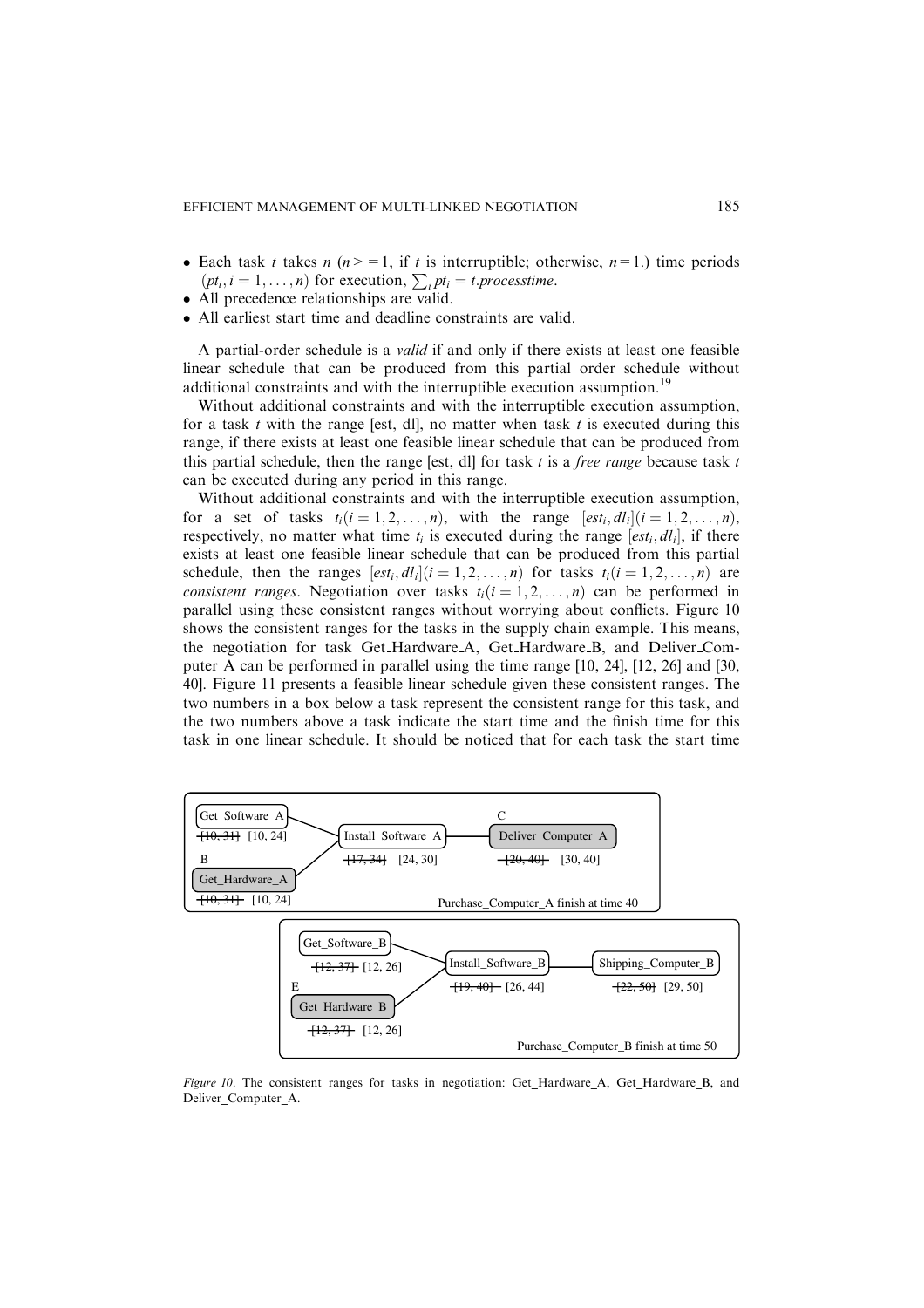

Figure 11. The feasible linear schedule for those tasks in Figure 10.

and the finish time fall into its consistent range, they also can be moved freely during this range.

The partial order schedule work is related to the Graphical Evaluation and Review Technique(GERT) [8] which is used for project scheduling and management. The major difference between the GERT work and ours is that the GERT work is not oriented to negotiation; all activities are local and can be managed with authority. Thus, with GERT there is no reasoning about free range, consistent ranges and schedule flexibility that we feel are critical for an agent to effectively manage multilinked negotiation. Without reasoning of these factors, it is difficult to negotiate efficiently on multiple related issues.

#### 4.2. Algorithms

We have built the following algorithms to support the negotiation based on the partial order schedule. We only describe the functions of these algorithms, the detailed processes are presented in [16]. The complexities of these algorithms are provided accordingly, n represents the number of input tasks.

### Algorithm 4.1. Propagate EST DL (Complexity:  $O(n^2)$ ).

Given a set of tasks with the outside constraints of the earliest start times and deadlines, durations and precedence relationships, this procedure finds the earliest start time (*t.est*) and the deadline  $(t.dl)$  for each task t according to the definitions in Section 4.1.

## Algorithm 4.2. Get Earliest Finish Time (Complexity:  $O(n^2)$ )

Given a set of tasks T, each task t has earliest start time  $(t.est)$  and its duration  $(t.process_time)$ , this procedure calculates the earliest finish time of a set of tasks  $T$  $(eft[T])$ .

# Algorithm 4.3. Get Latest Start Time (Complexity:  $O(n^2)$ )

Given a set of tasks T, each task t has its *deadline*  $(t.dl)$  and its duration  $(t.process_time)$ , this procedure calculates the latest start time of a set tasks T  $(lst[T])$ .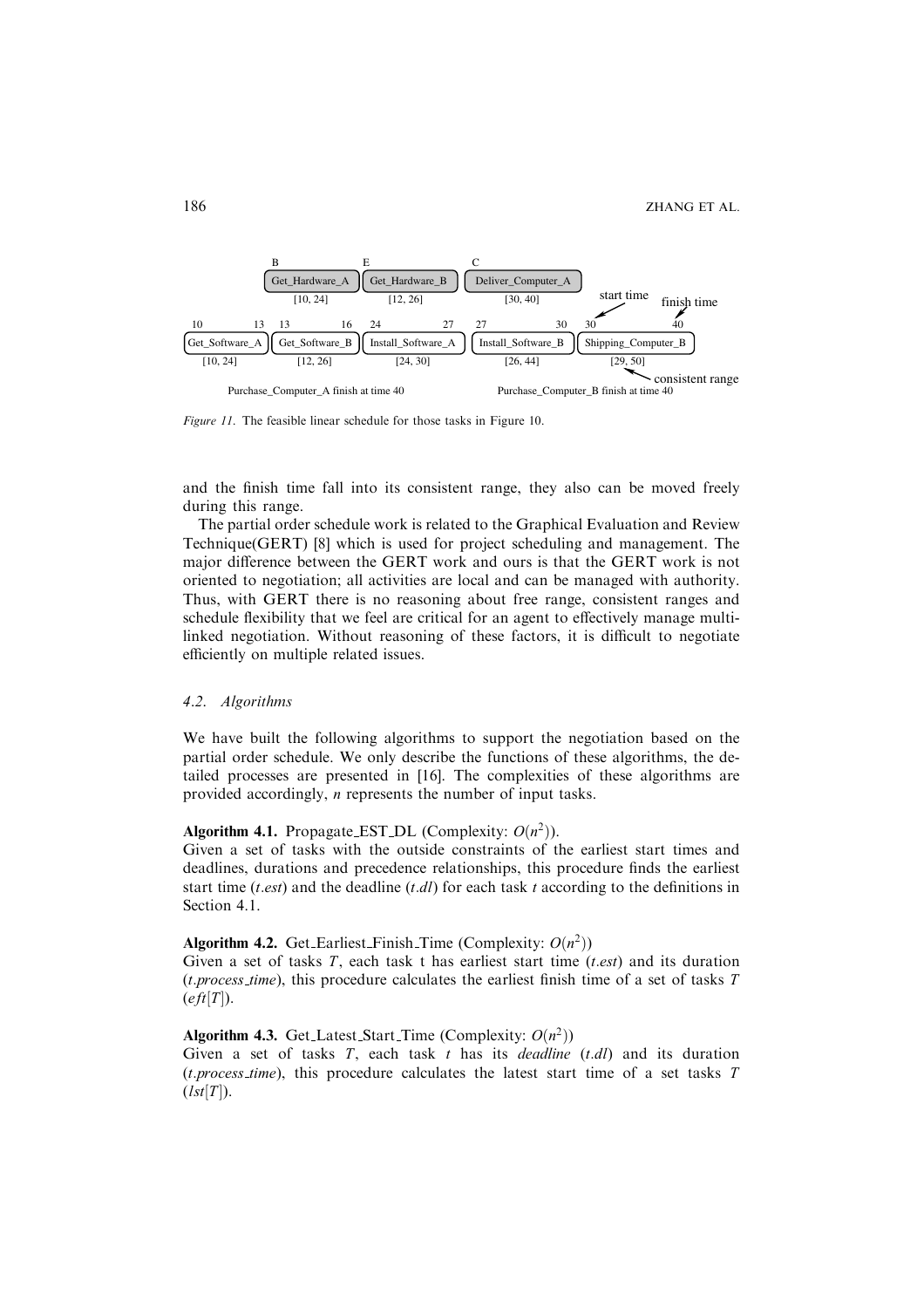# Algorithm 4.4. Feasible Schedule (Complexity:  $O(n^4)$ )

Given a partial order schedule (T, R), each task has its earliest start time and duration with respect to its pretask, posttask and its outside constraints, this procedure generates a feasible linear schedule if the partial order schedule is valid; otherwise it reports failure.

**Theorem 4.1.** If there exists a feasible linear schedule, the Feasible\_Schedule algorithm can find one.

The proof of this theorem is presented in [16].

Besides Algorithm 4.4, we have also developed Algorithm 4.5 to answer the question of whether a partial order schedule is valid without trying to find a feasible linear schedule.

Algorithm 4.5. Range Evaluation (Complexity:  $O(n^2)$ ) This procedure determines if a partial order schedule is valid.

The basic idea of Algorithm 4.5 is to check every possible time range  $[est, dl]$  by constructing all possible combinations of every task's earliest start time and deadline. For all tasks falling into this range, if the sum of process times of these tasks is greater than the time available  $(dl - est)$ , there is no feasible linear schedule;<br>otherwise there exists a feasible linear schedule, because every task t can find a place otherwise, there exists a feasible linear schedule, because every task  $t$  can find a place between its earliest start time and its deadline.

This proves the following theorem:

Theorem 4.2. A partial order schedule is valid if and only if the procedure 4.5 returns true.

Using the above procedure, we have constructed the following algorithm to find the free range of a non-local task used for the negotiation.

### Algorithm 4.6. Find NL Range (Complexity:  $O(n^2)$ ).

Given a partial order schedule  $(T, R)$  containing a task nlt, this procedure finds the largest free range for task nlt.

If there is more than one non-local task, we need to sort them according to some characteristics (i.e., flexibility, importance, difficulty of negotiation, etc.), and work on them one by one. When the Find NL range procedure works on one task  $nlt i$ , the range for those tasks before it  $(nlt, 1, ..., nt<sub>-</sub>(i-1))$  has already been decided and<br>cannot be changed. The range for those tasks after it  $(nlt, (i+1))$  are set to a range cannot be changed. The range for those tasks after it  $(nlt (i + 1), ...)$  are set to a range that is as small as possible, so as to allow this task  $nlt_i$  to have the most freedom.

All of the above algorithms and procedures provide a toolkit for the agent to reason about its proposals and evaluate counter-proposals from other agents.

#### 5. Example

In this section, we demonstrate how the definition and the algorithm work on the supply chain examples in Figure 4.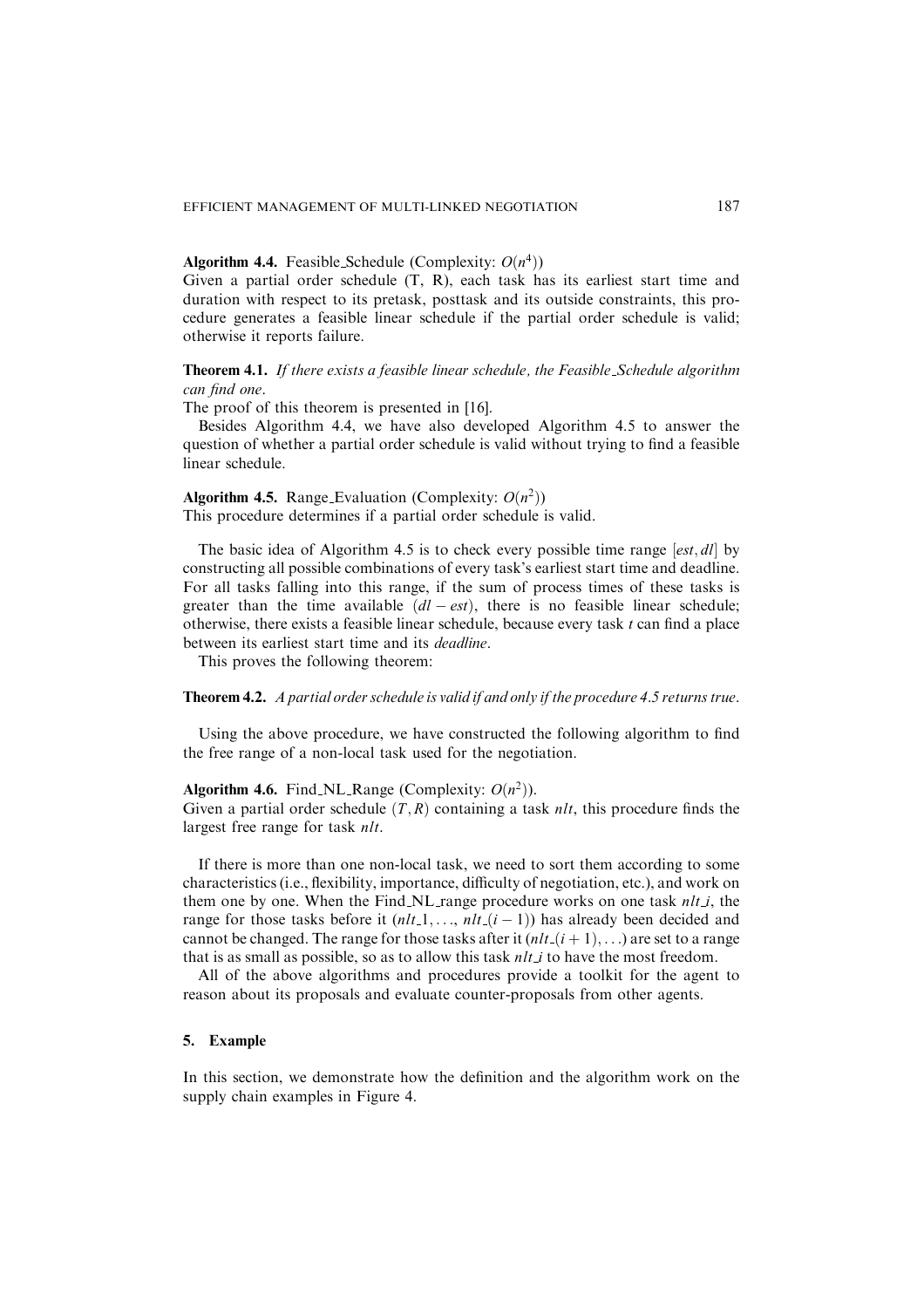To make the output easier to understand, only negotiation  $A$  (Purchase Computer A), B (Get Hardware A) and C (Deliver Computer A) are considered in the following example. For incoming negotiation A, regular reward  $r(A) = 19$ , the attribute that needed to be decided is the promised finish time  $ft$ ; the task-level successful reward depends on the promised finish time  $ft$ :

$$
\gamma(v) = r(v) + e(v) * (dl(v) - ft(v)).
$$

For outgoing negotiation  $B$  and  $C$ , the attributes needed to be decided are the start time (st) and the deadline (dl). It is assumed that the negotiation durations are already known to the agent,  $\delta(A) = 3$ ,  $\delta(B) = 4$ ,  $\delta(C) = 4$ . The negotiation start times need to be decide by the agent as part of the problem of constructing a negotiation ordering. It is also assumed that the success probability depends on the flexibility  $f(v)$ , which is calculated based on the time range  $(st(v), dl(v))$  and the process time  $d(v)$ 

$$
\left(f(v) = \frac{dI(v) - st(v) - d(v)}{d(v)}\right).
$$
  
\n
$$
p_s(v) = p_{bs}(v) * (2/\pi) * (\arctan(f(v) + c)))
$$

 $p_{bs}$  is the **basic success probability** of this negotiation v when the flexibility  $f(v)$  is very large. c is a constant parameter used to adjust the relationship. In this example, the following functions are used to determine the success probabilities for  $B$  and  $C$ :

$$
p_s(B) = p_{bs}(B) * (2/\pi) * (arctan(f(B) + 2.5));
$$
  
\n
$$
p_s(C) = p_{bs}(C) * (2/\pi) * (arctan(f(C) + 5));
$$
  
\n
$$
p_{bs}(B) = 0.95, p_{bs}(C) = 0.99.
$$

The different constant parameters for  $p<sub>s</sub>(B)(2.5)$  and  $p<sub>s</sub>(C)(5)$  specify that issue C has a higher *success probability* than issue B given the same flexibility, as shown in Figure 12. The following parameters are randomly generated: the success probability of A, the negotiation deadline, the early reward rate of A, and the decommitment penalty.

For every attribute that needs to be decided: start time  $(st)$ , deadline  $(d)$  and the promised finish time  $(ft)$ , the agent can find its maximum possible range using the partial-order schedule as shown in Figure 13. The agent searches over the entire possible value space (Appendix, Algorithm A.1), and use the partial-order schedule to test if a feature assignment is valid. A set of valid feature assignments is found and used to find the optimal negotiation solution combining ordering constraints and feature assignment.

Table 1 shows the output of the complete search algorithm (see Appendix, Algorithm A.3) on six different cases in Figure 5, based on different negotiation deadlines, early reward rates and decommitment penalties. In both cases 1 and 2, the negotiation deadline  $\epsilon = 6$  is used, which results in a negotiation ordering that has the three negotiations performed in parallel. In case 2, A has a higher earlier reward rate  $e(A)$ , and all negotiations have lower decommitment penalties  $\beta$  than in case 1, so the negotiation solution in case 2 arranges task A to finish 21 time units earlier than the requested deadline, and earns an extra reward of 4.0. In exchange, Band C have smaller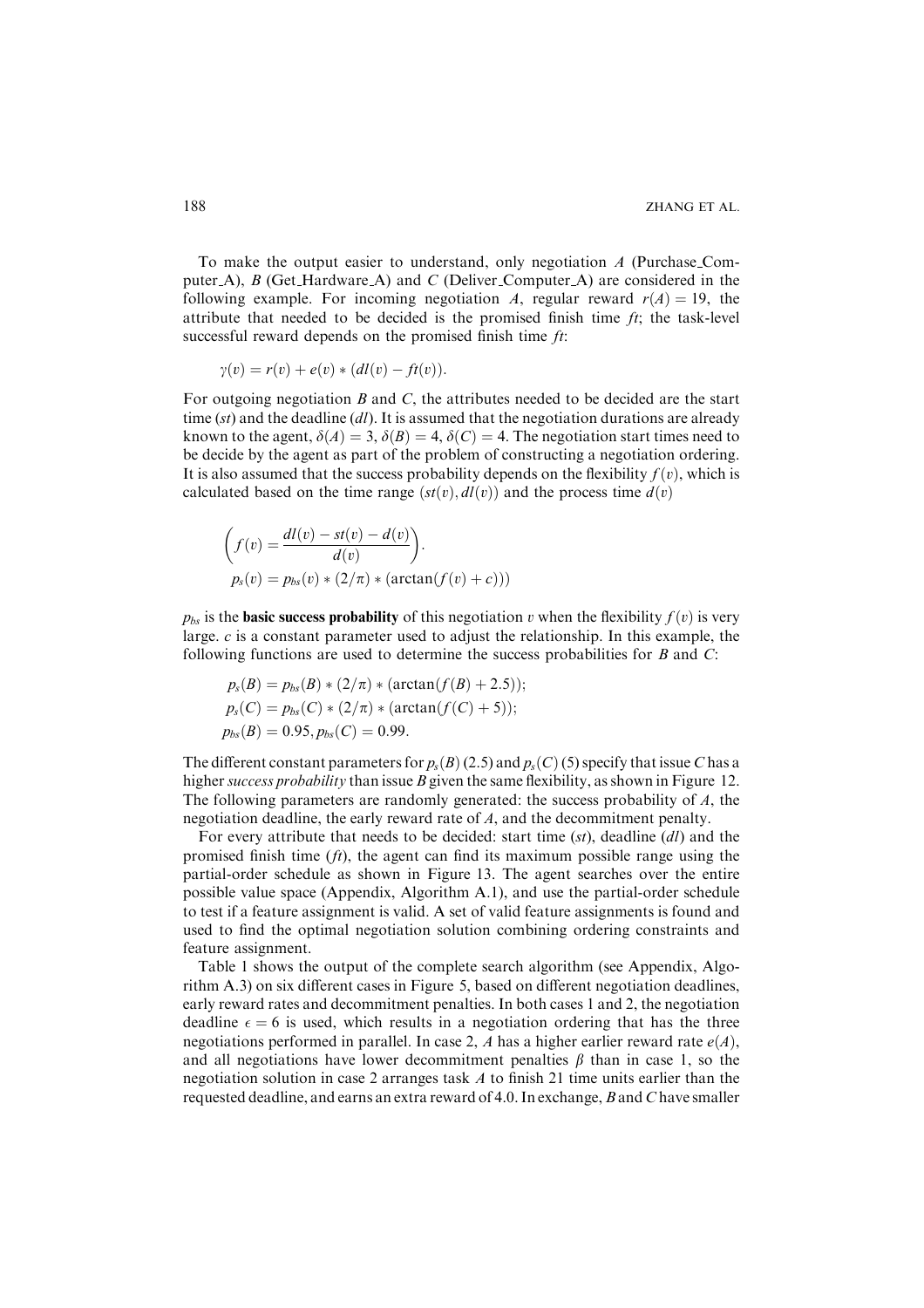

Figure 12. Success probability depends on flexibility.



Figure 13. Partial-order schedule.

flexibilities  $f(B)$  and  $f(C)$ , hence lower success probability  $p_s(B)$  and  $p_s(C)$ . In cases 3 and 4, the negotiation deadline  $\epsilon = 9$ . In case 3, A has a much lower success probability  $p_s(A)$  than in case 4, so negotiation A is scheduled before negotiation B and C. In cases 5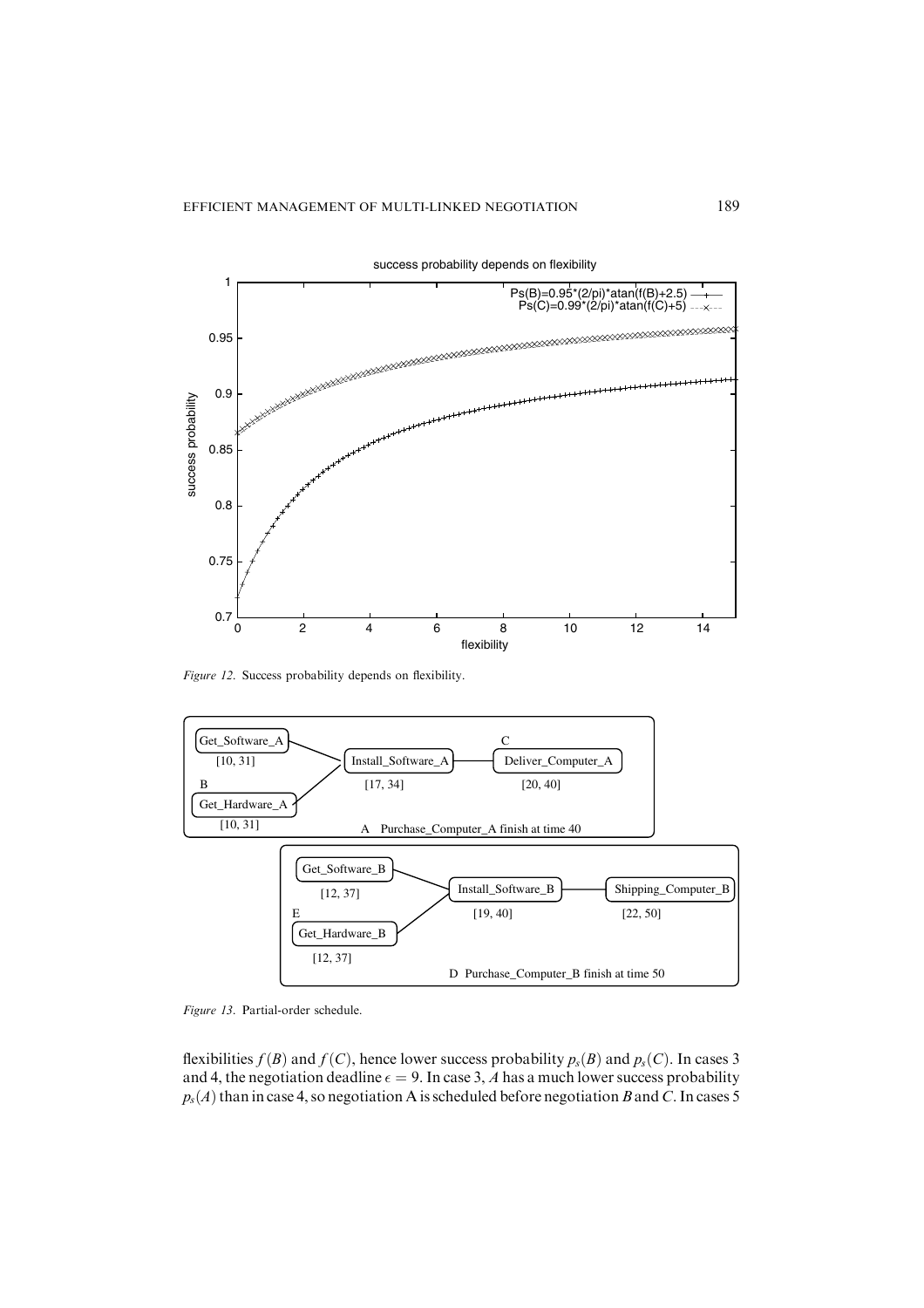|                                         | Table 1. Examples of optimal        | negouation solutions.         |                                                     |                                                                                                                               |                |                                              |                       |                                                   |
|-----------------------------------------|-------------------------------------|-------------------------------|-----------------------------------------------------|-------------------------------------------------------------------------------------------------------------------------------|----------------|----------------------------------------------|-----------------------|---------------------------------------------------|
| Negotiation<br>deadline $(\epsilon)$    | $\ddot{\phantom{0}}$                | Early reward<br>rate $(e(A))$ | penalty $(\beta)$<br>Decommit                       | Negotiation<br>schedule                                                                                                       | $et=dl-\hbar$  | $(er)=e(A)*(dl-\mathit{ft})$<br>Early reward | Flexibility<br>$f(v)$ | probability $p_s(v)$<br><b>Success</b>            |
| G<br>$\mid \mid$<br>井<br>Ô              | $\mathbf{r}$<br>⋖                   | 0.012                         | $22.2$<br>1.32<br>1.32                              | $\frac{A[0-3]}{B[0-4]}$                                                                                                       | $\circ$        |                                              | $\frac{3.0}{0.83}$    | 0.84<br>0.9                                       |
| G<br>$\mid \mid$<br>芍<br>É              | $\cup$<br>$\mathbf{r}$<br>⋖         | 0.189                         | $\begin{array}{c} 1.95 \\ 0.12 \\ 0.12 \end{array}$ |                                                                                                                               | $\overline{c}$ | 4.0                                          | $\overline{0}$<br>0.5 | $0.88$<br>$0.88$                                  |
| ං<br>$\mid \mid$<br>$\sharp\sharp$<br>Ü | $\circ$<br>⋖<br>$\mathbf{m}$        | 0.117                         | $\frac{16.6}{0.991}$                                | $\begin{array}{l} A[0\!-\!3] \\ B[0\!-\!4] \\ C[0\!-\!4] \\ C[0\!-\!3] \\ A[3\!-\!7] \\ B[3\!-\!7] \\ C[3\!-\!7] \end{array}$ |                | ⌒                                            | 0.67<br>3.0           | $0.38$<br>$0.88$                                  |
| $\circ$<br>$\mathop{\mathbb{L}}$<br>#4  |                                     | 0.006                         | $\frac{16.6}{0.99}$                                 | $\frac{A[4-7]}{B[0-4]}$                                                                                                       |                |                                              | 2.43<br>0.67          | $0.88$<br>$0.89$                                  |
| $\frac{1}{6}$<br>5#                     | ⋖<br>$\mathsf{m} \circlearrowright$ | 0.043                         | $\frac{17.7}{1.06}$                                 | $\begin{array}{c} A[0\!-\!3]\\ \text{B}[3\!-\!7]\\ \text{C}[7\!-\!11] \end{array}$                                            |                |                                              | 2.43<br>0.83          | $\begin{array}{c} 15 \\ 0.83 \\ 0.88 \end{array}$ |
| $\mid \mid$<br>9#<br>Ü                  | $\mathsf{m} \circlearrowright$<br>⋖ | 0.142                         | $\begin{array}{c} 12.6 \\ 0.75 \\ 0.75 \end{array}$ | $\begin{array}{c} A[8-11] \\ B[0-4] \\ C[4-8] \end{array}$                                                                    | ٩              | 1.3                                          | $\frac{1.43}{1.0}$    | $3.88$<br>$0.88$                                  |
|                                         |                                     |                               |                                                     |                                                                                                                               |                |                                              |                       |                                                   |

Table 1. Examples of optimal negotiation solutions. Table 1. Examples of optimal negotiation solutions.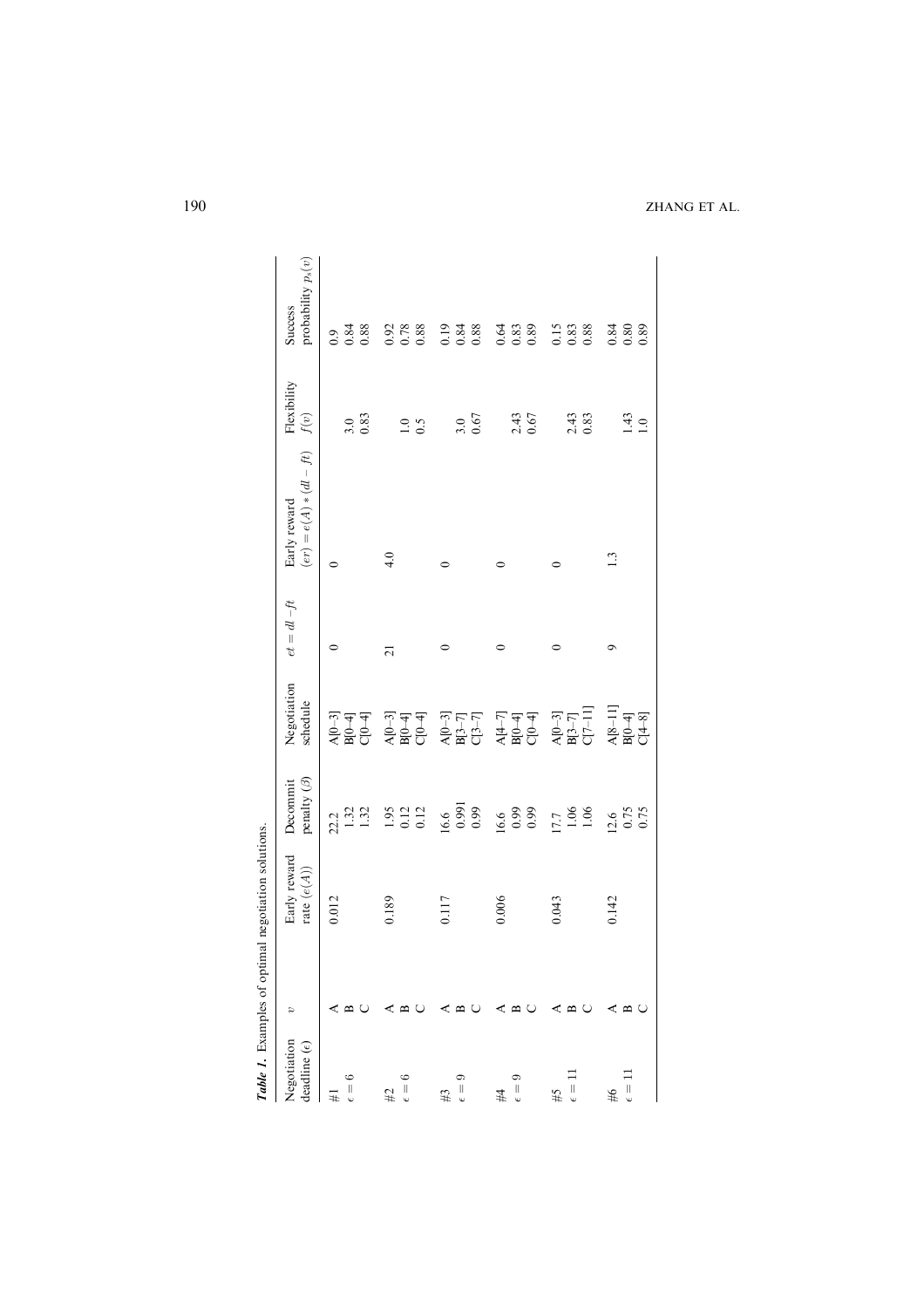and 6, the negotiation deadline  $\epsilon = 11$  and negotiation A, B and C are sequenced according to the success probabilities; the negotiation with the lower success probability starts earlier. In case 6, A has a higher earlier reward rate  $e(A)$ , and all negotiations have lower decommitment penalties  $\beta$  than case 5, so the negotiation solution in case 6 arranges task  $\vec{A}$  to finish 9 time units earlier than the requested deadline; this earns an extra of reward 1.3. In exchange, B and C have smaller flexibilities  $f(B)$  and  $f(C)$  and hence lower success probabilities  $p_s(B)$  and  $p_s(C)$ . It is also important to notice that in all cases,  $B$  gets larger flexibility than  $C$ , but has a similar success probability to that of C. This occurs because it is much easier for C to achieve a successful negotiation according to the function that defines the relationship between the success probability and the flexibility. This result demonstrates that this type of reasoning is possible given the formal model described in Section 3.

### 6. Experimental work

We have implemented all the algorithms and reasoning tools described in previous sections. To evaluate how these mechanisms work, we have built those agents that described in the supply chain scenario (Section 5). These agents are implemented using JAF (Java Agent Framework)[4], which provides the basic functions such as communication and execution, for the agent, so we can focus on building the negotiation component. The experiments are performed in the multi-agent system simulator (MASS) [4], which provides a concrete, re-runnable, well-defined environment to test multi-agent negotiation. We designed and performed three sets of experiments for different purposes as described below.

### 6.1. Performance of heuristic algorithm

The first purpose is to test how well the heuristic algorithm works compared to the complete search algorithm. The experimental setting is based on the example described in Section 5. New tasks were randomly generated with decommitment penalty  $\beta \in [0, 25]$ , early finish reward rate  $e \in [0, 0.2]$ , and deadline  $dl \in [60, 70]$ , and arrived at the contractee agents periodically. We use the same task structures as described in Figure 4, tasks vary with randomly generated parameters. This scenario represents a class of problems where one agent needs to deal with both directly related and indirectly related negotiation problems. The deadlines of tasks are randomly generated from a range, which allows the agent to choose different negotiation orderings. The following values (see Algorithm A.4 for more details) were used in these experiments:  $add\_por\_probability = 0.55$ ,  $TEMP\_MAX = 5$ ; TEMP STEP = 0.1; sample step = 10, search limit =  $10<sup>6</sup>$ .

Table 2 shows the performance of this heuristic search algorithm compared to the complete search algorithm. The quality of the negotiation solution found is very close to the best solution found by the complete search. This heuristic algorithm saves a large amount of search effort compared to the complete search when the number of negotiations and the number of possible feature assignments increase. The heuristic search spends more effort than the complete search when the search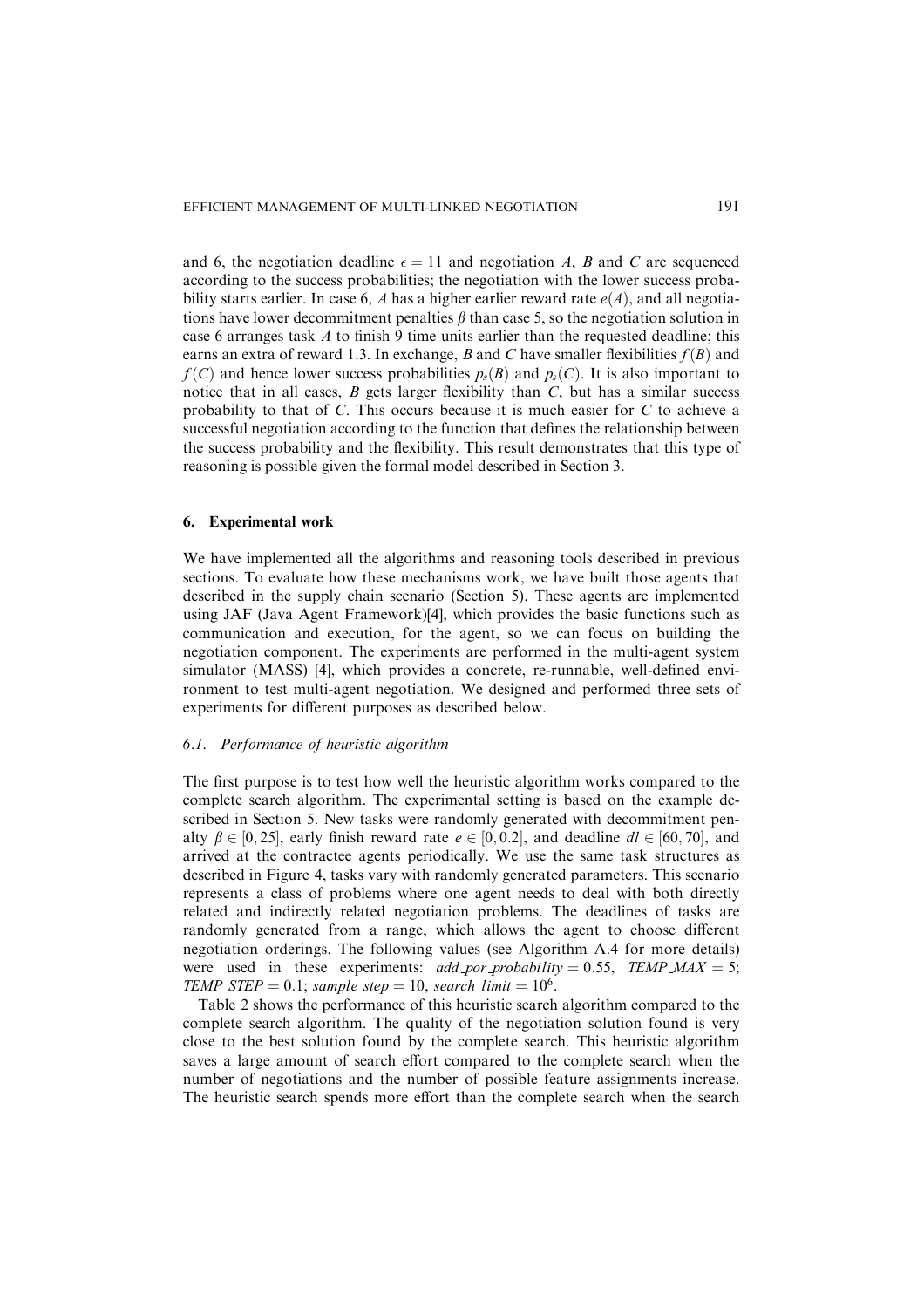Table 2. Performance of heuristic search algorithm (NN: Number of negotiations; NF: Number of valid feature assignments (the data points are grouped according to NN and NF); Quality: the quality of the approach found by the heuristic search compared to the best approach found by the complete search (with quality normalized to 1.0); CS: the number of search steps of the complete search. HS: the number of search steps of the heuristic search; Ratio: the ratio of heuristic search steps to complete search steps. DS: Number of data samples).

| <b>NN</b> | NF         | Quality | <b>CS</b> | HS   | Ratio | DS  |
|-----------|------------|---------|-----------|------|-------|-----|
| 3         | [0, 50)    | 0.982   | 336       | 520  | 1.547 | 89  |
|           | [50, 100)  | 1.000   | 832       | 590  | 0.709 | 3   |
| 5         | [0, 50)    | 1.000   | 1759      | 1967 | 1.119 | 48  |
|           | [50, 100)  | 0.998   | 3861      | 1766 | 0.457 | 6   |
| 6         | [0, 50)    | 1.000   | 9353      | 1869 | 0.200 | 43  |
|           | [50, 100)  | 0.998   | 19502     | 1734 | 0.089 | 111 |
|           | [100, 150) | 0.998   | 31086     | 1674 | 0.054 | 123 |
|           | [150, 200] | 0.996   | 44058     | 1674 | 0.038 | 108 |
|           | [200, 250) | 0.995   | 57253     | 1692 | 0.030 | 88  |
|           | [250, 300) | 0.994   | 70292     | 1670 | 0.024 | 57  |
|           | [300, 350) | 0.997   | 82736     | 1638 | 0.020 | 46  |
|           | [350, 400) | 0.995   | 95213     | 1644 | 0.017 | 28  |
|           | [400, 450) | 0.994   | 108185    | 1662 | 0.015 | 25  |
|           | [450, 500) | 0.998   | 121479    | 1667 | 0.014 | 17  |

space is very small (with a few negotiations and a few of feature assignments). This problem can be fixed by choosing the values of the search parameters dynamically according to the size of current search space, instead of using the fixed values as we did in these experiments. For example, when the number of negotiations (NN) and the number of valid feature assignments (NF) is small, we can set the search limit as a small number so that the search can stop earlier; because a good-enough solution can be found with less search effort in a small search space.

### 6.2. Different negotiation strategies

The second purpose is to test how different negotiation strategies affect the agent's performance under multi-linked negotiation situation. We compare the negotiation strategy generated from the reasoning based on the formalized model with some other simpler strategies. Under this experimental setup, Computer Producer Agent needs to deal with multi-linked negotiations related to the incoming task Purchase Computer and the outgoing task Get Hardware and Deliver Computer. The following three different negotiation strategies were tested:

- 1. Sequenced negotiation. The agent deals with the negotiations one by one, first the outgoing negotiations, then the incoming negotiations. The finish time promised is the same as the deadline requested from the other agent, and the outgoing negotiations get the largest possible flexibilities.
- 2. Parallel negotiation. The agent deals with the negotiations in parallel. It arranges reasonable flexibility (1.5, in this experiment) for each outgoing task, and based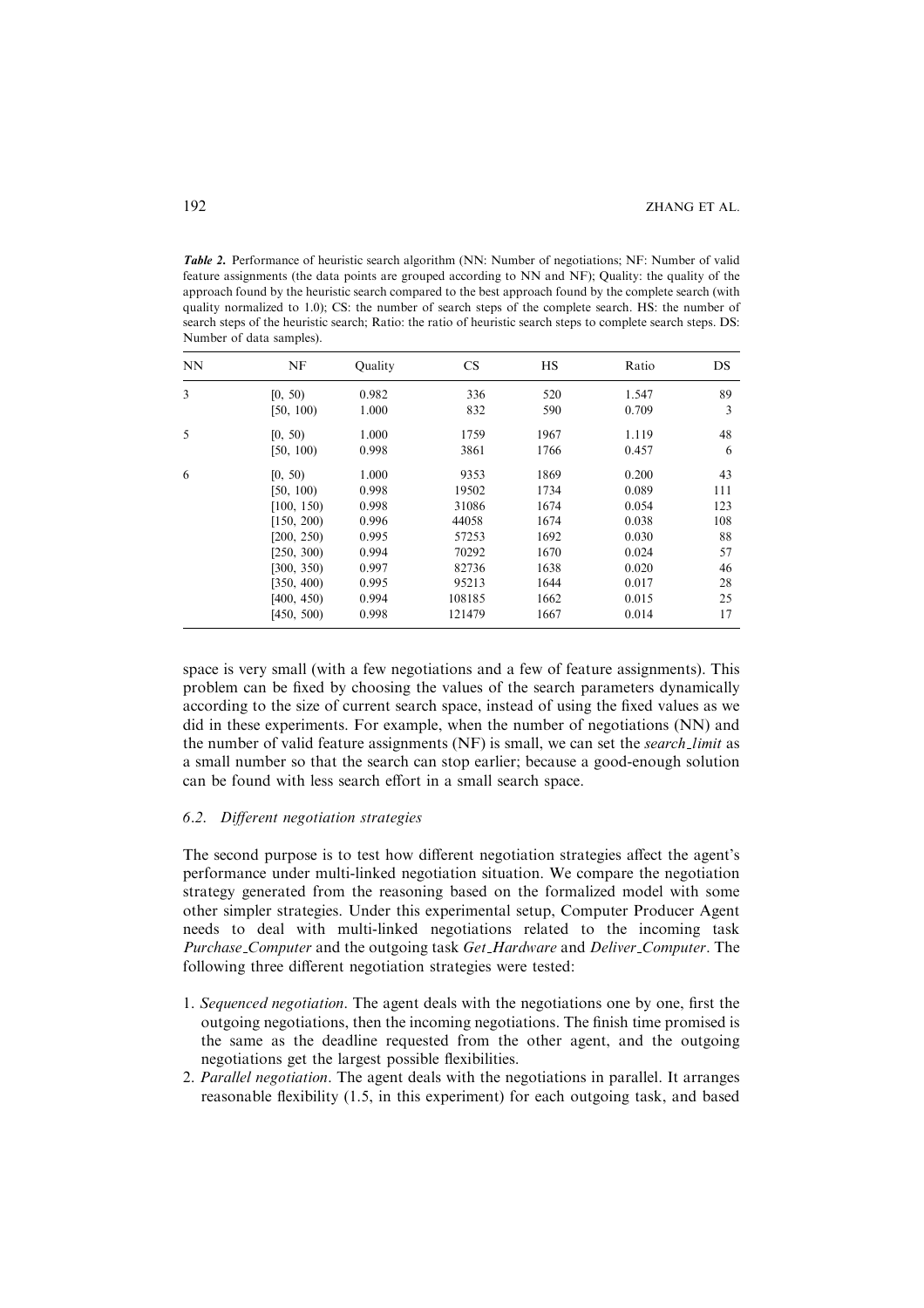on this arrangement, the finish time of the incoming task is decided and promised to the contractee agent.

3. Decision-based negotiation. The agent deals with the negotiation as the best negotiation solution generated by the complete search algorithm.

The entire experiment contains 40 group experiments. Each group experiment has the system running for 1000 time clicks for three times and each time Computer Producer Agent uses one of the three different approaches. During 1000 time clicks, there are 60 new tasks received by Computer Producer Agent. Table 3 shows the comparison of Computer Producer Agent's performance using different strategies. When the agent uses the sequenced negotiation strategy, more tasks are canceled because of the missed negotiation deadlines. When the agent uses the parallel negotiation strategy, the agent pays a higher decommitment penalty because the failure of the sub-contracted task prevents the incoming task to be task-level successful. The decision-based approach is obviously better than the other two approaches.<sup>21</sup> It chooses a negotiation strategy dynamically according to negotiation deadlines and other attributes. Under this experimental setup, it chooses the case where all negotiations are performed in parallel about 13% of the time; it chooses the case where all negotiations are performed sequentially about 38% of the time, and the other times it chooses the case where some negotiations are performed in parallel. This strategy enables the agent to receive more early reward and pay fewer decommitment penalties.

The experimental result shows that in a multi-linked negotiation situation, it is very important for the agent to reason about the relationship among different negotiations and make a reasonable decision about how to perform negotiation. This decreases the likelihood of the need for decommitment from previously settled negotiations and increases the likelihood of utility gain.

#### 6.3. Experiments on flexibilities

The third purpose is to study how the different flexibility policies in negotiation, which involve different types of reasoning strategies, affect the agent's performance. The experimental environment is set up based on the scenario described in Figure 14. It is a simplified scenario from the example shown in Section 2. This scenario represents a class of problem where one agent needs to deal with both directly and indirectly related negotiation problems. New tasks were randomly generated with

| Policy         | Task canceled | Decommit penalty | Early reward | Utility |
|----------------|---------------|------------------|--------------|---------|
| Sequenced      | 37.25         | 73.82            | $\theta$     | 358.09  |
| Std.Dev.       | 2.6           | 11.8             | $\theta$     | 57.4    |
| Parallel       | 23.70         | 333.20           | 29.06        | 385.20  |
| Std.Dev.       | 2.6           | 47.6             | 17.0         | 86.8    |
| Decision-based | 25.78         | 56.65            | 185.79       | 779.16  |
| Std.Dev.       | 2.4           | 23.5             | 47.8         | 62.3    |

Table 3. Comparison of computer producer agent's performance using different negotiation strategies.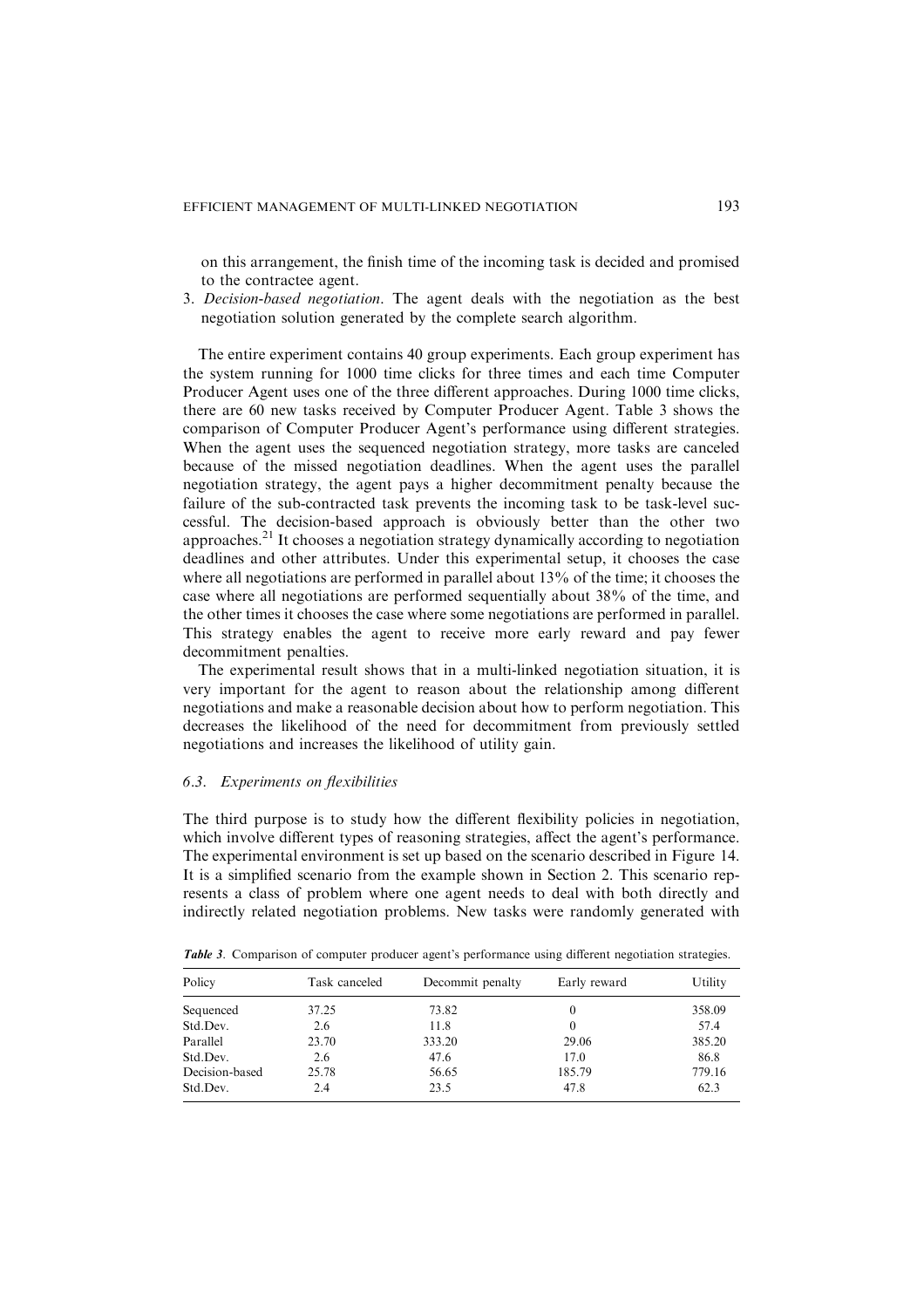

Figure 14. Three agents scenario.

decommitment penalty rate  $p \in [0, 1]$ , early finish reward rate  $e \in [0, 0.1]$ , and deadline  $dl \in [45, 105]$  (this range allows different flexibilities available for those subcontracted tasks), and arrived at the contractor agents periodically. The local scheduler of the agent schedules all incoming new tasks occurring in a scheduling time window according to their earliest start times, deadlines, process times and rewards and generates an agenda (such as agenda 2.1 on p. 7). From this agenda, the agent can find the scheduled finish time of each task. It could continue the negotiation about these incoming tasks just based on the information from this agenda without further reasoning about the detailed plan for each task (actually, that is what the agent does when using the ''Earliest-Finish-Time Policy'' and the ''Deadline Policy''). At the same time, if the local plan of these accepted tasks involves any nonlocal task *nlt*, then the Find NL Range procedure (Algorithm 4.6) is used to find the earliest start time and the deadline of the task nlt. The agent would then start negotiation with the other agent about task nlt based on this time range. The entire experiment contains 32 group experiments. Every group experiment runs 3 times for 1000 time clicks each, each time using one of the three different polices (All agents use the same policy at the same time).

In this experiment, Computer Producer Agent needs to deal with the multi-linked negotiations related to the incoming task Purchase Computer and the outgoing task Get Hardware. The following three different negotiation policies were tested:

- 1. Earliest Finish Time Policy: the agent finds the scheduled finish time of the task from its agenda and promises it as the finish time in the contract with the intention of maximizing the early finish reward. In the example of Section 2.2, Computer Producer Agent will accept both task Purchase Computer A and task Pur*chase Computer B*, with the promised finish time 26 and 46, respectively, according to agenda 2.1 on page 7.
- 2. Deadline Policy: The agent promises the finish time that is the same as the deadline of the task with no consideration of the early finish reward. In the example of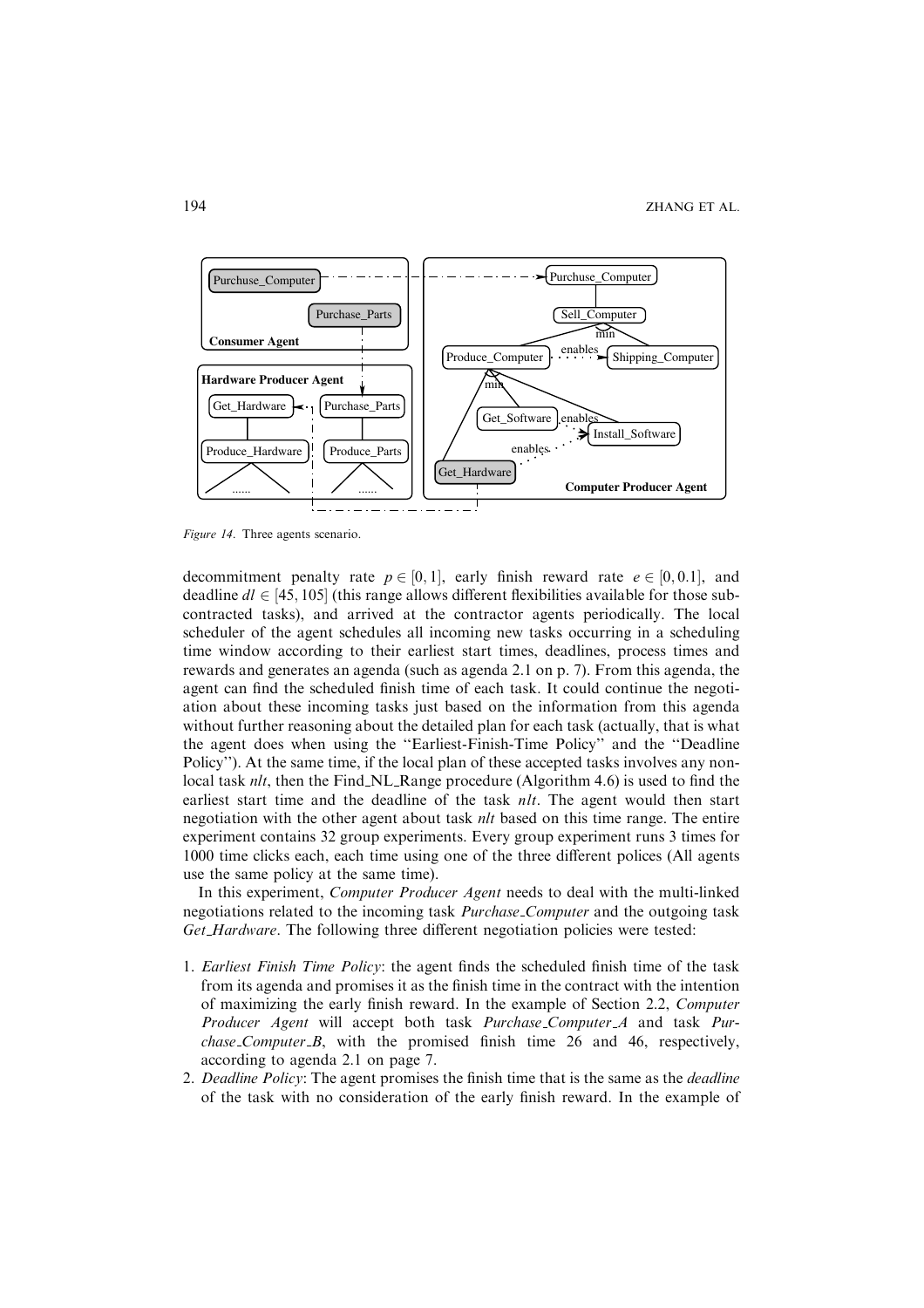

Figure 15. The feasible schedule with flexibility of 1 for each non-local task.

Section 2.2, Computer Producer Agent will accept both task Purchase Computer A and task *Purchase Computer B*, with the promised finish time 40 and 50, respectively, according to their deadline requests.

3. Flexibility Policy: the agent analyzes its detailed partial-order schedule. If nonlocal tasks are found, it arranges for reasonable flexibility (1, in this experiment) for each non-local task, and based on this arrangement, the finish time of the incoming task is decided and promised to the contractee agent. In the example of Section 2.2, Computer Producer Agent will accept both task Purchase\_Computer\_A and task Purchase Computer B. The promised finish time for task Pur*chase Computer A* is 39, and the promised finish time for task *Purchase Com*puter B is 40, according to the feasible schedule shown in Figure 15.

In all three cases above, the multiple negotiations are performed concurrently based on the free ranges found by the partial-order scheduler. However, with the first two policies, the agent does not reason about the interaction among negotiations or manage the flexibilities for each negotiation.

Table 4 shows the comparison of the agents' performance using different policies. For the Computer Producer Agent (CPA), who has multi- linked negotiations, the flexibility policy is obviously better than the other two policies; it gives the agent higher utility because it generates more early reward and it causes fewer decommitment penalties.<sup>22</sup> For the Hardware Producer Agent (HPA), the Earliest Finish Time Policy and the Flexibility Policy make no difference in the agent's decision making processes, since the agent has no sub-contracted task that needs consideration. The reason that

|            | Policy                          | Tasks<br>received | Tasks | Tasks<br>accepted canceled | Early<br>finished | Decommit Early<br>penalty | reward   | Utility |
|------------|---------------------------------|-------------------|-------|----------------------------|-------------------|---------------------------|----------|---------|
| <b>CPA</b> | Earliest finish time policy     | 60                | 59    | 27                         | 33                | 123                       | 283      | 391     |
|            | CPA Deadline policy             | 60                | 60    | 0.5                        | $\theta$          | 2.9                       | $\theta$ | 413     |
| <b>CPA</b> | Flexibility policy              | 60                | 60    | 1.7                        | 53                | 8.3                       | 297      | 697     |
|            | HPA Earliest finish time policy | 87                | 87    | 27                         | 29                | $\theta$                  | 36       | 268     |
|            | HPA Deadline policy             | 84                | 84    | 9.6                        | $\theta$          | $\theta$                  | 0        | 256     |
|            | HPA Flexibility policy          | 87                | 87    | 11                         | 17                | $\theta$                  | 32       | 294     |

Table 4. Comparison of performance using different negotiation policies in multi-linked negotiation.

CPA: Computer Producer Agent; HPA:Hardware Producer Agent.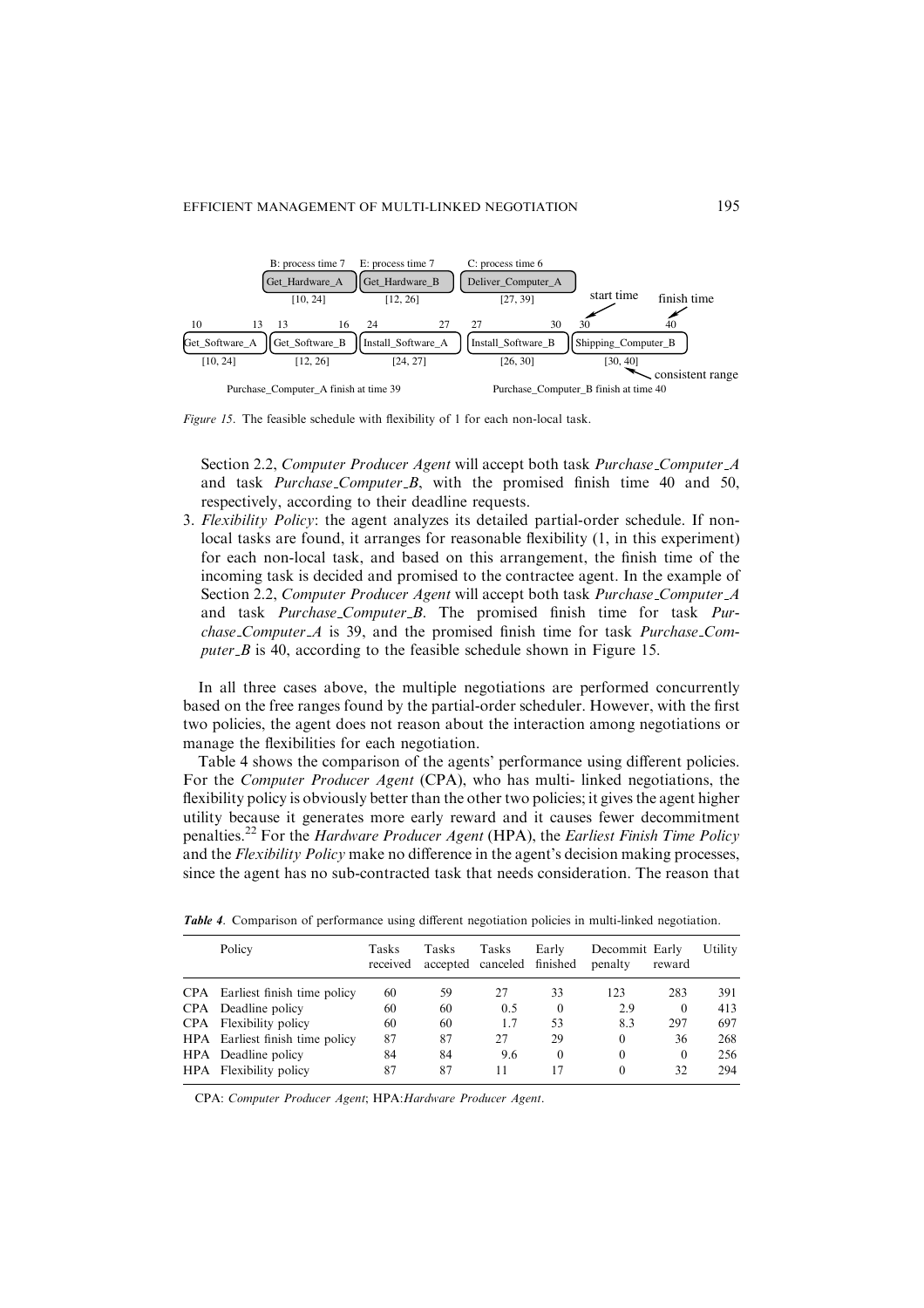the Earliest Finish Time Policy generates less utility for HPA is that because the CPA cancels more task requests (because the finish times that the HPA could provide are too late for CPA who also uses the Earliest Finish Time Policy at this time), and hence the HPA has fewer tasks to perform and gains less reward. Because the CPA is involved in the multi-linked negotiation, it pays lots of decommit penalties when it adopts the Earliest Finish Time Policy when it finds that the finish time it promised cannot be fulfilled. For the HPA, who does not need sub-contract task to other agents, the Earliest Finish Time Policy produces more utility than the Deadline Policy because it brings some early reward without paying any decommit penalty. These experiments shows that in a multi-linked negotiation situation, it is very important for the agent to reason about the relationships among different negotiations and maintain reasonable flexibility for them. This type of reasoning decreases the likelihood of decommitment from previously settled negotiations and thus gains more utility.

### 7. Related Work

To our knowledge, there is no other work that has addressed the directly linked relationship in the negotiation process. There is some work that takes into account the indirectly linked relationship among multiple negotiations such as the distributed meeting scheduling [12] problem and the distributed resource allocation problem [2]. However, those problems are different from our problem in the following ways: the negotiation is cooperative by nature and the agent can altruistically withdraw its request to help others succeed; the tasks are simple, no need for subcontracting; no time pressure on negotiation and no penalty for decommitment. The negotiation problem presented in this paper is much more complicated. Additionally, in these works, the agents do not explicitly reason about the relationships among different negotiations, in order to propose offers or counter-offers (choose the appropriate parameters in the offer) to minimize the conflict and optimize the combined outcome. The ordering of different negotiations is not taken into consideration in either of these approaches, which we feel is important for the agent to find a good negotiation approach. Sandholm [9] has developed a complex contract type - "clustering- swap-multi-agent" that allows tasks to be clustered, and then swapped between agents and even circulated among agents. This work deals with *indirectly linked* negotiations by introducing complicated contract types, however it does not reason about the interrelationship among tasks and the influence of the temporal constraints on tasks as in our work.

A combinatorial auction could be another approach to multi-linked negotiation problem, in which there are multiple items for sale, participants who may place bids on arbitrary subsets of those items, and an auctioneer who must determine which awardable combination of bids maximizes revenue. It allows agents to select a shared plan for the group through a distributed computation process [6]. It is also used to form a supply chain [15]. However, we do not feel that combinatorial auction is a panacea for this multi-linked negotiation problem or a better approach than the approach we described in this paper given the following reasons.

First of all, in combinatorial auction, the agent does not reason about the ordering of negotiations, since all items are announced at the same time, meaning all issues are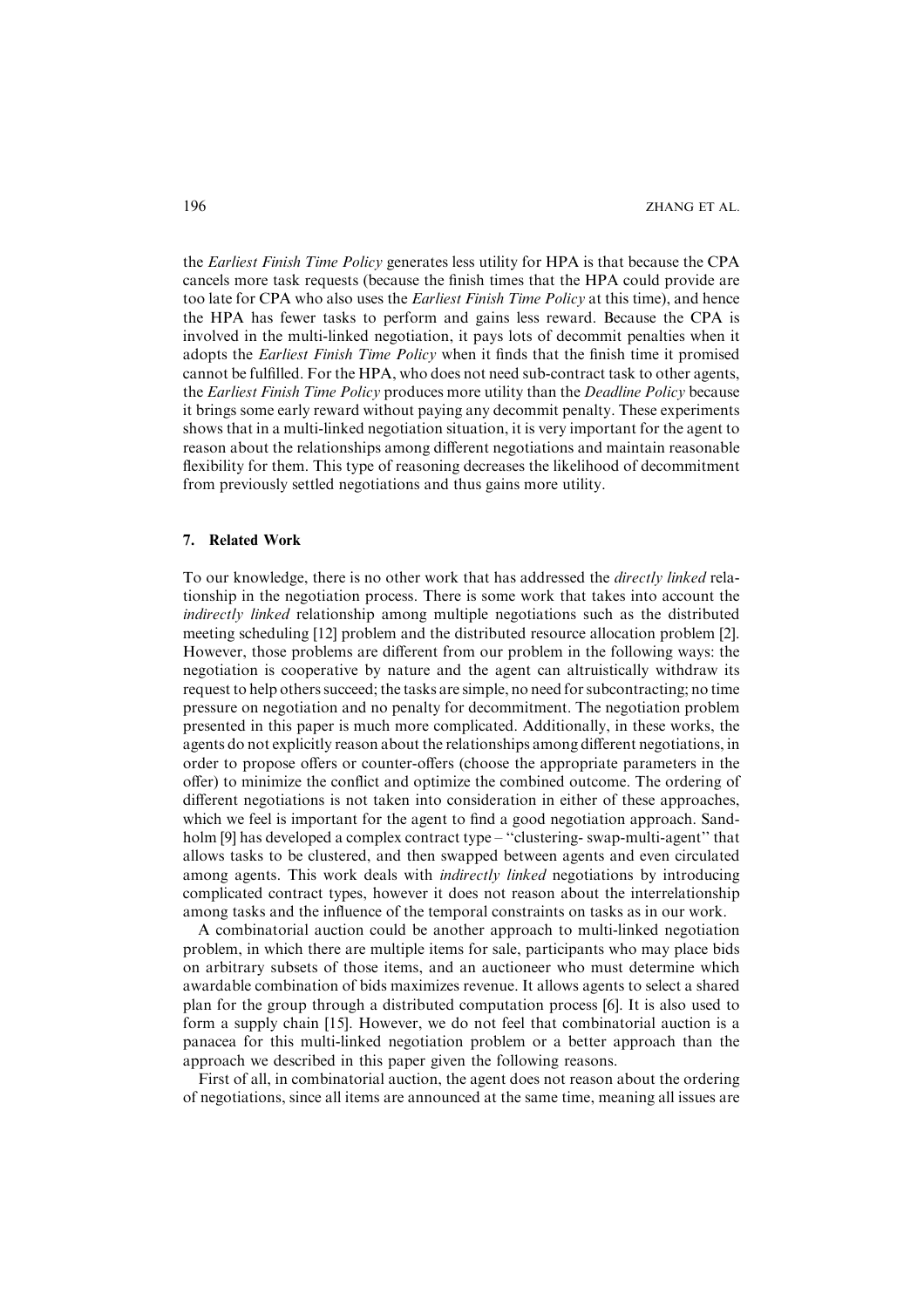negotiated concurrently. However, this assumption does not fit with the directly linked negotiation situation. For instance, in this PCT example shown in Figure 16, the Computer Producer Agent receives a task proposal Purchase Computer (A) from the Consumer Agent. To accomplish this task, the Computer Producer Agent needs to subcontract task  $Get\_Hardware$  (B) and task *Deliver\_Computer* (C). If we put this example into the combinatorial auction framework, we will find that there is no way that these three negotiation issues  $A$ ,  $B$ , and  $C$  can be performed concurrently without conflict. Using the combinatorial auction model with time constraints [6], the Computer Producer Agent needs to first announce the two tasks Get\_Hardware and Deliver Computer, and wait for other agents to bid for these two tasks, and then select the combined bids with consistent time constrains and minimized cost. Based on these selected bids, the Computer Producer Agent can go back to negotiate with the Consumer Agent. Using this model, the ordering of negotiations  $A$ ,  $B$  and  $C$  is always  $(B,C) \rightarrow A$ . This could be a solution, but by no means to be the best solution under all circumstances. As we have analyzed before and also as the experimental results shown, the agent should dynamically choose the negotiation ordering based on the negotiation deadlines, decommitment penalties, the estimations of successful probabilities, and other environmental context so as to maximize the expected utility. However, the combinatorial auction model neither reasons about these attributes nor provides the agent with the flexibility to choose from different negotiation orderings. This limitation prevents the agent from finding a better negotiation solution.

Second, the agent using a combinatorial auction model neither actively reasons about the interrelationships among these related negotiation nor tries to direct the negotiations to a hopefully optimal solution, but just waits passively and select the solution from whatever is available, which does not guarantee finding a (good) solution. Let us continue with the previous example, using the combinatorial auction model, the Computer Producer Agent simply announces the two tasks Get\_Hardware and *Deliver\_Computer* and waits for the other agents' bids. When the *Hardware* Producer Agent and the Transporter Agent construct their bids for these two tasks respectively, they have no idea of how these two tasks relate to each other, all they can do is to construct the bids based on their local problem solving context. Suppose based on the ''first come, first serve'' rule, these two agents arrange these new tasks after their current tasks. Assume that the bid from the Hardware Producer Agent is ''Get Hardware, cost \$100, time range: 10–17'' based on its current task finishes at 10 and it takes 7 time units to perform task Get\_Hardware, and the bid from the Transporter Agent is ''Deliver Computer, cost \$5, time range: 15–21'' based on its current task finishes at 15 and it takes 6 time units to perform task Deliver Computer. However, based on these two bids, the Computer Producer Agent cannot find a consistent solution because there is no time left for the task Install Software. Actually the solution does exist if the Transporter Agent would leave some slack time before starting task *Deliver\_Computer*. The *Transporter Agent* does not have the necessary information that leads to this decision. To solve this problem in combinatorial auction, it can be requested that the contractee agent generate all possible bids and send them all to the contractor agent. However, this solution causes large amount of communication (as shown in Figure 16, upper part), and large number of bids makes the winning-determination (WD) process more difficult and time-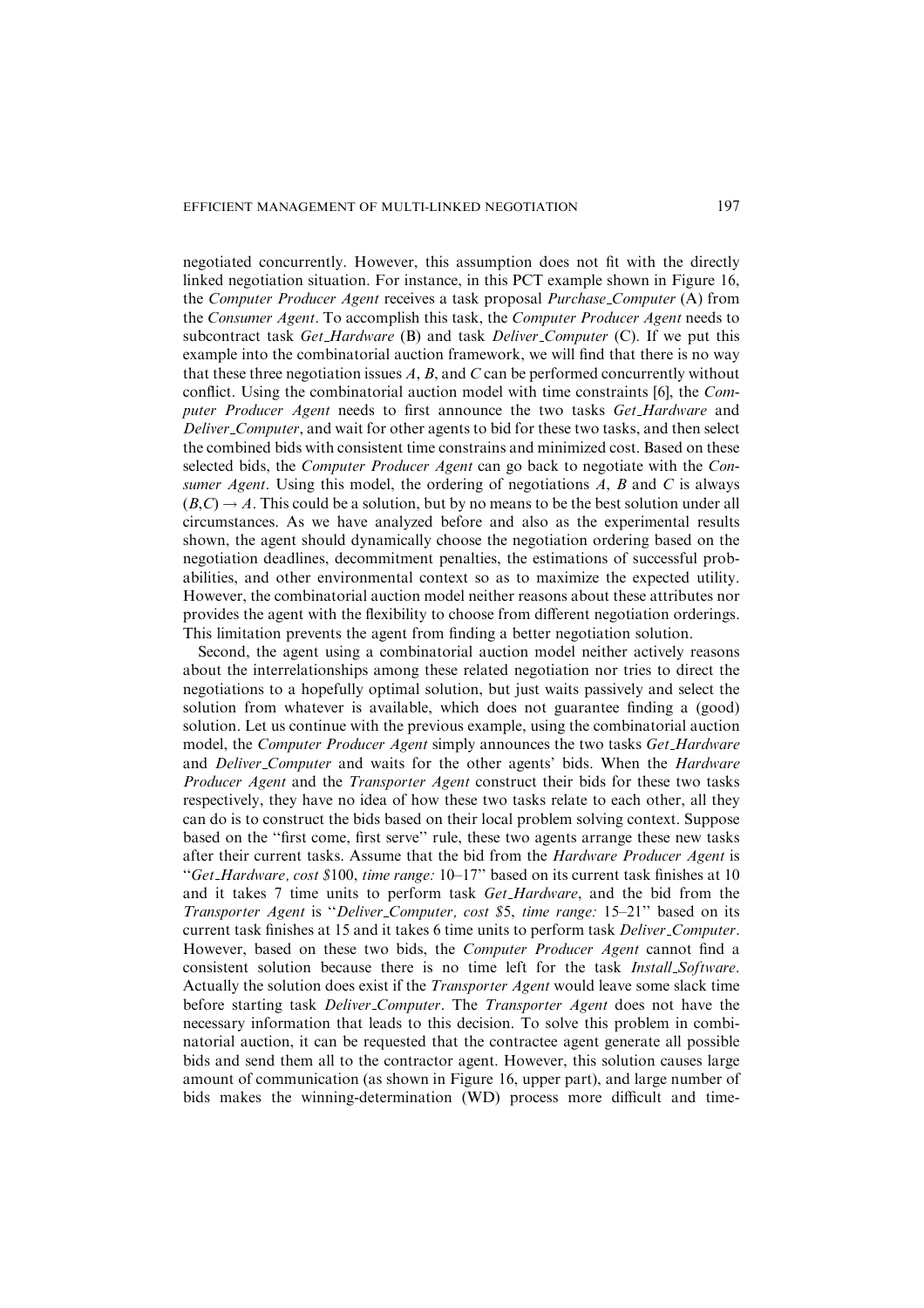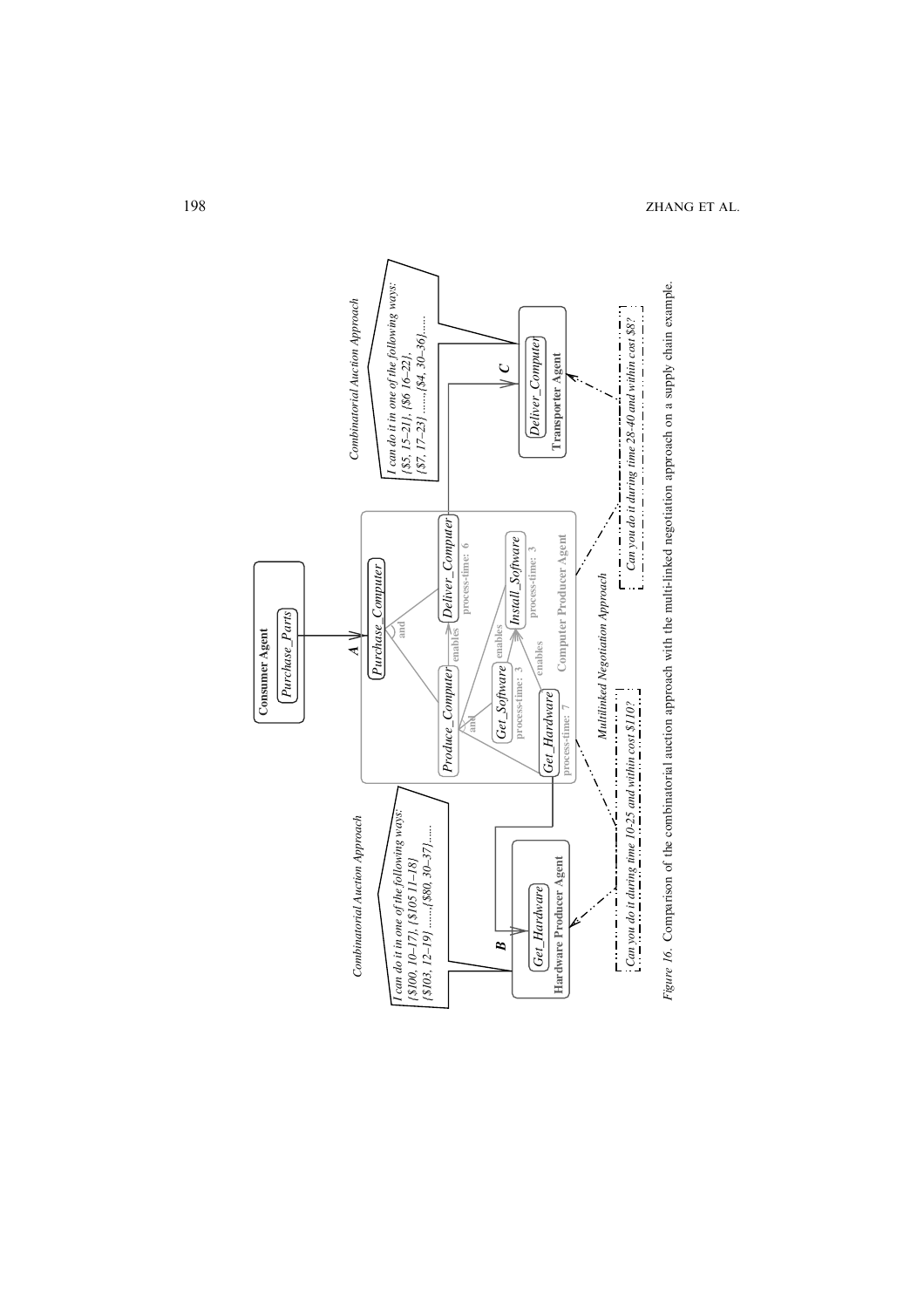consuming.<sup>23</sup> This example shows that combinatorial auction is not a suitable model for multi-linked negotiation with complicated task relationships. In comparison, in our approach (as shown in Figure 16, lower part), the Computer Producer Agent, who has the most complete information, leads the negotiation by analyzing the relationships among negotiations and arranging appropriate time ranges for related subjects in negotiation, which resulting in a more efficient negotiation process and a better solution in the end.

Thirdly, the general WD problem for combinatorial auction is NP-complete [3]. Current WD algorithms [11, 3] are based on depth-first search and using different types of heuristics. So, from the computational complexity perspective, combinatorial auction and our approach are at the same level of complexity.

The above analysis shows that combinatorial auction could be another approach to multi-linked negotiation, but it has limitation that does not permit efficient management of the negotiations where there are complex relationships. The approach in this paper provides a more general model and solution to multi-linked negotiation problem.

### 8. Summary

In this paper, we defined the multi-linked negotiation problem and demonstrate how an agent could deal with the multi-linked negotiation problem. Multi-linked negotiation deals with multiple negotiations, where these negotiations are interconnected — the negotiation over one issue affects other negotiations. To solve a multilinked negotiation problem, the agent needs to find out in what order the negotiations should be performed, and how to negotiate on each issue to avoid conflict among them. First, we construct a partial order schedule, which allows the agent to reason about time-related constraints and flexibility on each issue. This reasoning process is important for the agent to perform conflict-free negotiation and manage flexibility in negotiation. Furthermore, we presented a formalized model of the multi-linked negotiation problem that enables the agent to represent and reason about the relationships among different negotiations explicitly. Using this model, a heuristic search algorithm is developed to that finds the nearly optimal approach in reasonable time. Experimental work shows that this management technique for multi-linked negotiation leads to improved performance over other simpler approaches.

In this work, we model the success probability as a function that depends on a set of features, but we have not worked out how the agent can construct such a function. In the future, we'd like to use meta-level information and learning technologies for an agent to construct and adjust the structure of this function. Also, the model and the algorithm presented here are for individual agents, to extend this model to a multi-agent system is another direction of our future work. Additionally, in this work, the result of the negotiation is limited to two outcomes: ''success'' or ''fail''. Actually, when negotiation is successful, there are potentially many different outcomes depending on the parameters in the commitment, such as different promising finish times. Depending upon the different outcomes, the agent can adjust its other negotiations that are related to this negotiation. The negotiation process can be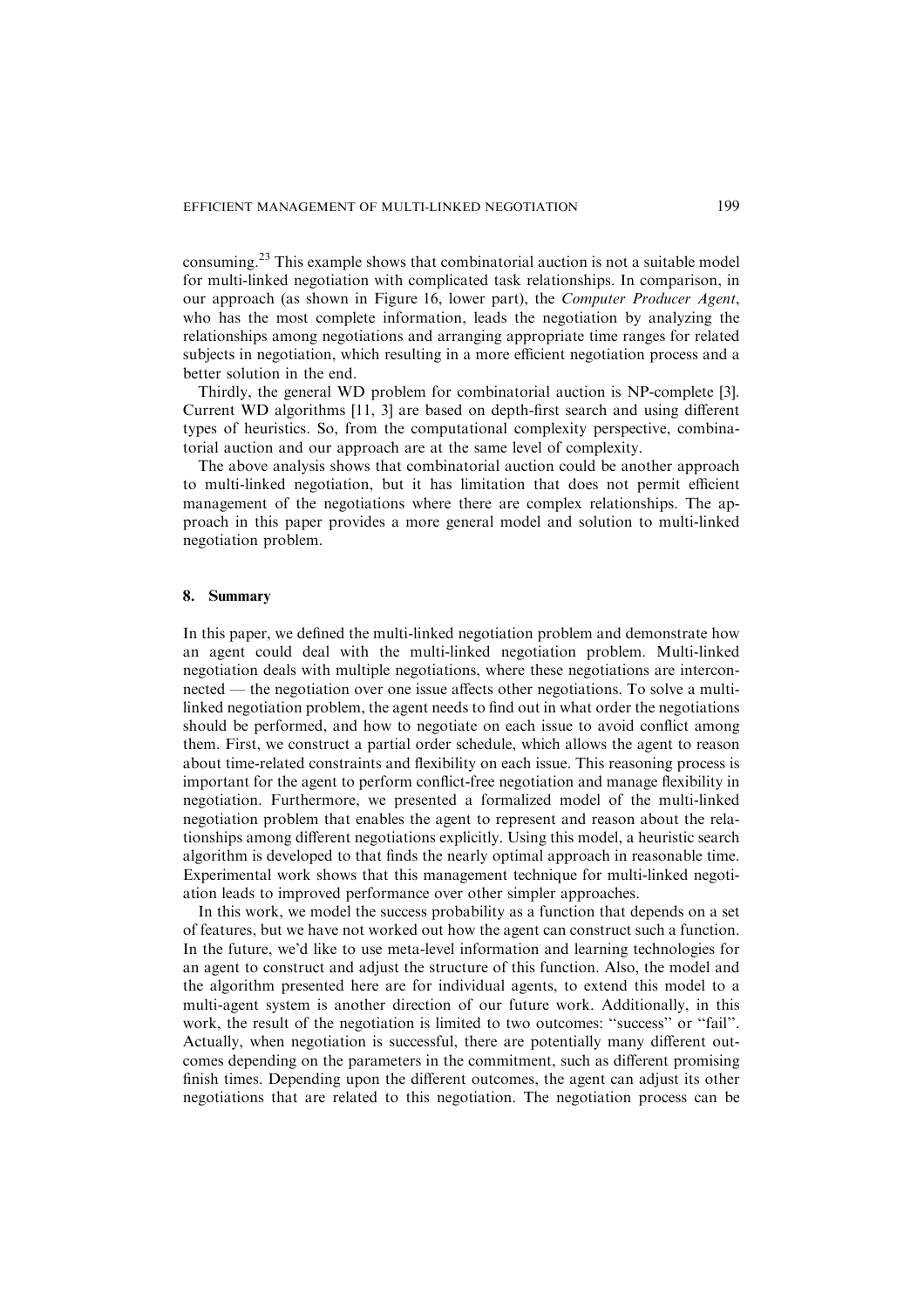modeled as a Markov decision process, and the negotiation solution can be generated as a policy: perform the negotiation according to the results of the previous negotiations. This is another direction of our future work.

#### Notes

- 1. This approach seems too naive, but is commonly used. Most research only deals with single negotiation; little work has been done to study the relationships among different negotiations with complex task structures (Section 7 provides more discussion of related work).
- 2. In this framework, we allow a task to be completed in different ways which may lead to different quality achievements, different durations and different costs.
- 3. It is assumed that for each time unit the task being finished earlier than the deadline, the contractor agent gets extra reward  $e * r$ , but the total extra reward would not exceed the reward r.
- 4. Using this model, the penalty only depends on the decommitment rate and the regular reward in the contract. Actually a more complicated model can be introduced where the time of decommitment is taken into consideration, i.e., a decommitment announced earlier has less penalty than a decommitment in the last minute.
- 5. For example, the minimum quality requirement is not applicable for a resource requirement. A quantity requirement may be necessary to specify how much resource is needed.
- 6. The agent will not schedule every time a new task arrives, but will schedule all tasks that fall into the same scheduling time window.
- 7. The task cannot be started until the contract has been confirmed.
- 8. In this work, we use MQ scheduler as agent's local scheduler, which is based on the MQ framework [14] that allows agents to reason about different organizational objectives.
- 9. There are different ways to perform a task, which are represented as different methods in the task structures. In Figure 4, Computer Producer Agent chooses to deliver the computer through the transporter agent (Deliver Computer A) for task Purchase Computer A while ship the computer through a package mailing system (Shipping Computer A) for task *Purchase Computer B*. This decision is made by the agent's scheduler depending on the difference of the characteristics of these methods and the problem-solving context.
- 10. There are other attributes in the proposal that also can be negotiated over, such as regular reward, earlier reward rate, and decommitment penalty. We only mentioned promised finish time here as an example, because it is closely related to other negotiations.
- 11. Isolated nodes can be either independent or indirectly linked, depending on whether they compete for the same resource. Let us take the computational resource as an example: if the time window [est, dl] for the two negotiation subjects are overlapped, they are indirectly linked; otherwise, they are independent.
- 12. In this case, we used an expectation of the negotiation duration, which could be learned from experience.
- 13. It assumes the negotiation on an issue starts immediately after all the negotiations that precede this negotiation have been finished according to the negotiation ordering.
- 14. The start time specifies the earliest start time for all negotiations. It is also possible to specify a separately earliest start time for each negotiation.
- 15. If the set of valid feature assignments is a complete set of all possible valid feature assignments, this algorithm is guaranteed to find the best negotiation solution. However, when the attributes have continuous value ranges, it is impossible to find all possible valid feature assignments. We use a depth- first search (DFS) algorithm that searches over the entire value space for all undecided attributes by pre-defined search step size and finds a set of valid feature assignments (See Appendix, Algorithm A.1).
- 16. The algorithm checks whether adding POR  $e$  to  $\phi$  causes a circle. If so, e will not be added, and the algorithm will randomly choose another POR and continue.
- 17. In this paper, the term ''partial-order schedule'' refers to a representation of a group tasks with specified precedence relationships, which also includes the associated definitions in this section. The term ''partial-order scheduler'' is used to refer to the procedure which actually produces the partial-order schedules for tasks, and a set of associated reasoning algorithms presented in Section 4.2.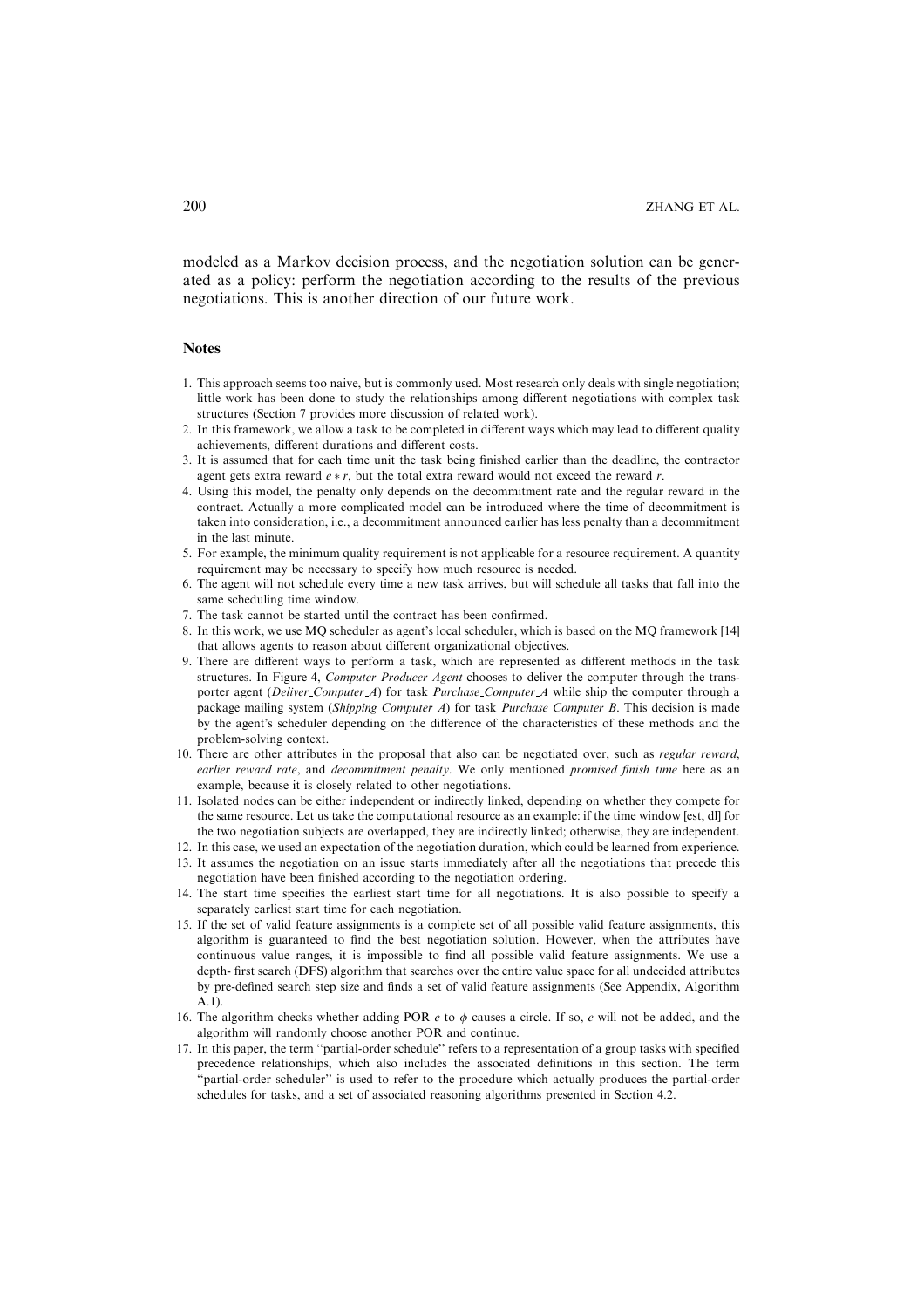### EFFICIENT MANAGEMENT OF MULTI-LINKED NEGOTIATION 201

- 18. Outside earliest start time for task t is the earliest possible start time decided by the problem-solving context. As a given parameter, it is not changeable during the partial order reasoning process. For example, if the current time is 15, the task cannot start before time 15. In a similar way, the *outside* deadline constraint is the task's deadline decided by the problem solving context.
- 19. Partial order schedule is a representation and reasoning tool of a group of tasks and their interrelationships. It is not an executable schedule for the agent. To translate a partial-order schedule to an executable linear schedule, there are two different assumptions: the task is interruptible or noninterruptible. The interruptible execution assumption is that the agent can switch to another task during the execution of one task, and it can switch back at some point and continue the execution of the incomplete task. The non-interruptible execution assumption does not allow execution of a task to be split into parts. In this work we adopt the interruptible execution assumption, however, we also do not consider there is cost for interrupting and resumption of a task.
- 20. This function describes a phenomenon where initially the likelihood of a successful negotiation increases significantly as the flexibility grows, and then levels off afterwards. This function mirrors our experience from the experiments in Section 6.3, which shows that after a certain point, additional flexibility does not significantly improve the success probability. Obviously this function could be affected by the meta-level information from the other agent.
- 21. Using a t-test, with the 0.001 alpha-level, the following hypothesis  $H_0$  is rejected: when using the decision-based approach, Computer Producer Agent achieves an extra utility that is equal to 100% of the utility gained when using the sequenced negotiation strategy, and 78% of the utility gained when using parallel negotiation strategy, compared to the hypothesis  $H_a$ : when using the decision-based approach, Computer Producer Agent achieves an extra utility that is more than 100% of the utility gained when using the sequenced negotiation strategy, and 78% of the utility gained when using parallel negotiation strategy.
- 22. Using a t-test, with the 0.01 alpha-level, the following hypothesis  $H_0$  is rejected: when using the flexibility policy, *Computer Producer Agent* achieves an extra utility that is equal to 64% of the utility gained when using the Earliest Finish Time Policy, compared to the hypothesis  $H_a$ : when using the flexibility policy, *Computer Producer Agent* achieves an extra utility that is more than 64% of the utility gained when using the Earliest Finish Time Policy .
- 23. There has been some recent work on preference elicitation [11] that potentially could reduce the number of bids need to be sent. However, it is our intuition that to make this preference elicitation process successful, it would need the similar type of reasoning process as shown in our work.

### **References**

- 1. W. Conen and T. Sandholm, ''Preference elicitation in combinatorial auctions: Extended abstract'', in ACM Conference on Electronic Commerce (ACM-EC), Tampa, FL, October 14–17, 2001.
- 2. M. Frank, A. Bugacov, J. Chen, G. Dakin, P. Szekely, and B. Neches, ''The marbles manifesto: A definition and comparison of cooperative negotiation schemes for distributed resource allocation'', in AAAI Fall 2001 Symposium on Negotiation Methods for Autonomous Cooperative Systems, 2001.
- 3. Y. Fujishima, K. Leyton-Brown, and Y. Shoham, ''Taming the computational complexity of combinatorial auctions: Optimal and approximate approaches". in *Proceedings of International Joint* Conference on Artificial Intelligence IJCAI'99, Stockholm, Sweden, 1999.
- 4. B. Horling, R. Vincent, and V. Lesser, ''Multi-agent system simulation framework''. in 16th IMACS World Congress 2000 on Scientific Computation, Applied Mathematics and Simulation. EPFL, August 2000.
- 5. B. Horling, R. Vincent, R. Mailler, J. Shen, R. Becker, K. Rawlins, and V. Lesser, ''Distributed sensor network for real time tracking". in Proceedings of the 5th International Conference on Autonomous Agents, ACM Press: Montreal pp. 417–424, June 2001.
- 6. L. Hunsberger and B. J. Grosz, ''A combinatorial auction for collaborative planning'', in Proceedings of the Fourth International Conference on Multi-Agent Systems (ICMAS-2000), 2000.
- 7. J. J. Moder, C. R. Phillips, and E. W. Davis. Project Management with CPM, PERT and Precedence Diagramming. Blitz Pub Co, 1995.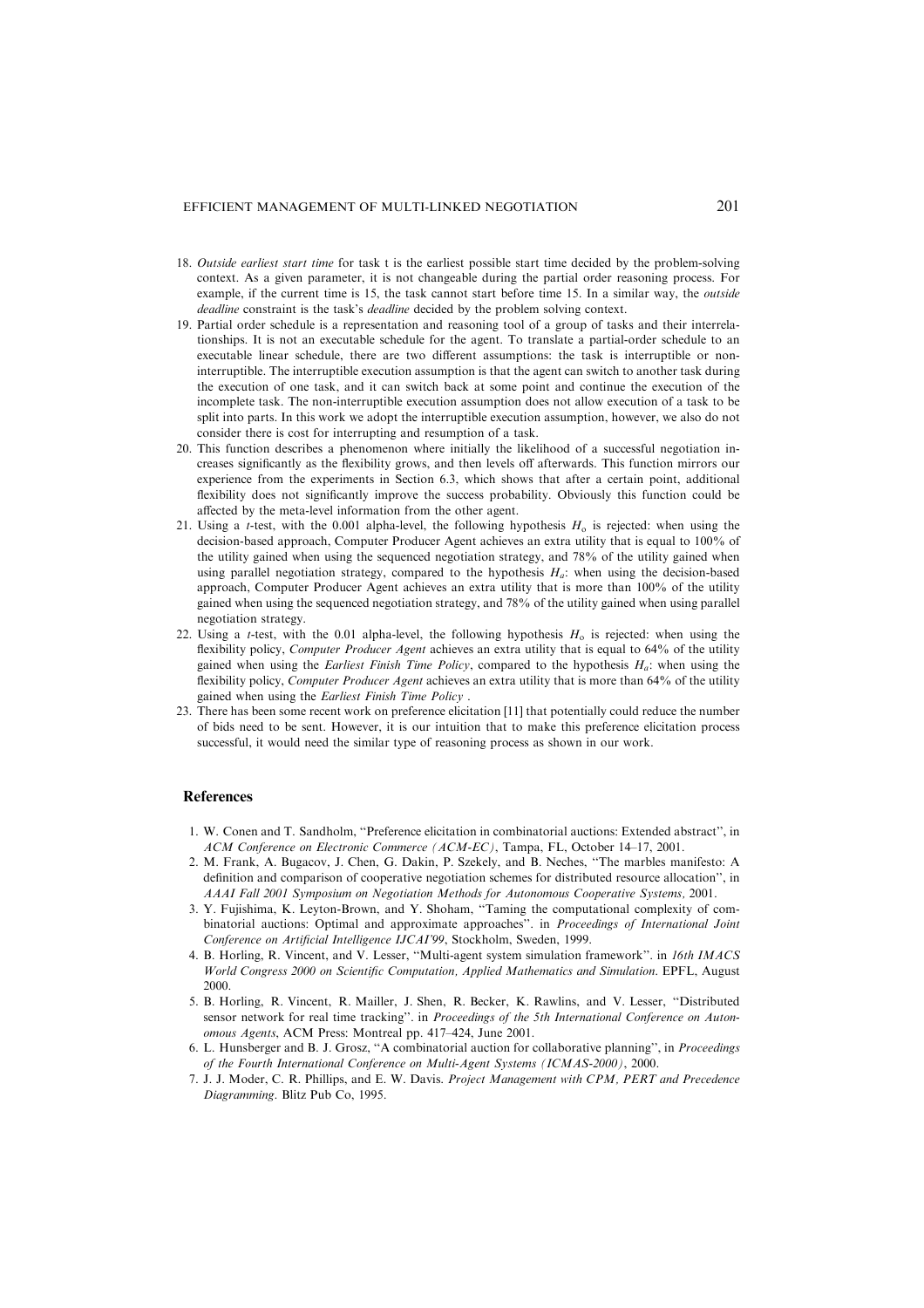- 8. A. Pritsker, ''Gert networks graphical evaluation and review technique''. The Production Engineer, 1968.
- 9. T. Sandholm and V. Lesser, ''On automated contracting in multi-enterprise manufacturing''. in Proceedings of the Improving Manufacturing Performance in a Distributed Enterprise: Advanced Systems and Tools.
- 10. T. Sandholm and V. Lesser, ''Issues in automated negotiation and electronic commerce: Extending the contract net framework'', in Proceedings of the First International Conference on Multi-Agent Systems (ICMAS95), 1995.
- 11. T. Sandholm and S. Suri, ''Improved algorithms for optimal winner determination in combinatorial auctions and generalizations'', in National Conference on Artificial Intelligence (AAAI), 2000.
- 12. S. Sen and E. H. Durfee, "A formal study of distributed meeting scheduling", Group Decision and Negotiation, vol. 7, 265–289, 1998.
- 13. R. G. Smith, ''The contract net protocol: High-level communication and control in a distributed problem solver'', IEEE Transactions on Computers, 1980.
- 14. T. Wagner and V. Lesser, ''Evolving real-time local agent control for large-scale mas'', in J. Meyer and M. Tambe, (eds.) Intelligent Agents VIII (Proceedings of ATAL-01), Lecture Notes in Artificial Intelligence: Springer-Verlag, Berlin, 2002.
- 15. W. Walsh, M. Wellman, and F. Ygge, ''Combinatorial auctions for supply chain formation'', in Second ACM Conference on Electronic Commerce, 2000.
- 16. X. Zhang, Sophisticated Negotiation In Multi-Agent Systems. Ph.D. thesis, University of Massachusetts: Amherst, 2002.
- 17. X. Zhang, V. Lesser, and R. Podorozhny, ''New results on cooperative, multistep negotiation over a multi-dimensional utility function" in AAAI Fall 2001 Symposium on Negotiation Methods for Autonomous Cooperative Systems, pp. 1-10, 2001. http://mas.cs.umass.edu/xqzhang/pub/NewResult-Neg-01.ps.

### A. Appendix

Algorithm A.1 Find a set of valid feature assignments. Input:  $\mathcal{M} = (\mathcal{V}, \mathcal{E})$ 

For each attribute  $a_{ii}$ , if  $a_{ii}$  is already decided, the value of  $a_{ii}$  is decided value $(a_{ii})$ ; if  $a_{ii}$  is undecided, the maximum possible range for  $a_{ii}$  is: [min\_value $(a_{ii})$ , max\_value $(a_{ij})$ ], the search step size: step<sub>ij</sub>.

Output: a set of valid feature assignments  $\omega$ .

Generate the possible value set  $\Psi_{ii}$  for attribute  $a_{ii}$ ;

If  $a_{ij}$  is already decided,  $\Psi_{ij} = \{ \text{decided\_value}(a_{ij}) \};$ 

Else  $x = min\_value(a_{ij});$ 

Repeat

add x to  $\Psi_{ii}$ ;

$$
x = x + step_{ij};
$$
  
Until  $x > max\_value(a_{ij})$ 

Generate all possible feature assignments  $\varphi_k$  based on the possible values in  $\Psi_{ij}$ ; If valid  $(\varphi_k)$ , add  $\varphi_k$  into  $\omega$ ;  $Return \omega$ ;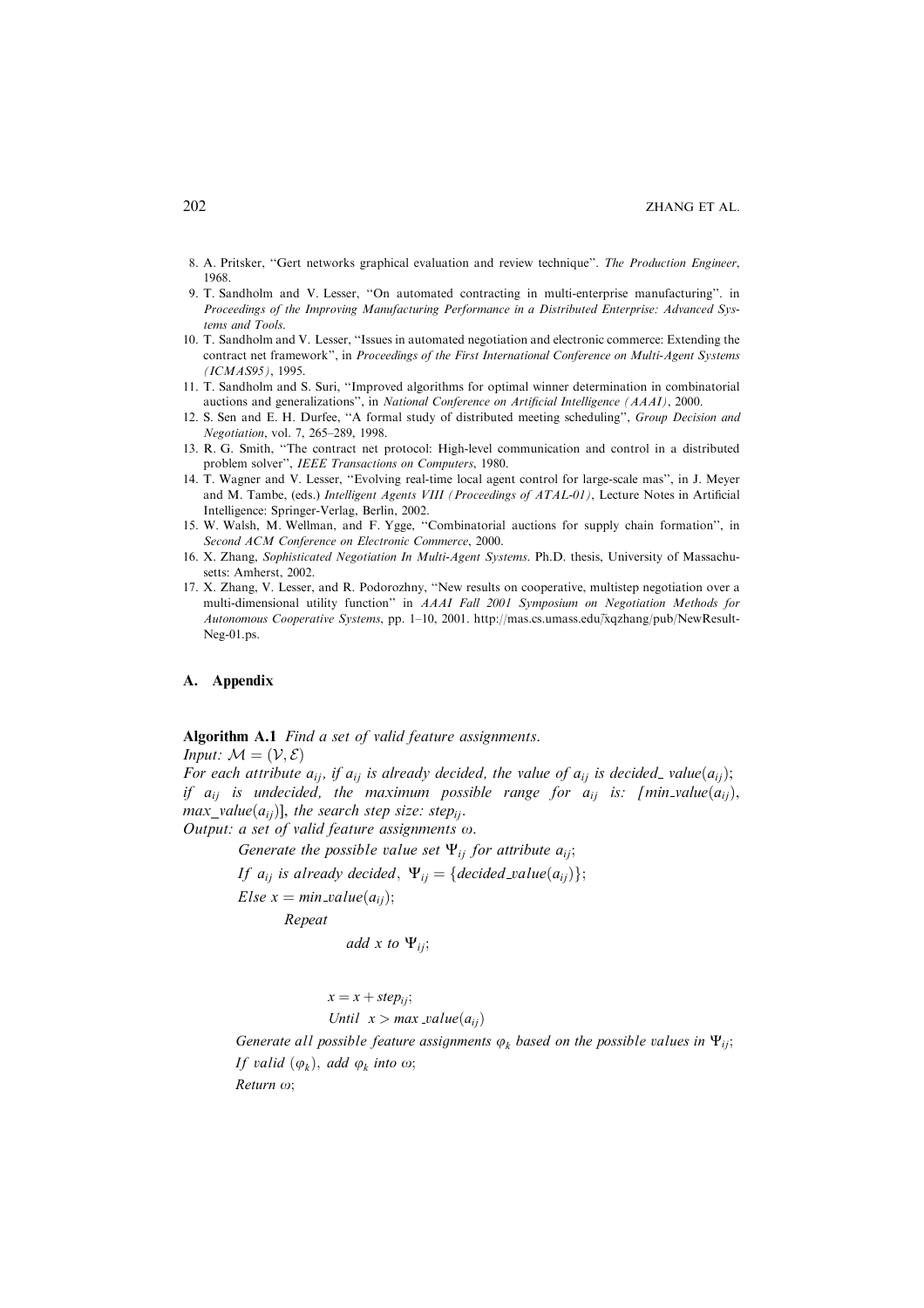Algorithm A.2 Evaluate a negotiation schedule with all possible feature assignments and find the best feature assignments and the best value. Input: negotiation schedule  $\phi$ , a set of valid feature assignments  $\omega = {\varphi_k}$ ,  $k = 1, \ldots,$ m.

Output: the best value with the best feature assignment.

begin  $for (i = 0; i <= m; i += sample\_step)$ add  $\varphi$ , to search\_set; for each  $\varphi_i$  in search set  $for(t = 0; t < search\_limit; ++)$ if  $(\mathcal{EV}(\phi, \varphi_{i+1}) > \mathcal{EV}(\phi, \varphi_i))$  $i = i + 1;$ else if  $(\mathcal{EV}(\phi, \varphi_{i-1}) > \mathcal{EV}(\phi, \varphi_i))$  $i = i - 1;$ else break; if  $(\mathcal{EV}(\phi, \varphi_i) > best_value)$ best value =  $\mathcal{EV}(\phi, \varphi_i);$ best\_assignment =  $i$ ;  $return (best_value, best\_assignment);$ end

Algorithm A.3 Complete search: Find the best negotiation strategy. Input:  $M = (V, \mathcal{E})$ , the start time for negotiation  $\tau$ , a set of valid feature assignments  $\omega = {\varphi_k}, k = 1, \ldots, m.$ 

The complete search algorithm evaluates each pair of negotiation ordering and valid feature assignment  $\mathcal{EV}(\phi_i, \varphi_k)$ , then return the best one.

Output: the best negotiation strategy.

Generate all valid negotiation orderings  $\{\phi_i\};$ 

 $best\_value = minimum\_value;$ 

best ordering  $= null;$ 

 $best\_assignment = null;$ 

for each negotiation ordering  $\phi_i$ 

for each valid feature assignment  $\varphi_k$ 

 $if$   $\mathcal{EV}(\phi_i, \phi_k)$  > best\_value

best\_value =  $\mathcal{EV}(\phi_i, \varphi_k);$ 

best ordering  $= \phi_i$ ;

$$
best\_assignment = \varphi_k;
$$

return (best<mark>\_</mark>ordering<sub>,</sub> best\_assignment)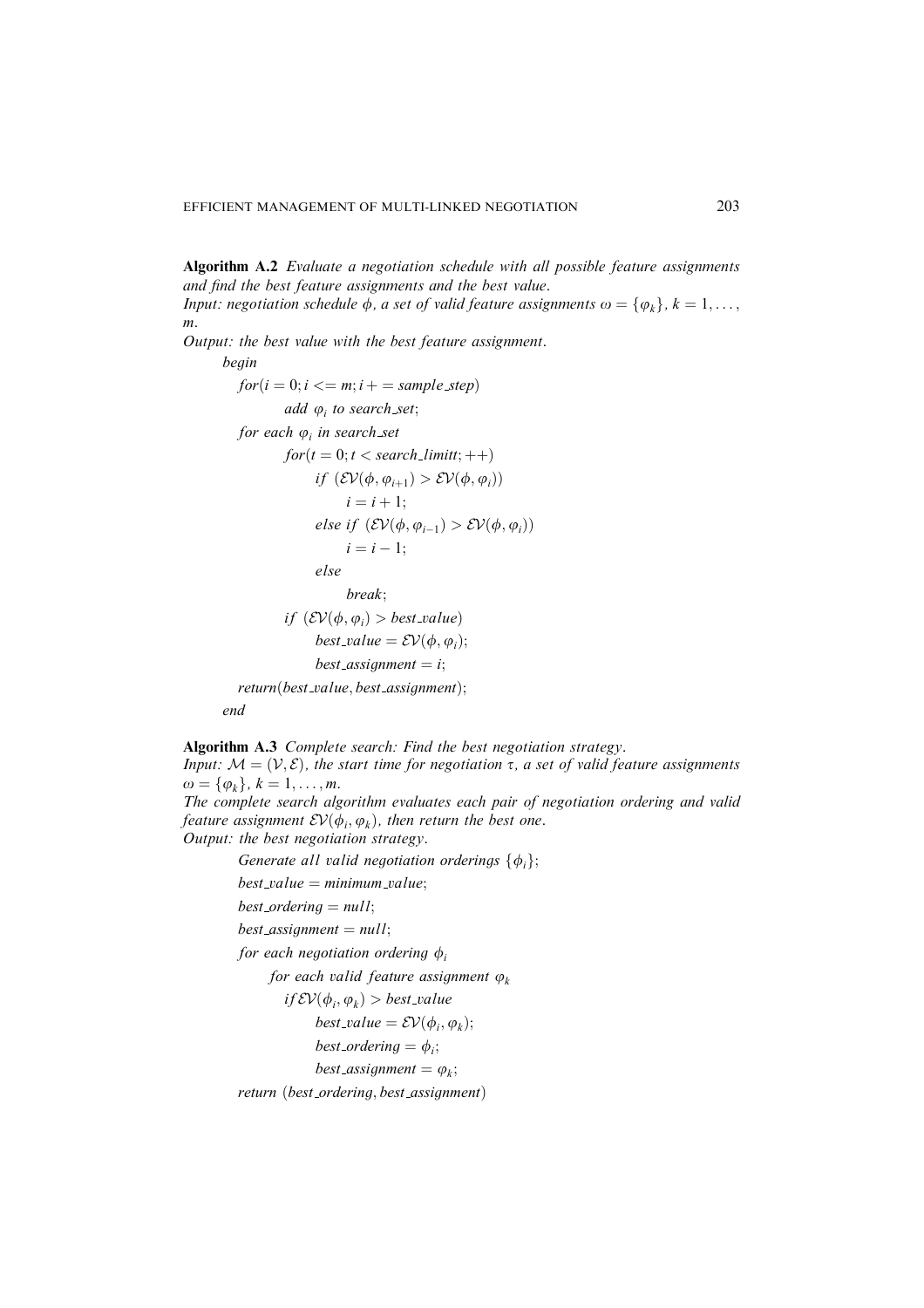```
Algorithm A.4 Heuristic search: Find the best negotiation strategy.
Input: M = (V, \mathcal{E}), the start time for negotiation (\tau), a set of valid feature assignments
\omega = {\varphi_k}, k = 1, ..., m, the probability to add a por:add_ por_probability.
TEMP_MAX, TEMP_STEP: search parameters.
Output: the best negotiation strategy.
      begin
         Generate all possible PORs = \{(v_i, v_j)|v_i, v_j \in V\}total value = 0;
         total inverse value = 0;
         base_value = evaluate_schedule(\mathcal{NS}(V, \emptyset), \omega);
         for each por \in PORs
              \phi(por)=(V, por)por.value = evaluate\_schedule(\mathcal{NS}(\phi(por)), \omega).value - base\_value;por.inverse_value = 1.0/por.value;
              total_value = total_value + por.value;
              total inverse value = total inverse value + por inverse value;
      for each por \in PORs
              por.in_probability = por.value/total_value;
              por.out\_probability = por.value/total\_inverse\_value;for(t = TEMP\_MAX; t \geq 0; t = TEMP\_STEP)generate a random number r between [0, 1];
              if (r < add\_por\_probability)choose a por e from PORs/current ordering
                     according to in probability
                     new_ordering = current_ordering \cap e
              else
                     choose a por e from current ordering according to
                     out probability
                      new\_ordering = current\_ordering - eevaluation result = evaluate_schedule(NS(\phi(new-ordering)), \omega);change_value = evaluation\_result.value-current_value;if (change\_value > 0 \vert | random < e^{ - change\_value / t}\textit{current\_value} = \textit{evaluation\_result}.\textit{value};current\_assignment = evaluation\_result.assignment;current-ordering = new-ordering;if (change\_value > best\_value)best\_value = current\_value;
```